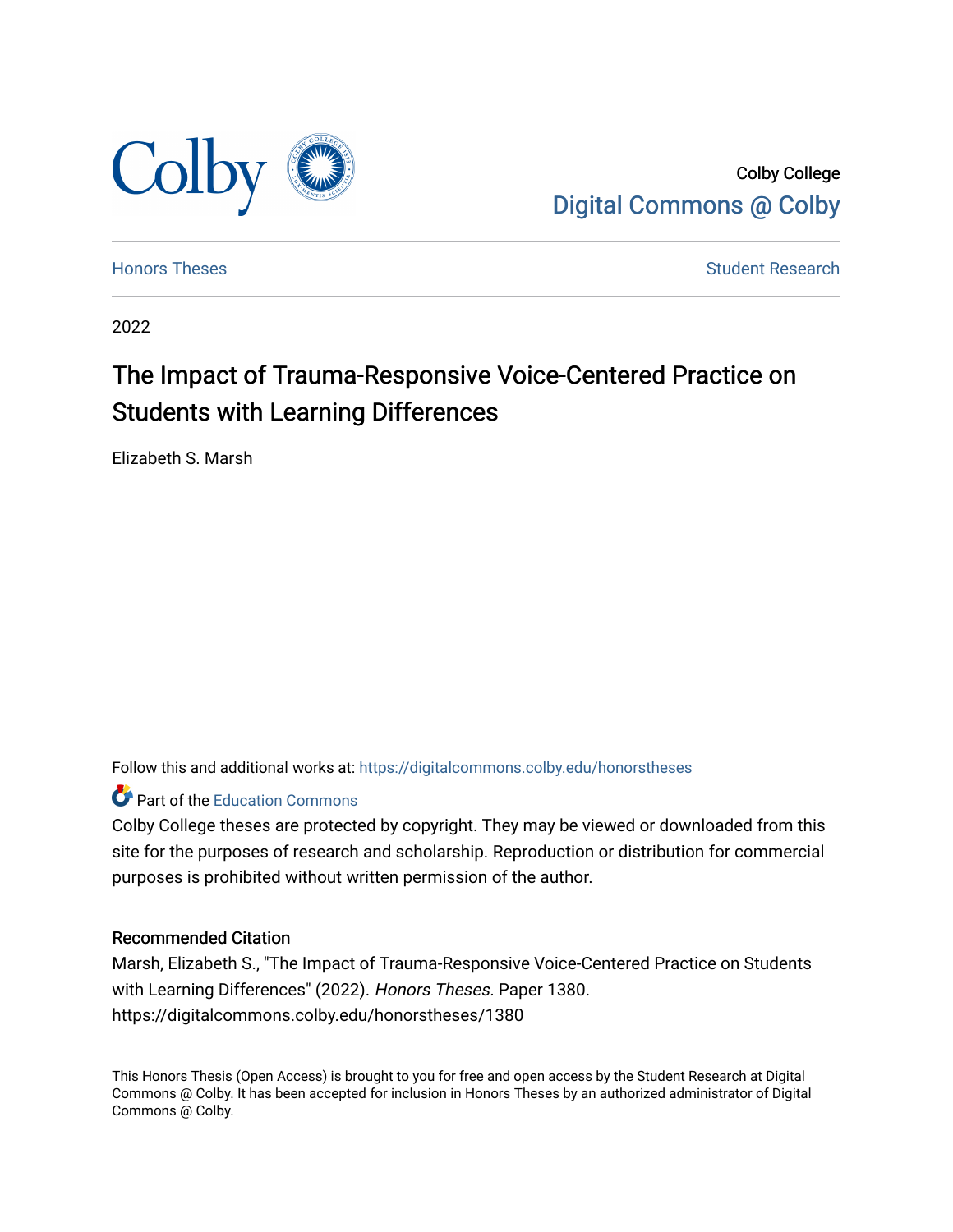

The Impact of Trauma-Responsive Voice-Centered Practice on Students with Learning Differences

> **Elizabeth Marsh completed the requirements** for Honors in Education **May 2022**

Mark Tappan **Professor of Education Advisor** 

Kyn M Brw

**Lyn Mikel Brown Professor of Education** Reader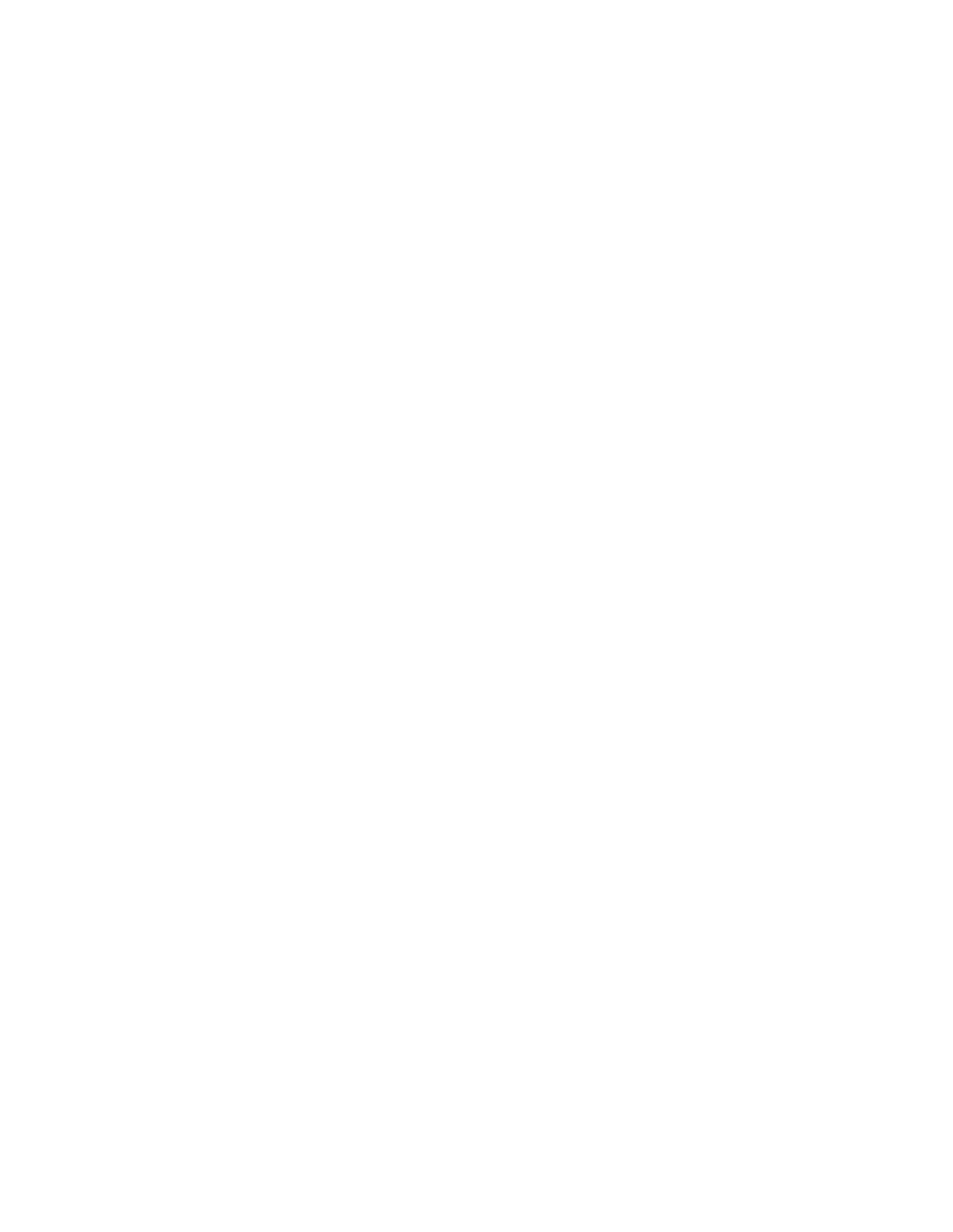| Trauma-Responsive Voice-Centered Practices for Students with Learning |  |
|-----------------------------------------------------------------------|--|
|                                                                       |  |
|                                                                       |  |
|                                                                       |  |
|                                                                       |  |
|                                                                       |  |
|                                                                       |  |
|                                                                       |  |
|                                                                       |  |
|                                                                       |  |
|                                                                       |  |
|                                                                       |  |
|                                                                       |  |
|                                                                       |  |
|                                                                       |  |
|                                                                       |  |
|                                                                       |  |
|                                                                       |  |
|                                                                       |  |
|                                                                       |  |
|                                                                       |  |
|                                                                       |  |

# **Table of Contents**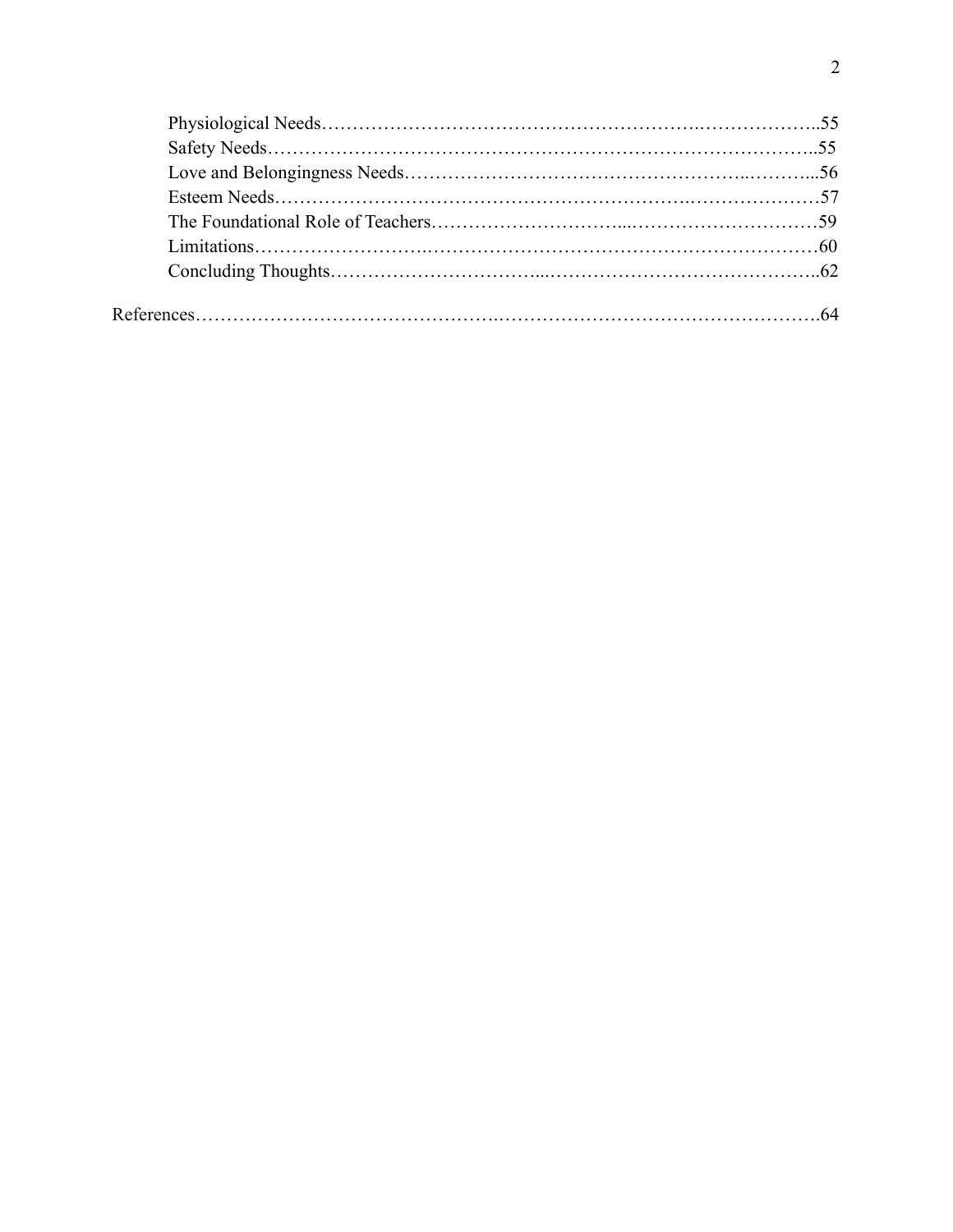#### **Abstract**

Current literature on trauma-responsive schooling and student voice pays little attention to students with learning differences, yet there are many similarities between the challenges that students exposed to trauma and those with learning differences face. Therefore, the goal of this project was to identify a universal approach that could address both the needs of students exposed to trauma and those with learning differences. To examine the impact of trauma-responsive voice-centered practice on students with learning differences, I conducted interviews with adults involved in implementing the Trauma-Responsive Equitable Education (TREE) Project. In doing so, I found that when given the opportunity to participate in trauma-responsive voice-centered initiatives, students with learning differences made substantial gains in school. Evident in their improved relationships, academics, and success, these gains were best explained using Maslow's Hierarchy of Needs. Yet, the picture was not complete without the gains that teachers made, which ultimately laid the foundation for the improvements made by students with learning differences. Together these findings support the notion that TREE's trauma-responsive voice-centered approach may be a practical universal way of addressing both the needs of students exposed to trauma and those with learning differences.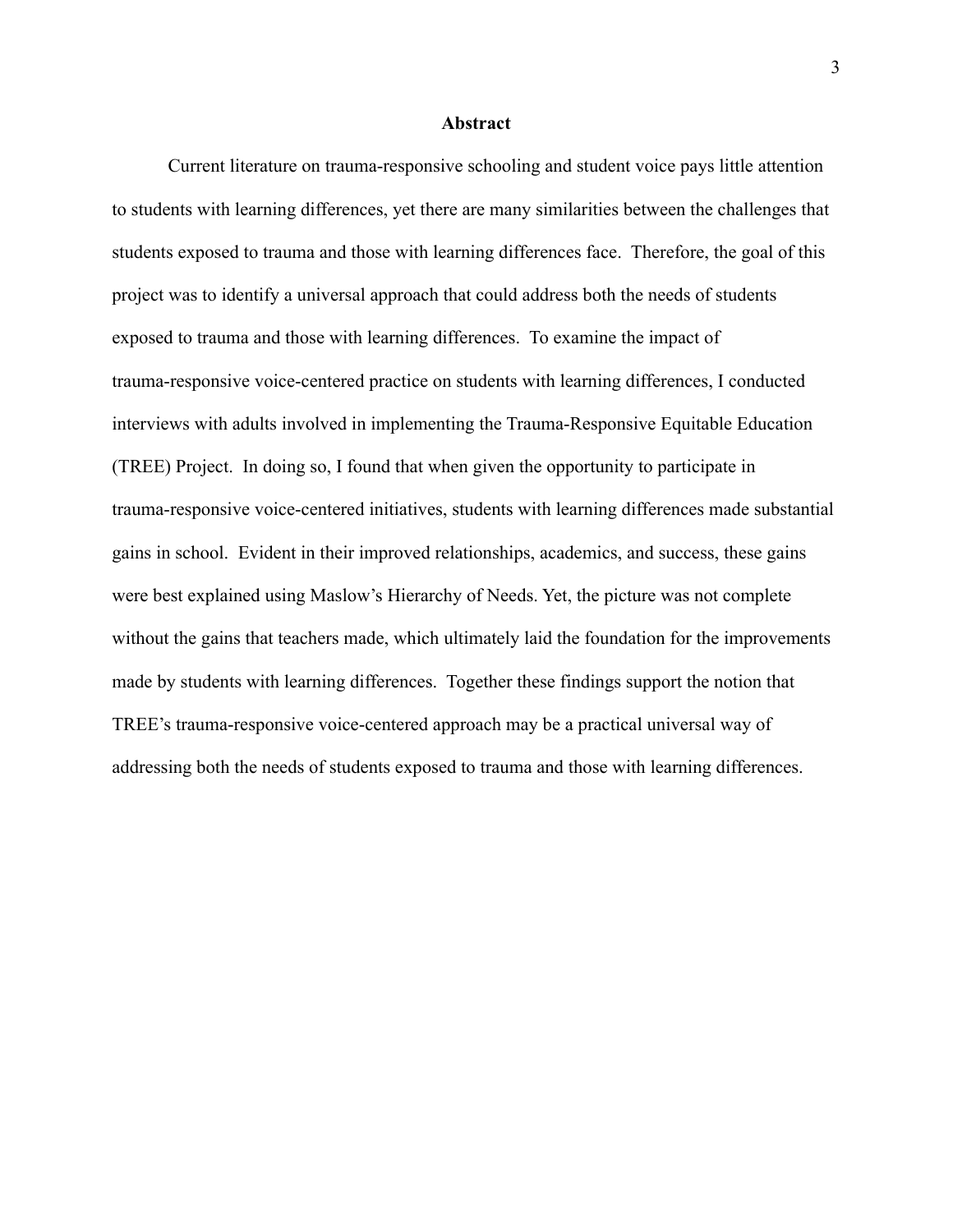#### **Acknowledgements**

Working on this project was an incredible experience, and I am truly grateful for all the support that I had along the way. Although there are too many to name them all, I would like to thank the following people in particular:

First, thank you, Mark, for your willingness to take me on as your thesis advisee during your sabbatical and as a TREE research assistant in the summer of 2020. This project would not have existed without you and the inspiring work you and the rest of the TREE team have done on trauma-responsive schooling in rural Maine. I am grateful for all of the Zoom Meetings we had, your thoughtful guidance, and the way in which you helped me navigate challenging times. Thank you for pushing me to grow as a student and future educator and for giving me the privilege of being your last thesis advisee.

Thank you to the entire TREE team and those members who I interviewed for my project. It was a privilege to learn more about the TREE project and how it impacted students with learning differences from those who played a prominent role on the ground. I would also like to thank my second reader Lyn for her helpful feedback and suggestions.

Thank you to my parents and family for encouraging me to explore my passions and helping me find creative ways to do so. I am truly grateful for all the support and love you have given me.

Lastly, thank you to my Colby family, especially my roommates. It has been a privilege getting to know you all over the last four years. I can not thank you enough for everything you have given me and for making Mayflower Hill my second home.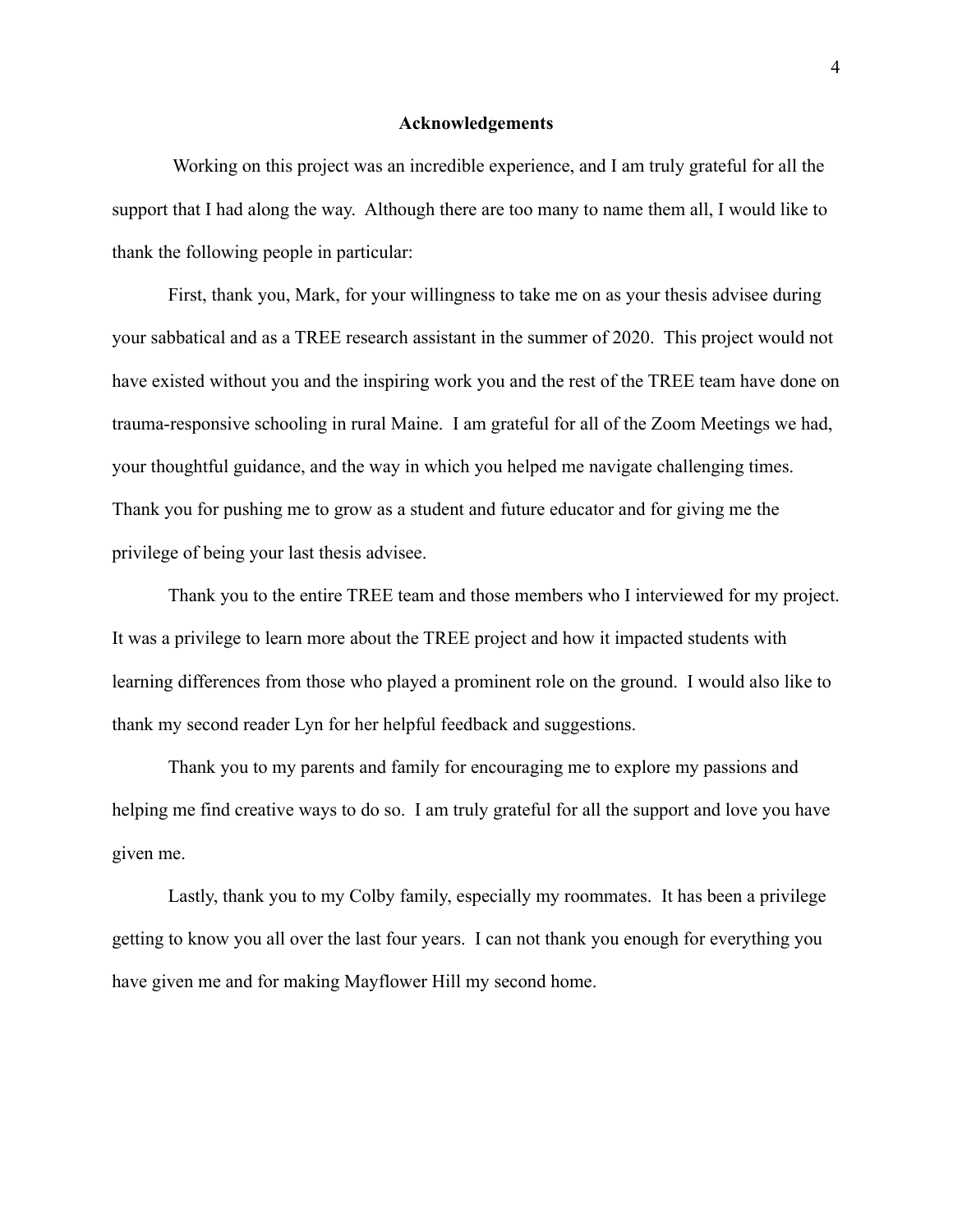# **Chapter One:**

# **Introduction**

Her name is Nevaeh. Her drug-addicted mother gave her that name as a gift because, spelled backward, it reads heaven, but her life in a drug and crime-infested area is far from heaven. For the past eight years, I have had the privilege of working with children like Nevaeh and those who have special needs of all kinds. I have known children who have been abused and neglected and children with physical limitations and learning differences. In schools, far too often, these children are the ones who fall behind. They do not fall behind because they are not smart enough but instead because their schools are ill-equipped to meet their needs. These children served as the inspiration for my project.

For as long as I can remember, I have wanted to be a teacher. When I was younger, my pediatrician would ask me what I wanted to be when I grew up during my annual check-ups. I would always respond by saying that I wanted to be a teacher. During recess in elementary school, I would insist on being the teacher whenever my friends and I played school. After school, I would watch my older brother doing homework at the kitchen table and long for the day when I, too, would have my own spelling words and math packet. Although my obsession with school supplies, especially scented markers, may have sparked my initial interest, it was not until high school that I truly knew that I wanted to be a teacher.

As soon as I was old enough, I sought out opportunities to gain experience working with children. Before starting high school, I volunteered at Leaps and Bounds Occupational Therapy Summer Camp in Washington, DC. The camp helped children ages four to ten improve their fine and gross motor skills. As a volunteer, my responsibilities included observing and tracking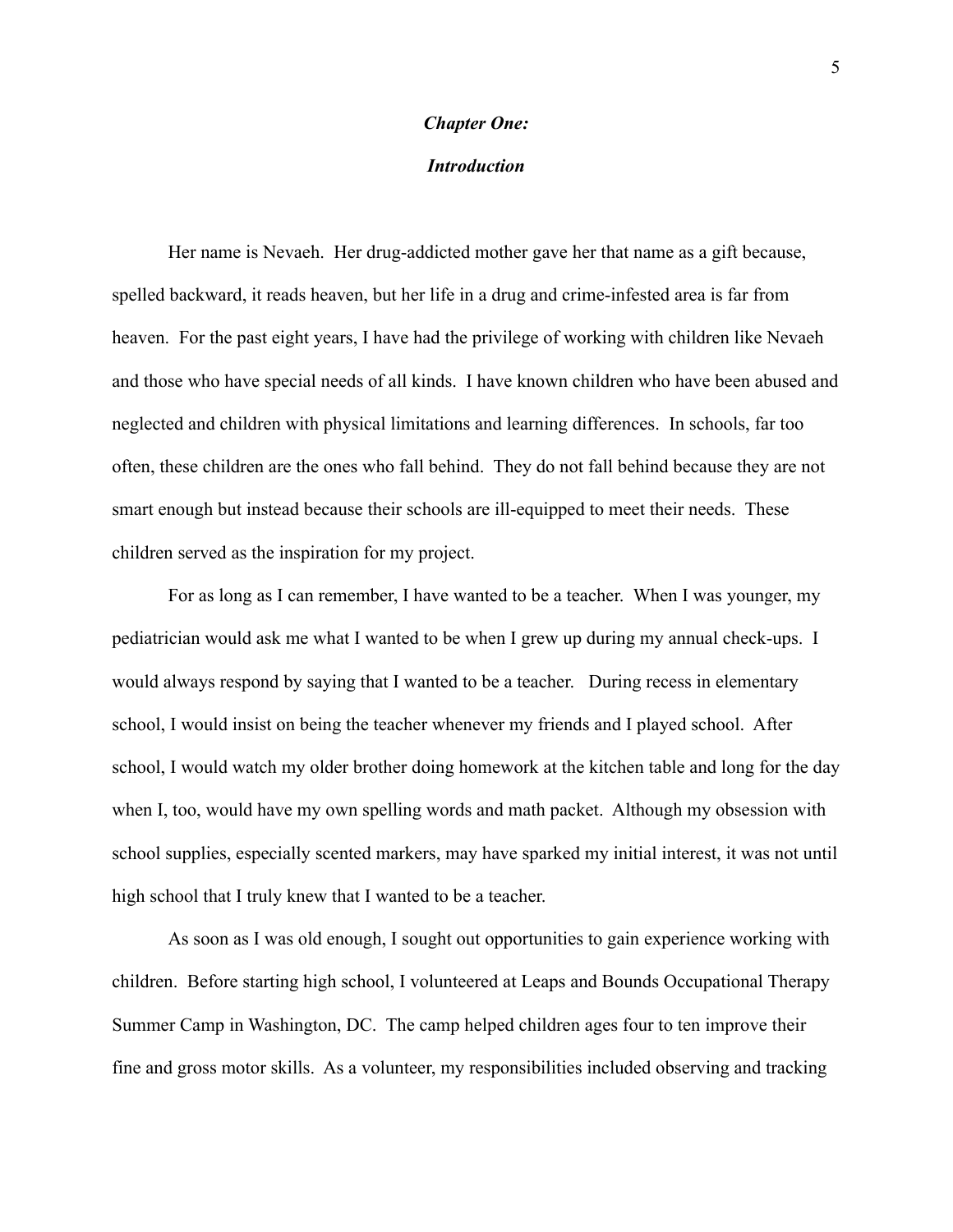the campers' progress and ensuring they stayed on task. I loved my experience and continued volunteering there for a couple of weeks each summer in high school. In addition to the occupational therapy camp, I helped teach reading and math at Pokesdown Primary School in Bournemouth, England, during my summers in high school. Located in a low-income area with a large immigrant population, many of the students at Pokesdown suffered from early exposure to adversity. Although my time at Leaps and Bounds and Pokesdown differed greatly, through these experiences, I discovered my interest in working with students who need additional support in the classroom.

#### **Early Adversity and Childhood Trauma**

My passion for working with students who need additional support preceded my understanding of the challenges that young people face as they negotiate their way through school and society. By age 16, two out of every three children living in the United States has experienced at least one traumatic event in their lifetime (SAMHSA, 2020). When these children attend school, they bring their experiences of trauma with them (SAMHSA, 2014). Childhood trauma is associated with various development problems, such as delayed speech, trouble gaining weight, difficulty sleeping, and reduced confidence (Bartlett & Sacks, 2019; Peterson, 2018). Additionally, children who experience trauma at a young age are more likely to exhibit learning or behavior problems (Burke Harris, 2019). As a result, repeated experiences of adversity, stress, and trauma can make it hard for a child to show up at school ready to learn. Despite this, children can overcome trauma with the proper support and interventions.

During the summer before my second year at Colby, I worked for ten weeks with trauma-exposed children ages three to four at the Lourie Center in Rockville, Maryland. As an intern, I helped a team of clinical psychiatrists, clinical social workers, and teachers facilitate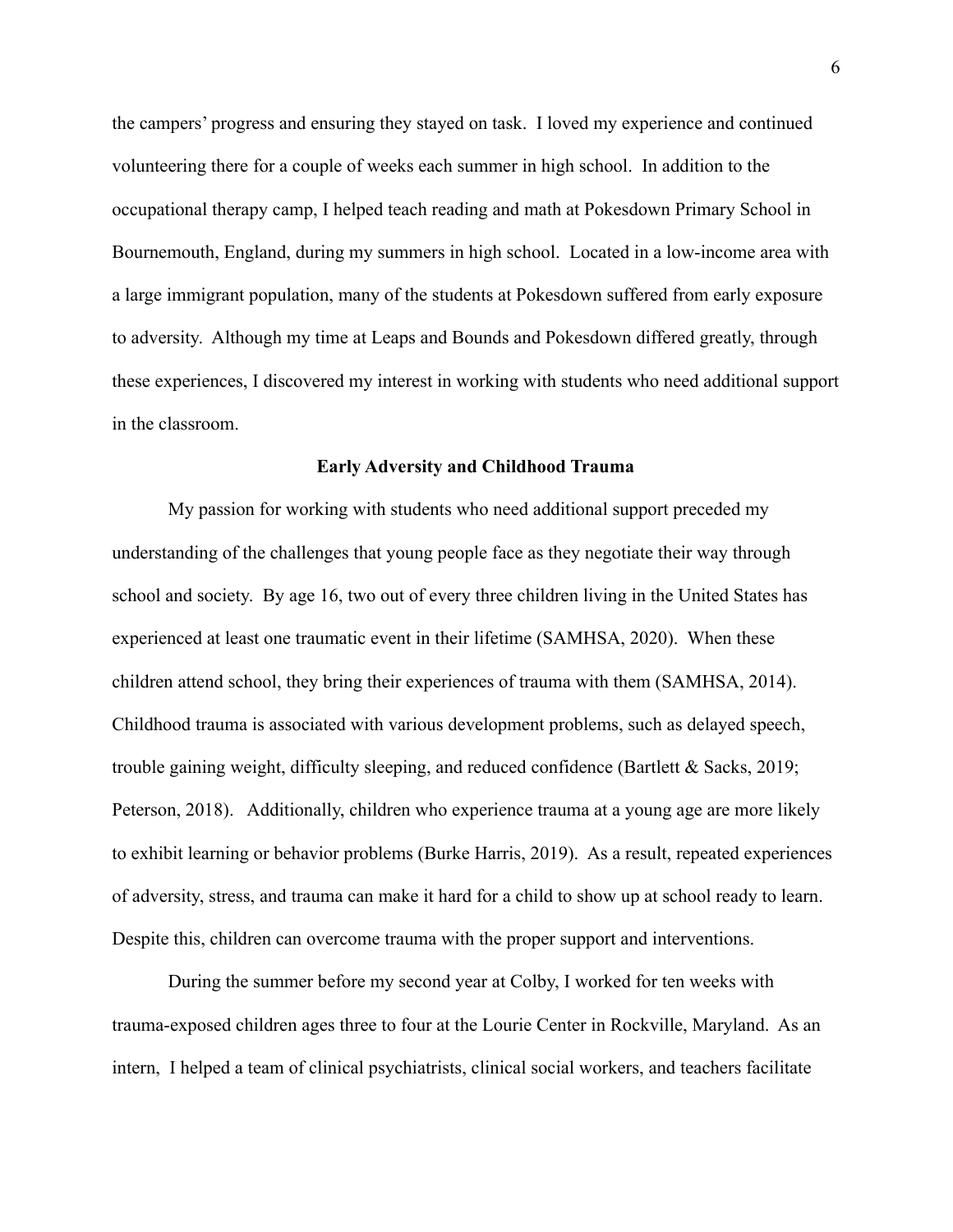therapeutic play, keep the children safe, and set up activities. During my time at the Lourie Center, I also learned about trauma-responsive care for the first time. I became aware of the realities of trauma and learned how to recognize and respond to the signs and symptoms of trauma. Inspired by my internship, I enrolled in Professor Mark Tappan's course on children and adolescents in schools and society the following Spring. Through his course, I gained not only a better understanding of the challenges that young people face but also an introduction to the Trauma-Responsive Equitable Education (TREE) Project.

Located in Washington County, Maine, TREE is "a targeted, collaborative, place-based response to the educational challenges that often face rural schools" (Cobscook Community Learning Center, 2019). By promoting community engagement, meeting basic needs, supporting the whole child, and improving instruction and leadership, TREE ultimately strives "to create" safe, empowering, and effective environments where students, teachers, and administrators have the resources they need to support the academic success of all students" (Cobscook Community Learning Center, 2019). As part of the Maine Rural Vitality Lab, Colby College works with TREE to tackle issues related to youth development in rural communities (Rural Vitality Lab,  $2019$ ).

Since Summer 2020, I have worked as a research assistant for the Rural Vitality Lab. As a research assistant, my primary focus has been on TREE's student voice initiatives. Given that all trauma, regardless of context, involves experiences of powerlessness, TREE sought to promote healing by building young people's sense of personal control over their environments (Brown & Flaumenhaft, 2019). In doing so, they proposed a range of trauma-responsive activities designed to promote student voice. These activities include a 6th Grade Leadership Council, Somedays, Microadventures, and Art Explorations. Although I did not help design the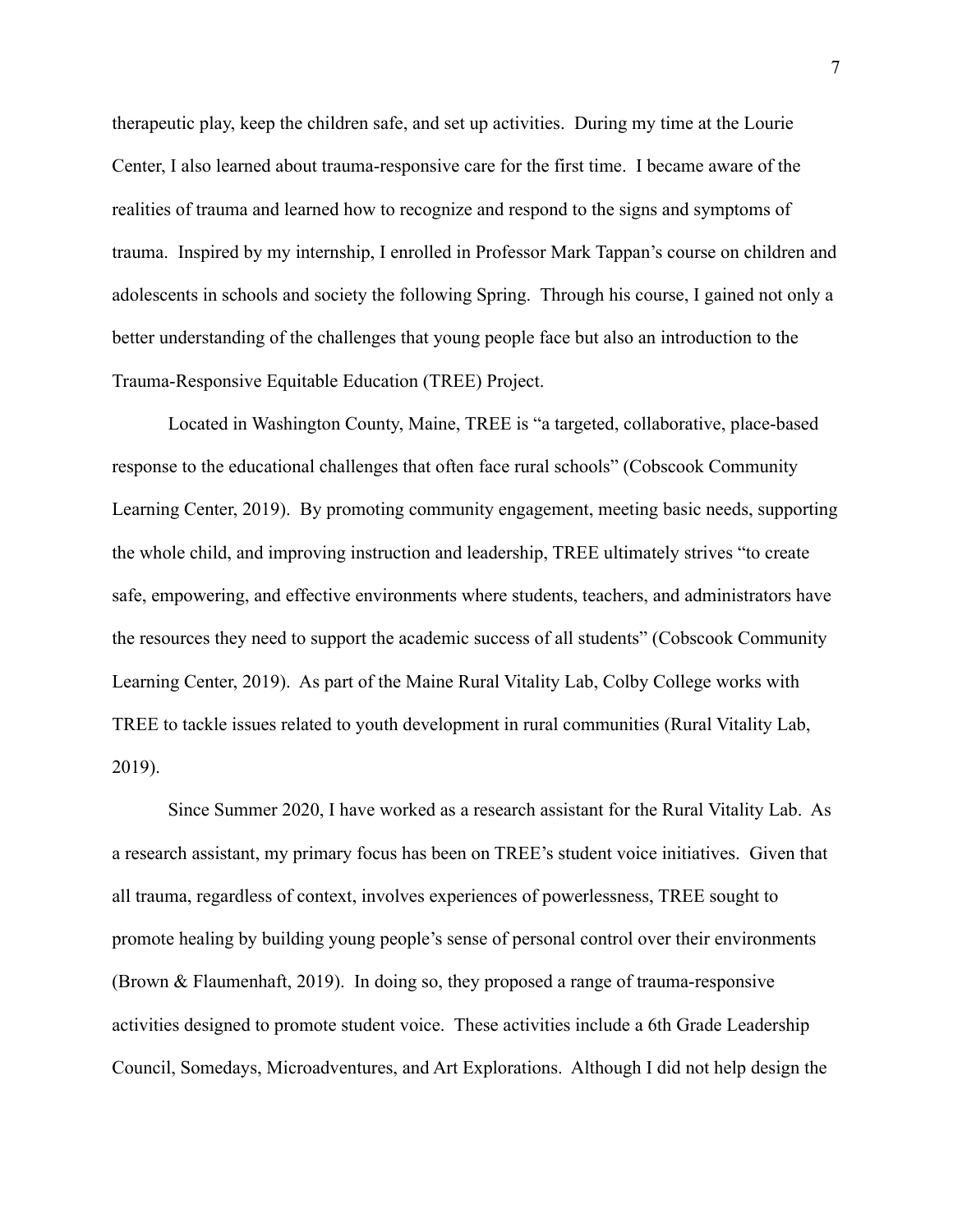activities, I have analyzed interviews from parents, students, and teachers that discuss them. Therefore, I understand the importance of student voice in addressing trauma and promoting healing in rural communities.

Although trauma-responsive practices and student voice initiatives have gained popularity in recent years, much of the focus within the field of education is on urban schools and communities (Cobscook Community Learning Center, 2019). In comparison to children who live in urban areas, children in rural areas are less likely to have access to proper medical and mental health support. Access to proper medical and mental health support is essential to addressing trauma and promoting healing (SAMHSA, 2014). Thus, children who live in rural areas lacking proper health support may experience more significant and long-lasting impacts of trauma (Cobscook Community Learning Center, 2019). In these instances, alternative approaches to healing become even more critical. If increasing children's sense of control over their environment promotes healing, I would suspect that student voice initiatives would have a more significant impact in areas where students have historically had limited access to traditional support systems (Brown  $\&$  Flaumenhaft, 2019). Given this reasoning and the lack of in-depth research on this topic. I hope to focus on the relationship between trauma, student voice, and healing in rural communities.

#### **Learning Differences**

Exposure to trauma is not the only challenge that youth face as they negotiate their way through school and society. Additionally, one in five children living in the United States suffers from learning and attention issues (Horowitz et al., 2017). "Learning and attention issues are brain-based difficulties in reading, writing, math, organization, focus, listening, comprehension, social skills, motor skills, or a combination of these" (Horowitz et al., 2017). Despite being just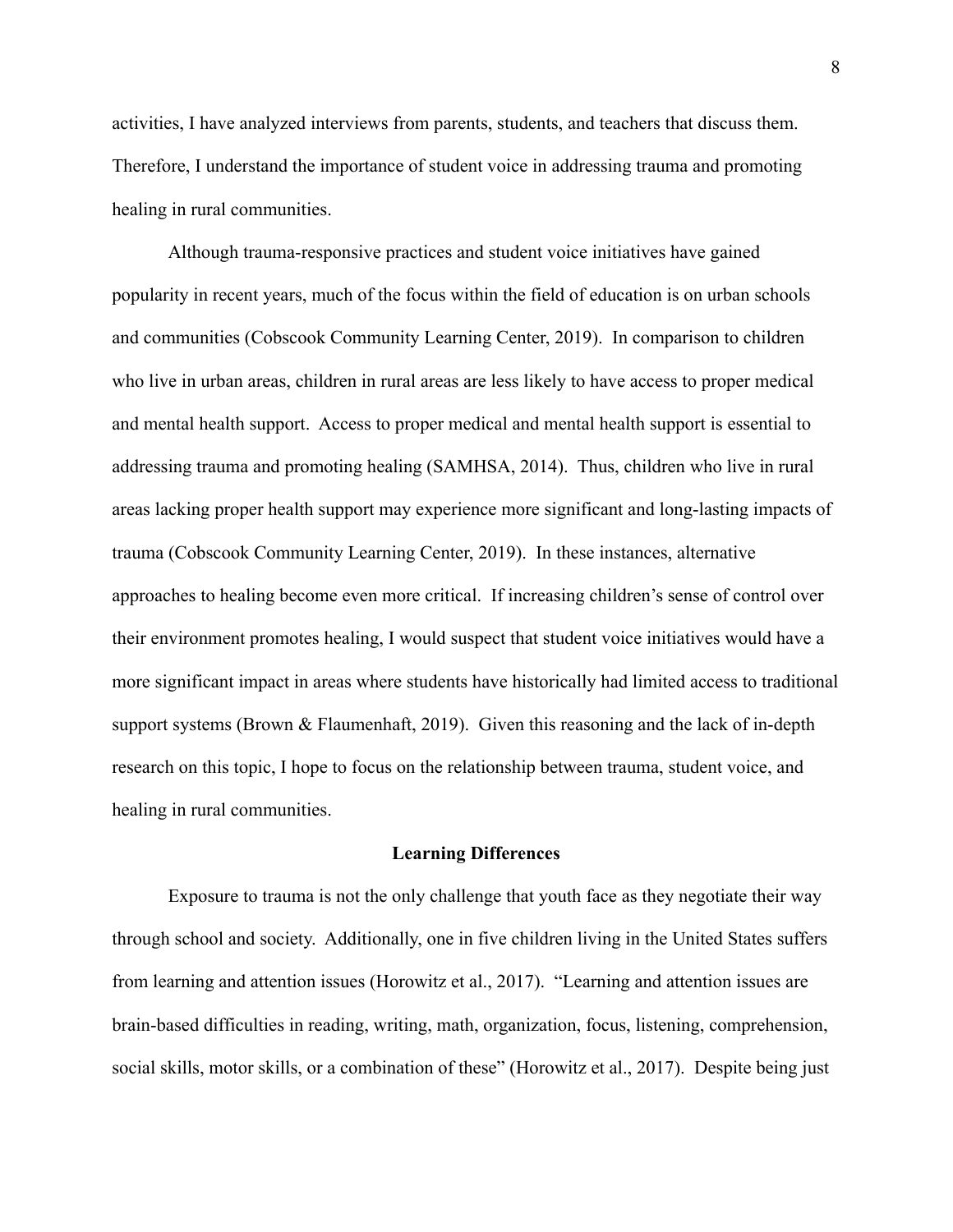as capable as their peers, many individuals with learning or attention issues struggle in school because they fail to get the support they need.

Although I worked with students with learning differences at both Leaps and Bounds Occupational Therapy Camp and Pokesdown Primary School, it was not until college that I considered the responsibilities of educators as they relate to teaching students who have learning differences. At Colby, I have had the opportunity to take two classes on teaching students with learning differences. During Jan Plan, my junior year, I took a course taught by visiting Professor Emanuel Pariser on educating all learners in inclusive classrooms. Through this course, I explored the psychological, philosophical, historical, and policy foundations of special education within a critical frame of disability studies. The following Spring, I furthered my knowledge in this area by taking a course taught by Professor Kate McLaughlin on disability, race, and special education. Together, these classes increased my understanding of the responsibilities that educators have when it comes to teaching students with learning differences and inspired me to search for opportunities to gain more experience within the field of special education.

Last summer, I completed a ten-week internship at The New England Center for Children (NECC) in Southborough, Massachusetts. I worked with 15- to 19-year-olds diagnosed with autism in both classroom and residential environments. I helped them become as independent as possible in all areas of their lives, including academics, communication, social skills, daily living skills, and leisure activities. After handing in my house keys and protective jacket on my last day, I knew that I wanted to pursue a career in Applied Behavior Analysis (ABA) that would allow me to work with students with autism spectrum disorder and other developmental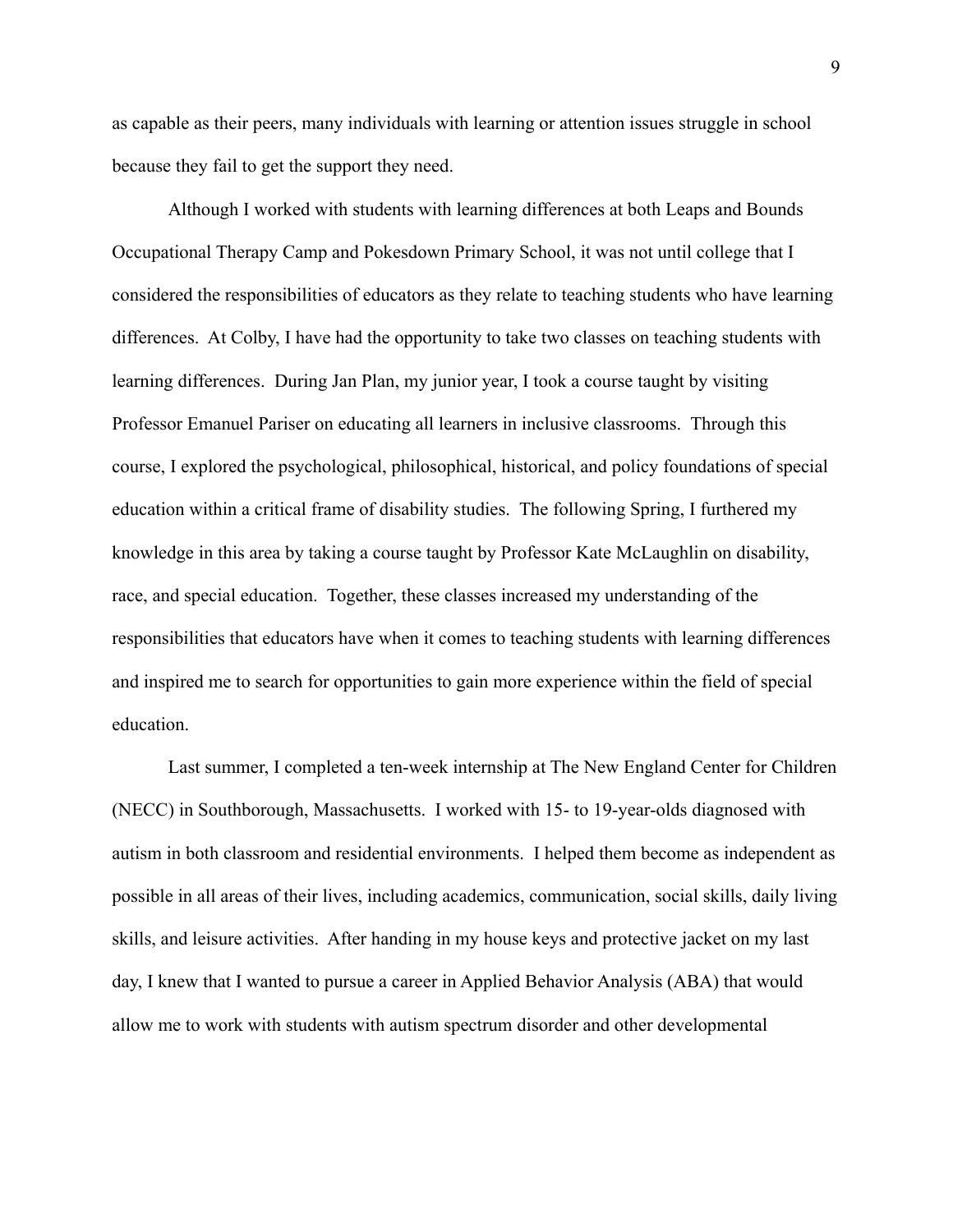disabilities. This past fall, I accepted an ABA instructor position at Ivymount School, beginning after graduation.

# **A Culmination of Interests**

Before working at NECC last summer, I viewed trauma-responsive schooling and special education as two separate entities within education. I did not see them as having anything in common besides being areas of schooling that interested me. However, after attending a training on trauma-responsive care during my first week at NECC, my perspective changed. In addition to learning general information about adversity, toxic stress, trauma, we looked at the similarities between ABA and trauma-responsive care, a topic that I had not yet considered before. ABA relies upon individually-tailored treatments that focus on targets important to the individual and the individual's family, such as building skills and increasing independence (Allen, 2020). Along the same lines, trauma-responsive care emphasizes building on the individual's strengths and including them in decisions that affect them. Together, both recognize that problem behavior serves a function for the individual and seek to teach them more adaptive ways of meeting their wants and needs. We also learned how many of the long-term effects and symptoms of trauma are also common issues faced by individuals with autism. For example, many individuals with autism have poor sleep patterns, difficulties in school, and difficulties forming relationships, yet these problems do not necessarily reflect a history of trauma (Allen, 2020). As a result, the prevalence of trauma in children and adults with autism is largely unknown. Therefore one must rely on the "universal precautions" approach, a key feature of trauma-responsive care.

As I embarked on this project at the start of the Fall, I knew that I wanted to find a way to incorporate my newfound interest in students with autism and other developmental disabilities. After conducting a general literature search on adversity, trauma, and student voice, my advisor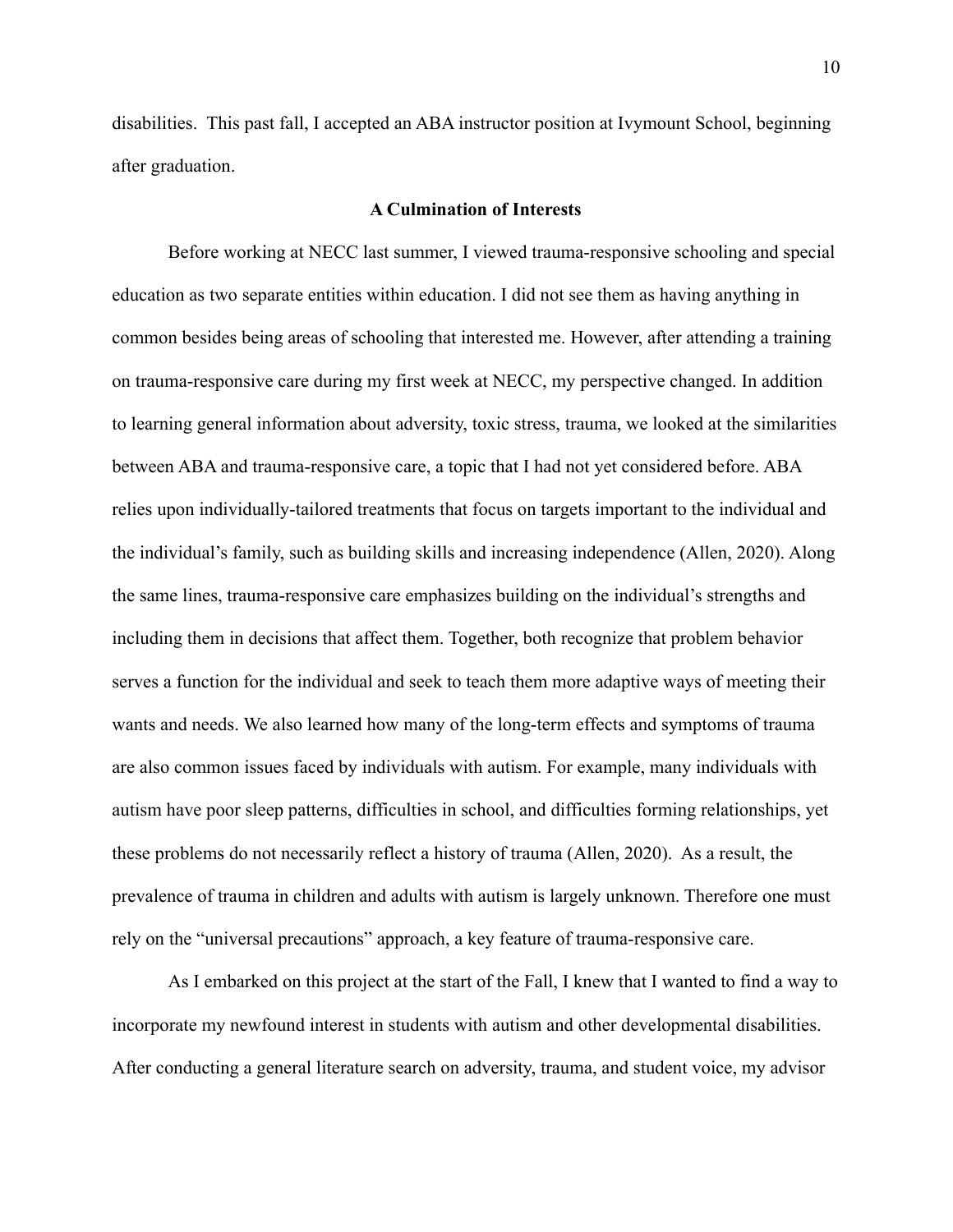Mark Tappan encouraged me to find a direction within this to focus on. I took this as an opportunity to take what I learned over the summer and apply it to my research. Despite the similarities between trauma-responsive care and special education. I found that literature on trauma-responsive schooling and student voice pays little attention to students with learning differences. In hopes of bridging the gap between these two educational practices, I proposed the following research question:

What is the impact of trauma-responsive voice-centered practice on students with learning differences?

With this question in mind, I started looking for evidence of the presence of learning differences and the development of student voice in student, teacher, and parent interviews collected by TREE staff at West and East Elementary Schools in June 2018, December 2018, June 2019, and December 2019. After analyzing the interviews collected by TREE, I realized that none of the questions asked about students' experiences with learning differences, and very few of the student interviews were actually from students with learning differences. Therefore, I decided they would not provide sufficient data to answer my research question.

For my thesis, I thought it would be most helpful to conduct several additional interviews with members of TREE's on the ground team to support my analysis of how students with learning differences benefit from trauma-responsive educational activities that are designed to promote student voice in rural communities. In the following chapters, I will outline the literature that informs my project, highlight the challenges students with learning differences face, describe my interviewing and coding process in detail, and review my findings.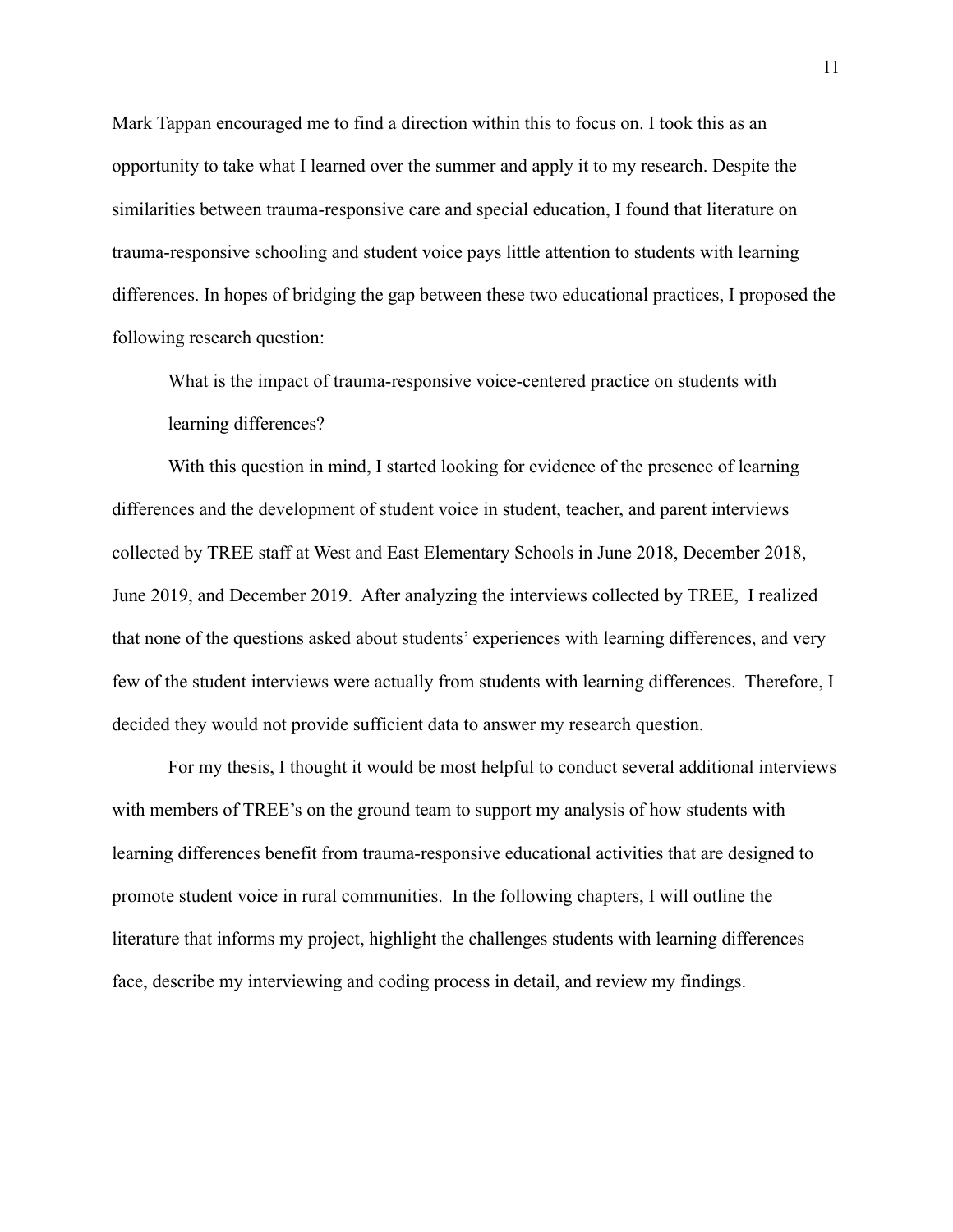#### **Chapter Two:**

### **Literature Review**

This chapter will outline relevant literature that aided in my investigation into the impact of trauma-responsive voice-centered practice on students with learning differences. In doing so, I will discuss adverse childhood experiences (ACEs), toxic stress and trauma, learning differences and trauma, trauma-responsive schooling, empowerment and student voice, and trauma-responsive voice-centered practices for students with learning differences. As a whole, this literature review will clarify not only why I proposed my primary research question but also the importance of answering it.

#### **Adverse Childhood Experiences (ACEs)**

According to former President of the American Academy of Pediatrics, Dr. Robert Block, "adverse childhood experiences are the single greatest unaddressed public health threat facing our nation today" (Burke Harris, 2015). Adverse childhood experiences or ACEs are potentially traumatic events that occur during childhood, such as experiencing violence, abuse, or neglect, witnessing violence in the home or community, or having a family member attempt or die by suicide (Center for Disease Control and Prevention, 2021). They can also include aspects of a child's environment, such as growing up in a household with substance use problems, mental health problems, or instability due to parental separation or a household member being in jail. These experiences affect people at all socioeconomic levels and can have severe, costly impacts across the lifespan (The Center on the Developing Child at Harvard University, 2020). For instance, research has revealed a link between ACEs and the leading causes of death in adults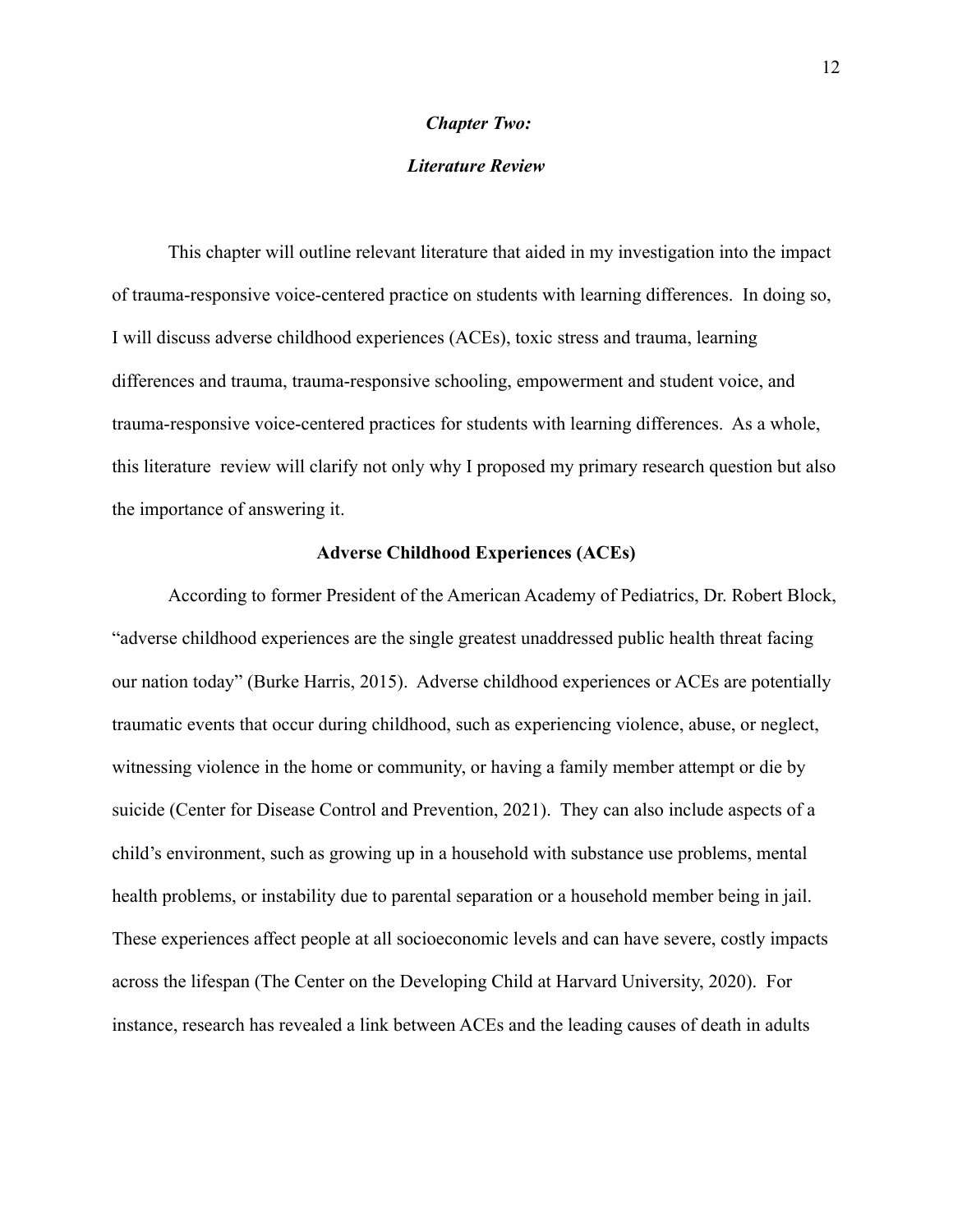(Burke Harris, 2015). Given this, it is essential to understand how early adversity dramatically affects health outcomes at all stages of life (Center for Disease Control and Prevention, 2021).

In the mid-1990s, the Center for Disease Control and Kaiser Permanente conducted the first study on adverse childhood experiences (Center for Disease Control and Prevention, 2021). Led by Dr. Felitti and Dr. Anda, the research team examined the relationship between early exposure to adversity and poor health outcomes (Burke Harris, 2015). Over 17,000 adults reported their experience of abuse, neglect, and household dysfunction before the age of 18 (Center for Disease Control and Prevention, 2021). Based on these responses, the researchers calculated an ACE score for each participant, allowing them to compare the number of adversity categories experienced to several measures of adult risk behavior, health status, and disease (Felitti et al., 1998). In doing so, they revealed that ACEs are incredibly common across all populations. Specifically, 67% of the participants experienced one or more, and 12.6% experienced four or more (Burke Harris, 2015). They also discovered a graded dose-response relationship between the breadth of exposure to abuse, neglect, and household dysfunction during childhood and the leading causes of death in adults (Center for Disease Control and Prevention, 2021; Felitti et al., 1998). For example, those with a higher ACE score were at a higher risk for heart disease, diabetes, obesity, depression, substance abuse, smoking, poor academic achievement, time out of work, and early death (The Center on the Developing Child at Harvard University, 2020). Together, these findings shed light on how early adversity affects health and social well-being throughout the lifespan.

A "landmark in medical research," the Center for Disease Control and Kaiser Permanente's ACE study continues to influence the day-to-day practices of providers, employers, and communities (Burke Harris, 2015; Center for Disease Control and Prevention,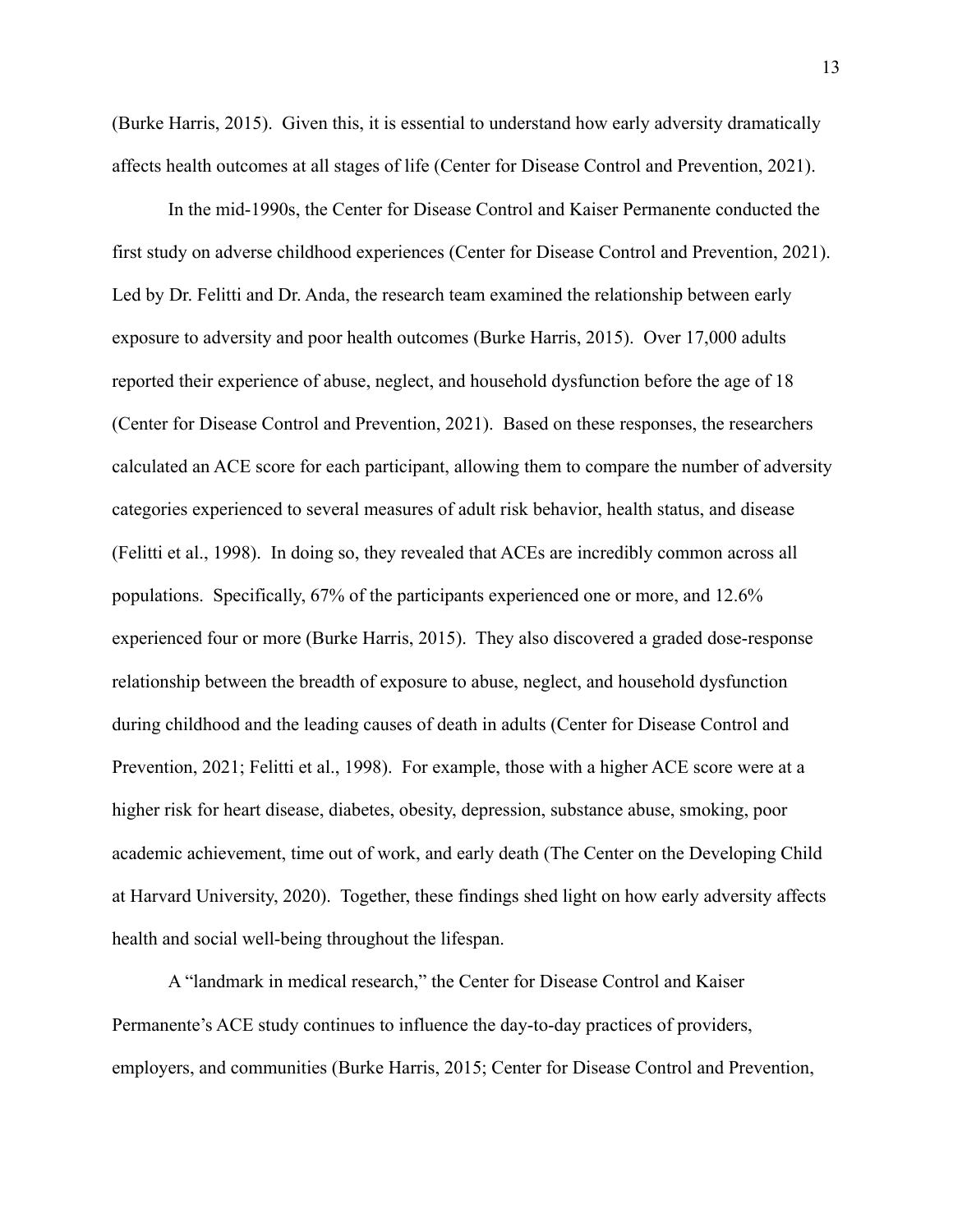2021; Cronholm et al., 2015). By defining "Conventional" ACEs and developing the ACE score concept, countless follow-up studies have repeatedly demonstrated that exposure to abuse, neglect, and household dysfunction during childhood increases one's risk of poor health outcomes later in life (Cronholm et al., 2015; The Center on the Developing Child at Harvard University, 2020). Although monumental in their findings, these initial ACE studies failed to accurately capture the level of adversity experienced by different racial and socioeconomic groups (Cronholm et al., 2015). This limitation is partly due to the lack of representation within the original ACE study's data set. The original ACE study collected data from 17,337 adults enrolled in Kaiser Permanente's Health Maintenance Organization (HMO) in San Diego, California (Center for Disease Control and Prevention, 2021). As a result, many of the participants included White, middle- to upper-class individuals who had both a college degree and health insurance. Given current racial and ethnic disparities in health care and other issues arising from differing socioeconomic conditions, one would suspect that a more diverse and minority population's exposure to adversity may differ from that of a White, middle- to upper-class population (Cronholm et al., 2015; Institute of Medicine, 2003).

More recent research on exposure to adversity has worked to fill in the gaps of earlier ACEs research. For example, Cronholm et al. (2015) conducted a study using a more socioeconomically and racially diverse urban sample. The sample included almost 2,000 adults from a community-based health survey taken in Southeast Pennsylvania. Tasked with designing a wholistic survey to study ACEs in Philadelphia, a team of local experts organized by the Institute for Safe Families created a survey that measured stressors manifesting not only within the home (i.e., Conventional ACEs) but also outside the home (i.e., Expanded ACEs). Questions about Expanded ACEs asked participants about whether they had experienced racism,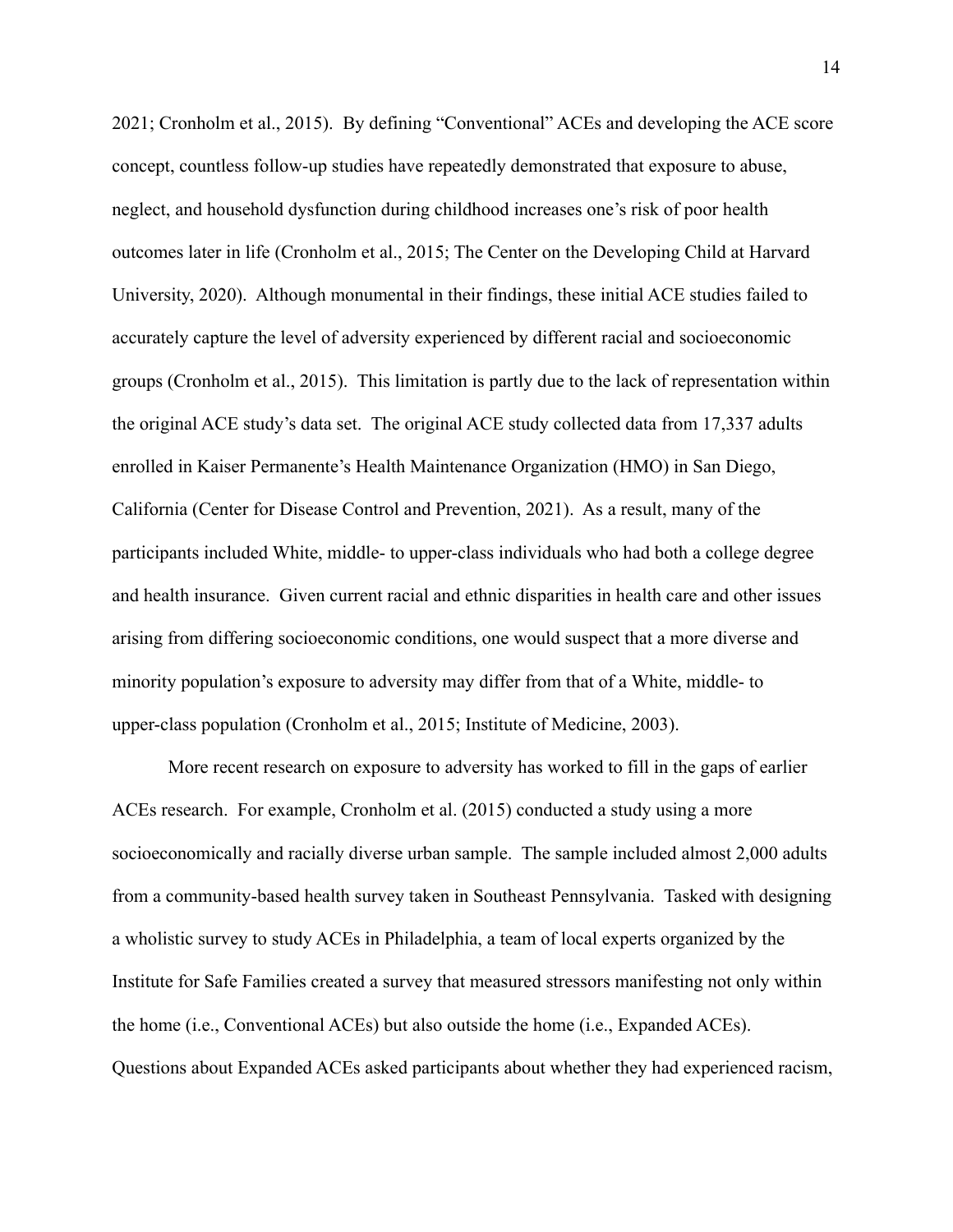witnessed violence, lived in an unsafe neighborhood, experienced bullying, or had a history of living in foster care. The researchers found that 72.9% of participants had at least one Conventional ACE, 63.4% had at least one Expanded ACE, and 49.3% had both. Additionally, 13.9% of participants experienced only Expanded ACEs. These participants who only experienced Expanded ACEs would have gone unrecognized if the researchers had only looked at Conventional ACES. As a result, these findings support "extending the Conventional ACEs" measure" in order to "more accurately represent the level of adversity experienced across various socio-demographic groups" (Cronholm et al., 2015). Together, this research and prior research on ACEs has helped medical professionals better understand the relationship between early exposure to different types of adversity and poor health outcomes across the lifetime (Burke) Harris, 2015). With this better understanding, medical professionals have revealed how early exposure to adversity affects children's developing brains and bodies.

#### **Toxic Stress and Trauma**

The relationship between early adversity and negative health outcomes later in life is best understood as a function of what has been called "toxic stress" (Franke, 2014; The Center on the Developing Child at Harvard University, 2020). Although learning to deal with stress is a healthy part of development, it is only beneficial when the proper support systems are in place. For example, when an individual feels threatened, their body prepares them "to respond by increasing [their] heart rate, blood pressure, and stress hormones" (The Center on the Developing Child at Harvard University, 2020). In children, when their stress response systems are activated within a supportive environment, "these physiological effects are buffered and brought back down to baseline" (The Center on the Developing Child at Harvard University, 2020). Conversely, "if the stress response is extreme and long-lasting, and buffering relationships are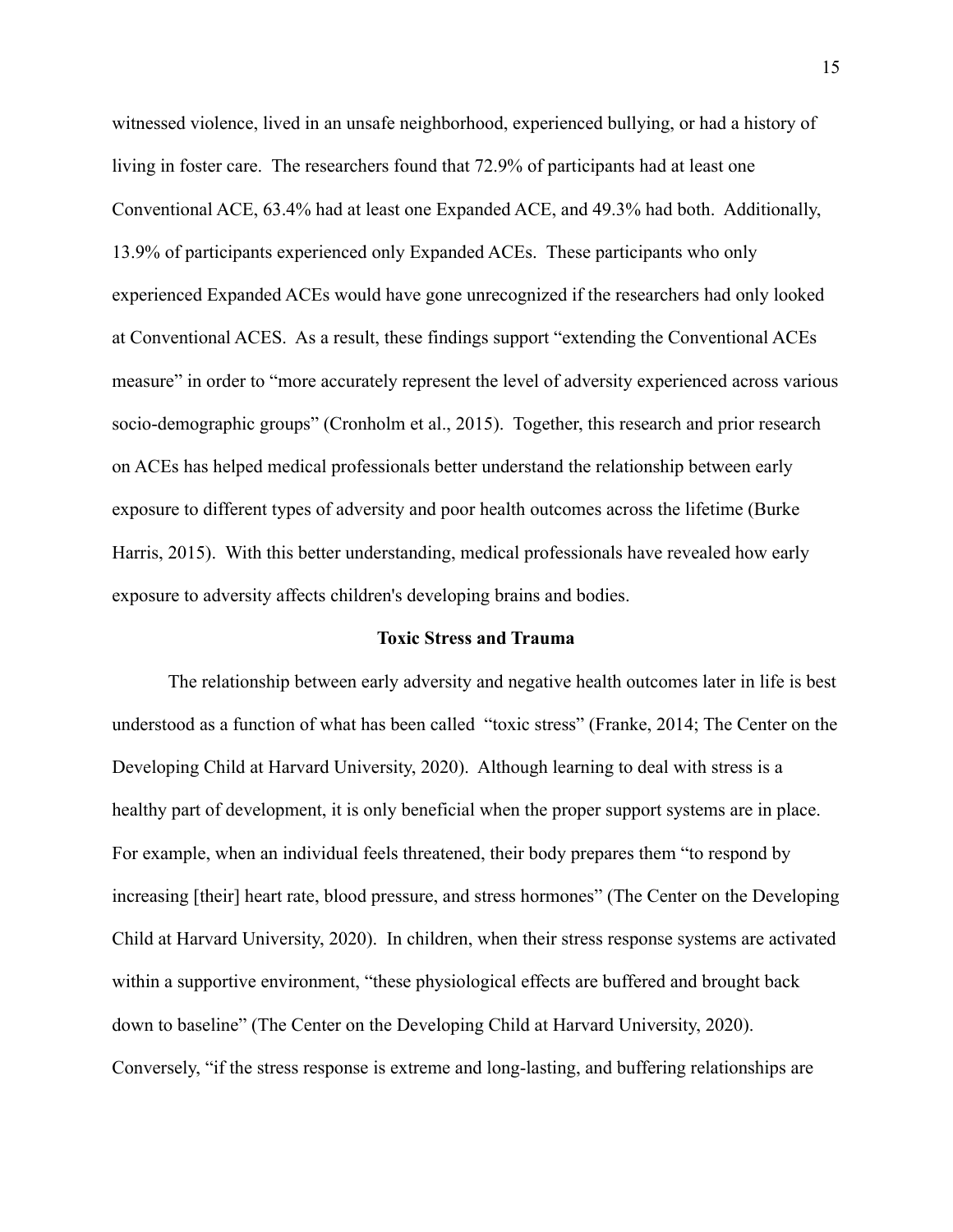unavailable to the child," a toxic stress response will occur (The Center on the Developing Child at Harvard University, 2020). This type of stress response "can disrupt the development of brain architecture and other organ systems, and increase the risk for stress-related disease and cognitive impairment, well into the adult years" (The Center on the Developing Child at Harvard University, 2020). These damaging effects are most prevalent in adults who experienced multiple ACEs without proper support. Therefore, medical professionals concluded that toxic stress mediates the relationship between early exposure to adversity during childhood and poor health outcomes across the lifetime.

The term "trauma" has come to represent the relationship between ACEs, toxic stress, and poor health outcomes (Jamieson, 2019). Trauma is a potential outcome of exposure to adversity (Bartlett & Sacks, 2019). It "occurs when a person perceives an event or set of circumstances as extremely frightening, harmful, or threatening—either emotionally, physically, or both" (Bartlett & Sacks, 2019). Childhood trauma is associated with various development problems, such as delayed speech, trouble gaining weight, difficulty sleeping, and reduced confidence (Bartlett & Sacks, 2019; Peterson, 2018). Despite these negative effects, traumatic experiences can be overcome with the proper support and interventions (SAMHSA, 2014).

#### **Learning Differences and Trauma**

The first step in responding to trauma involves a deep understanding of what causes traumatic experiences (Herman, 1998). As previously noted, extensive research has gone into identifying these causes, starting with the Center for Disease Control and Kaiser Permanente's ACE study (Center for Disease Control and Prevention, 2021). Even though follow-up studies, such as Cronholm et al. (2015), continue to expand the scope of this field, gaps in the literature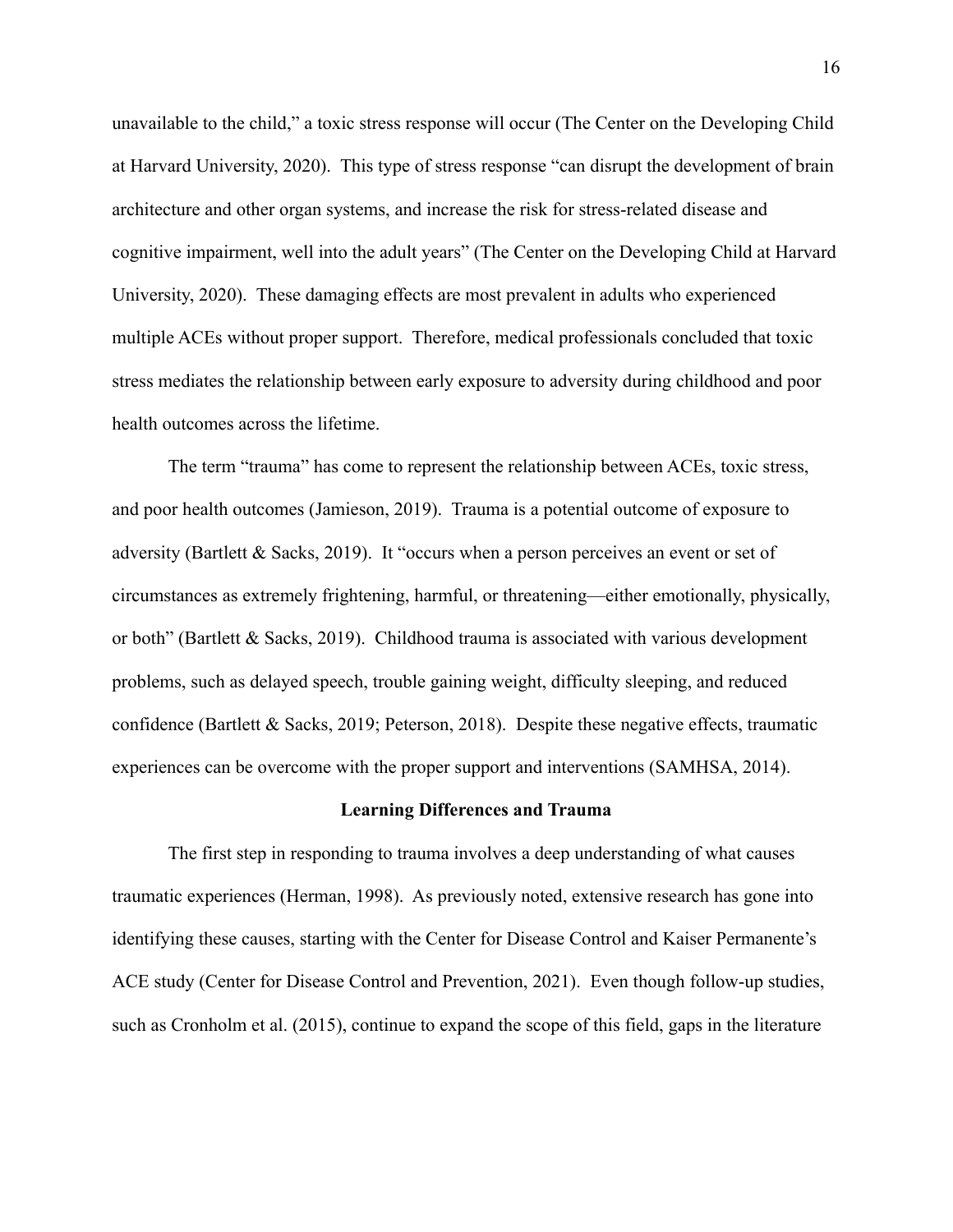remain. One significant gap is the connection between trauma and students with learning differences.

Affecting one in five children living in the United States, learning differences are more common than many think (Cook-Sather, 2003; Horowitz et al., 2017). Learning differences are "brain-based difficulties in reading, writing, math, organization, focus, listening comprehension, social skills, motor skills, or a combination of these" (Horowitz et al., 2017). They can include specific learning disabilities, such as dysgraphia and dyslexia, or related disorders, such as ADHD and autism spectrum disorder that impact learning (Walden University, 2022). Without the proper support and interventions, many students with learning differences struggle academically, socially, and emotionally in school.

More often than not, students with learning differences are of average or above-average intelligence. However, there is often a "gap between [these] individuals' potential and actual achievement" ("Types of Learning Disabilities," n.d.). For example, many students with learning differences experience cognitive processing difficulties. These processing difficulties not only interfere with their ability to learn basic skills, such as reading, writing, and math, but also higher-level skills, such as organization, time planning, abstract reasoning, memory, and attention ("Types of Learning Disabilities," n.d.). As a result, many of these students struggle for reasons unrelated to their intelligence, work ethic, and motivation (Horowitz et al., 2017). Struggling more than one's peers in school can be challenging for a child to understand and may result in low self-esteem and confidence. When low self-esteem and confidence are left unaddressed, students are more likely to suffer from social isolation, bullying, disproportionate disciplinary rates, and an increased likelihood of skipping school, dropping out, and becoming involved with the criminal justice system (Horowitz et al., 2017). Therefore, teachers, educators,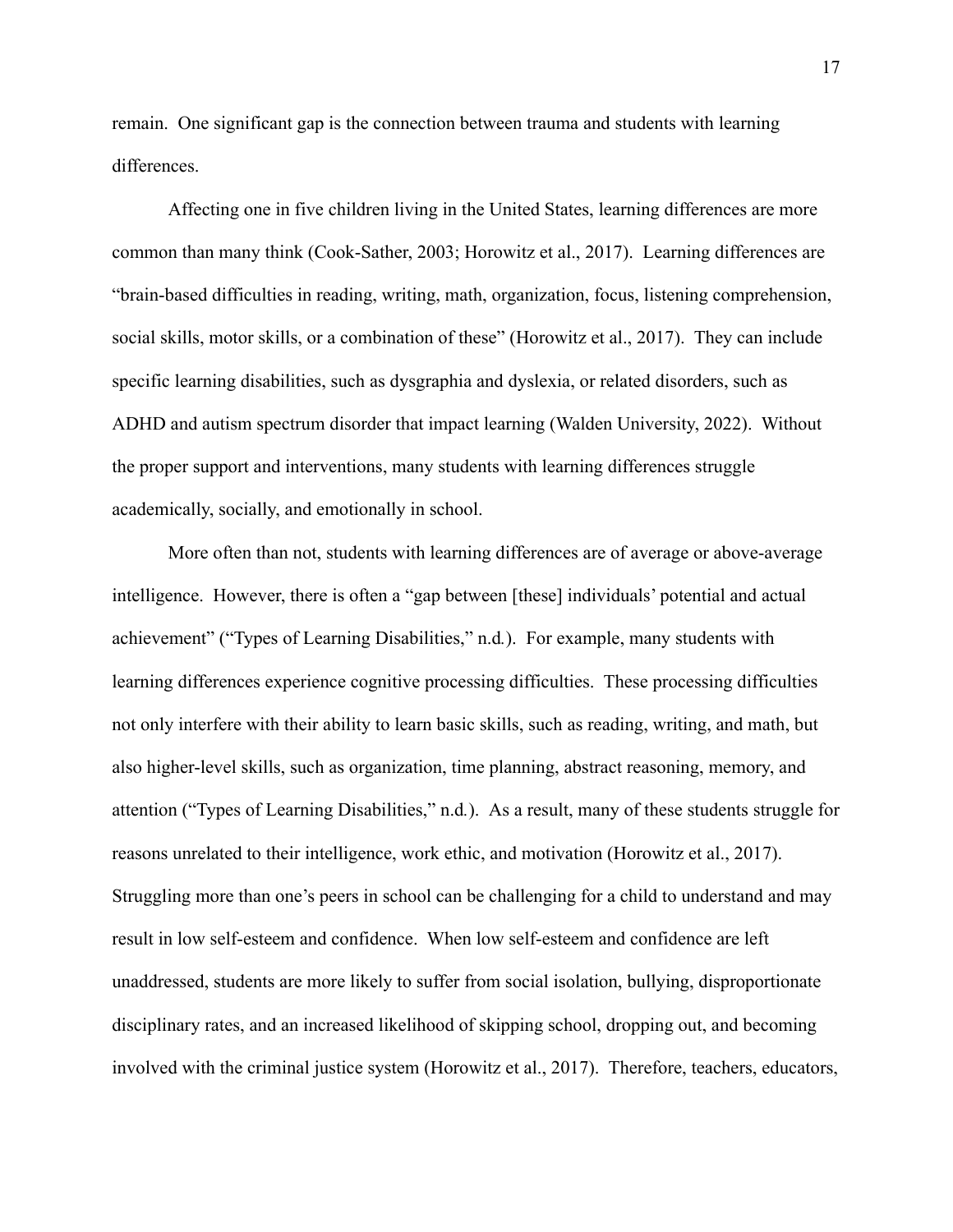administrators, and school systems must do everything in their power to prevent these negative outcomes. Unfortunately, far too often in these instances, only part of the picture is considered, whether it is trauma or learning differences.

As a whole, research on ACEs and trauma has largely ignored the challenges that students with learning differences face (Crompton et al., 2021). Instead, existing research has looked more generally at the vulnerability of children with disabilities (Crompton et al., 2021; Hershkowitz et al., 2007; Little, 2004). For example, Vervoot-Schel et al. (2018) examined the prevalence of ACEs in children with intellectual disabilities. In doing so, they found that 82.6% of the children with intellectual disabilities experienced at least one conventional ACE compared to 67.0% of the general population (Burke Harris, 2015; Vervoot-Schel et al., 2018). Based on these results, Vervoot-Schel et al. (2018) propose that conventional ACEs might be more prevalent in children with intellectual disabilities due to their executive functioning, self-regulation, communication, and attachment challenges. Along the same lines, Little (2004) found that children with communicative and learning disabilities are two to three times more likely to be victims of child abuse (in Hershkowitz et al., 2007). Given the similarities in challenges faced, it is reasonable to believe that students with learning differences may also experience ACEs differently from their peers.

Additional research suggests that children with learning differences may also be at an increased risk for expanded ACEs, such as inequality, marginalization, poverty, bullying, and other social maltreatment (Cromptom et al., 2021). For example, in a review of existing literature, Hoover and Kaufman (2018) found that 33%, 50%, and 31% of students with autism spectrum disorder reported physical, verbal, and relational school bullying, respectively. This data reveals that students with autism spectrum disorder experience bullying at a rate of three to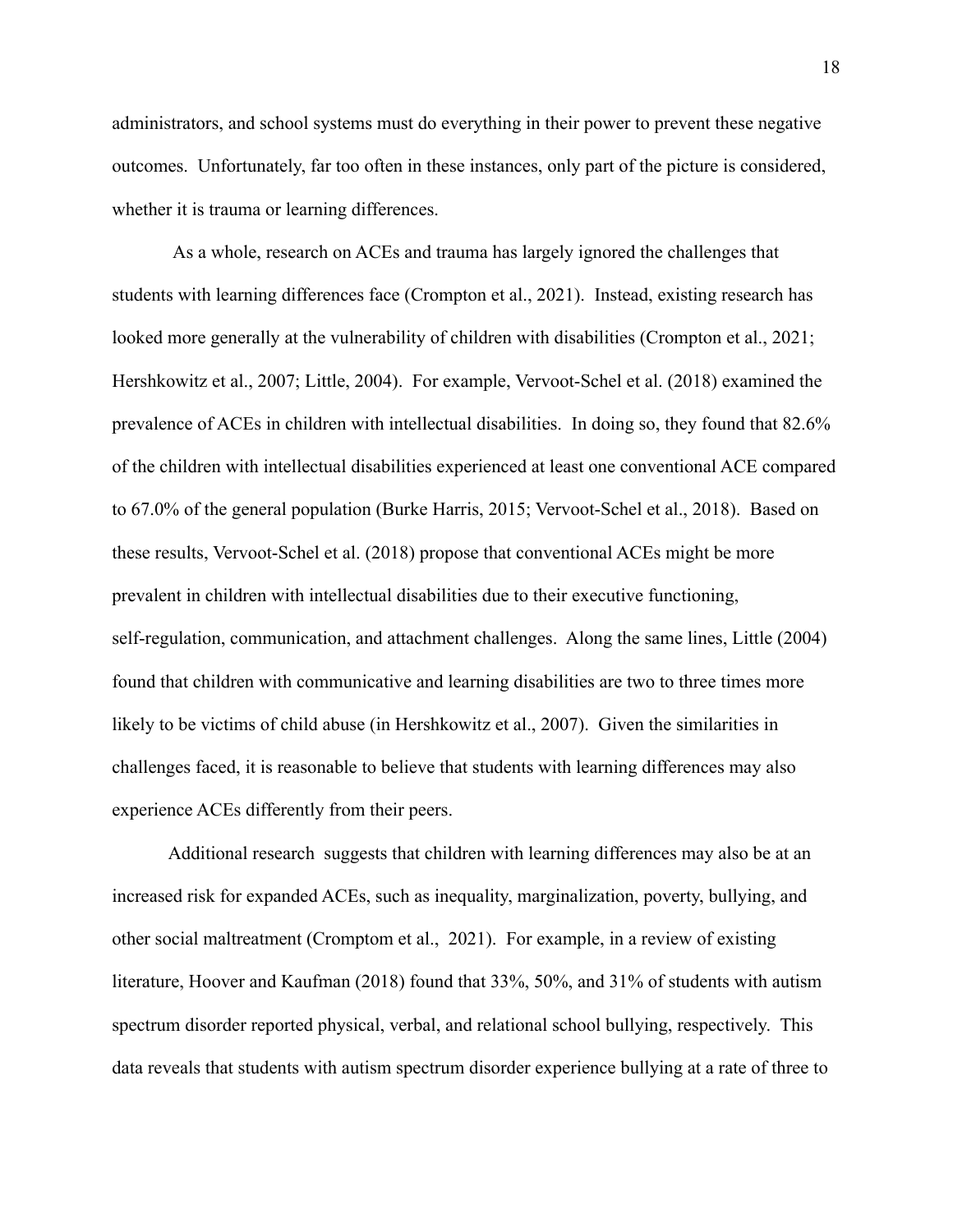four times that of their peers. As with other adverse experiences, bullying by peers negatively impacts academic functioning and mental health symptoms. Although "bullying occurs both in and outside of special education settings," it is "more likely in mainstream classrooms and unstructured areas such as the school bus" (Hoover and Kaufman, 2018). Additionally, children who have a more challenging time with social interactions are at an increased risk for bullying. Combined with prior research on conventional ACEs, these findings suggest that students with learning differences are more vulnerable to early exposure to different types of adversity and thus potentially worse health outcomes across their lifetimes.

Stress associated with learning differences can happen both inside and outside of school. Like those that occur at home or in the communities, negative experiences at school can become traumatic, causing poor health outcomes across the lifetime. Therefore, these experiences must be considered when identifying and addressing the causes of trauma. In addition, it is essential that when doing so, one pays particular attention to students with learning differences as they are more susceptible to traumatic experiences both inside and outside of school.

#### **Trauma-Responsive Schooling**

Although people can overcome traumatic experiences with the appropriate support and interventions, most people go without these much-needed services (SAMHSA, 2014). Unaddressed childhood trauma dramatically increases one's risk of developing a substance use disorder or chronic physical disease later in life. Therefore, in instances when trauma has already occurred or cannot be prevented, a child must receive the appropriate support and interventions to help mitigate the potentially negative effects. Addressing trauma is not an individual issue for which families should be solely responsible (The Center on the Developing Child at Harvard University, 2020). This is in part because "trauma does not occur in a vacuum"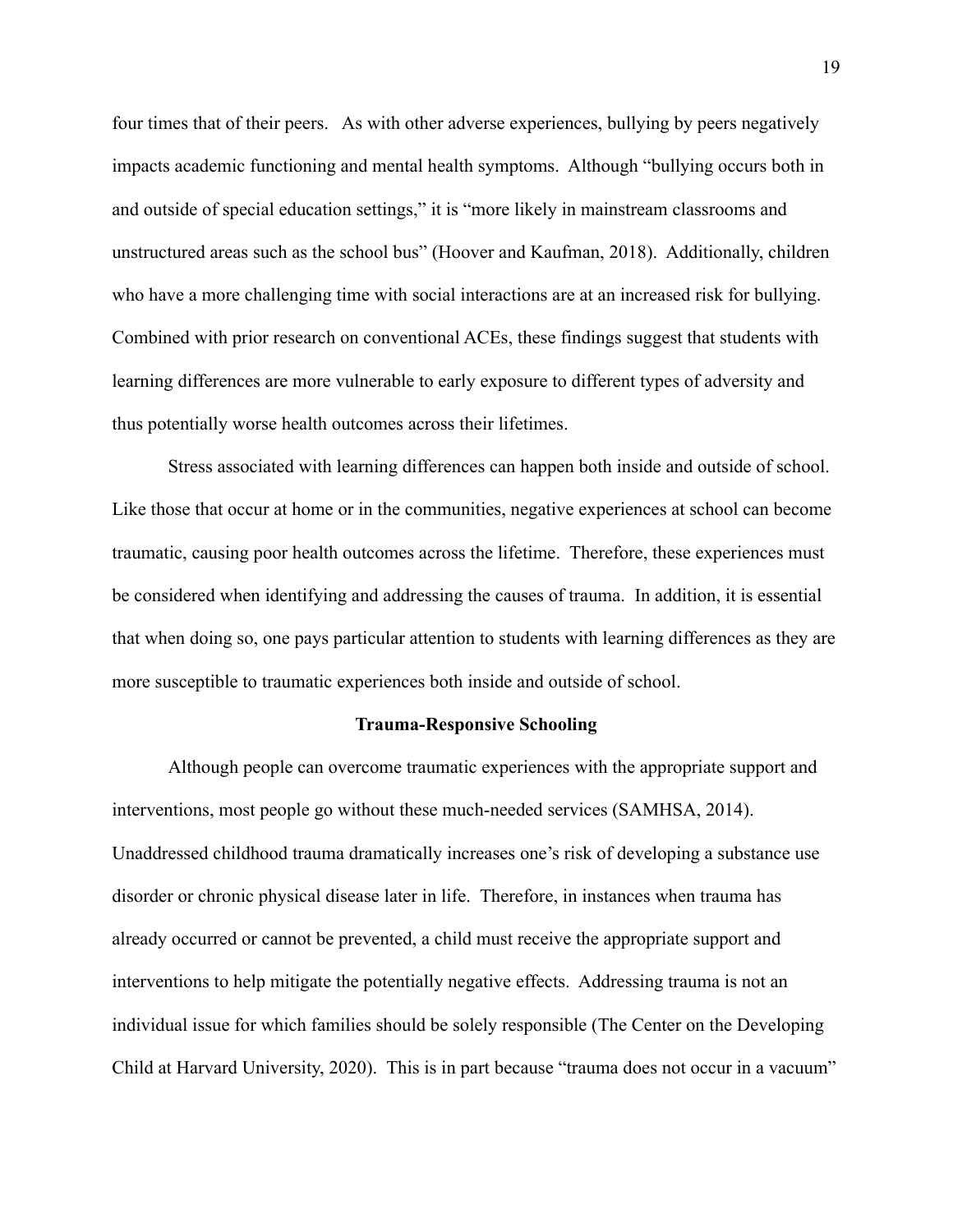(SAMHSA, 2014). Instead, it happens in the "community, whether the community is defined geographically as in neighborhoods; virtually as in shared identity, ethnicity, or experience; or organizationally, as in a place of work, learning, or worship" (SAMHSA, 2014). As a result, how a community "responds to individual trauma sets the foundation for the impact of the traumatic event, experience, and effect" (SAMHSA, 2014).

Each year children spend approximately 180 days in school (Brixey, 2020). Given that this is almost half of the days in a calendar year, schools play an important role in a child's development, starting as early as pre-school and continuing through adolescents (Gomes, 2019). When children attend school, they bring their experiences of trauma with them such that children who have ACEs scores of 4 or more are 32 times more likely to have learning or behavior problems than children with no or lower ACEs scores (Burke Harris, 2019; SAMHSA, 2014). Conversely, for some students with learning differences, their experiences of trauma occur at school, exacerbating existing academic, social, and emotional challenges. Therefore, regardless of where it happens, repeated experiences of adversity, stress, and trauma compromise a child's ability to succeed in school (Burke Harris, 2019). Thus, educators, administrators, and school systems must play a role in preventing and helping children recover from adversity.

In order to assist teachers and members of the school community with their role in preventing and helping children recover from adversity, the Substance Abuse and Mental Health Services Administration developed a framework for trauma and proposed a trauma-responsive approach (SAMHSA, 2014). SAMHSA's trauma-repsonsive approach is grounded in six key principles: (1) safety, (2) trustworthiness and transparency, (3) peer support, (4) collaboration and mutuality, (5) empowerment, voice, and choice, and (6) cultural, historical, and gender issues. The first key principle, safety, argues that all students must "feel physically and psychologically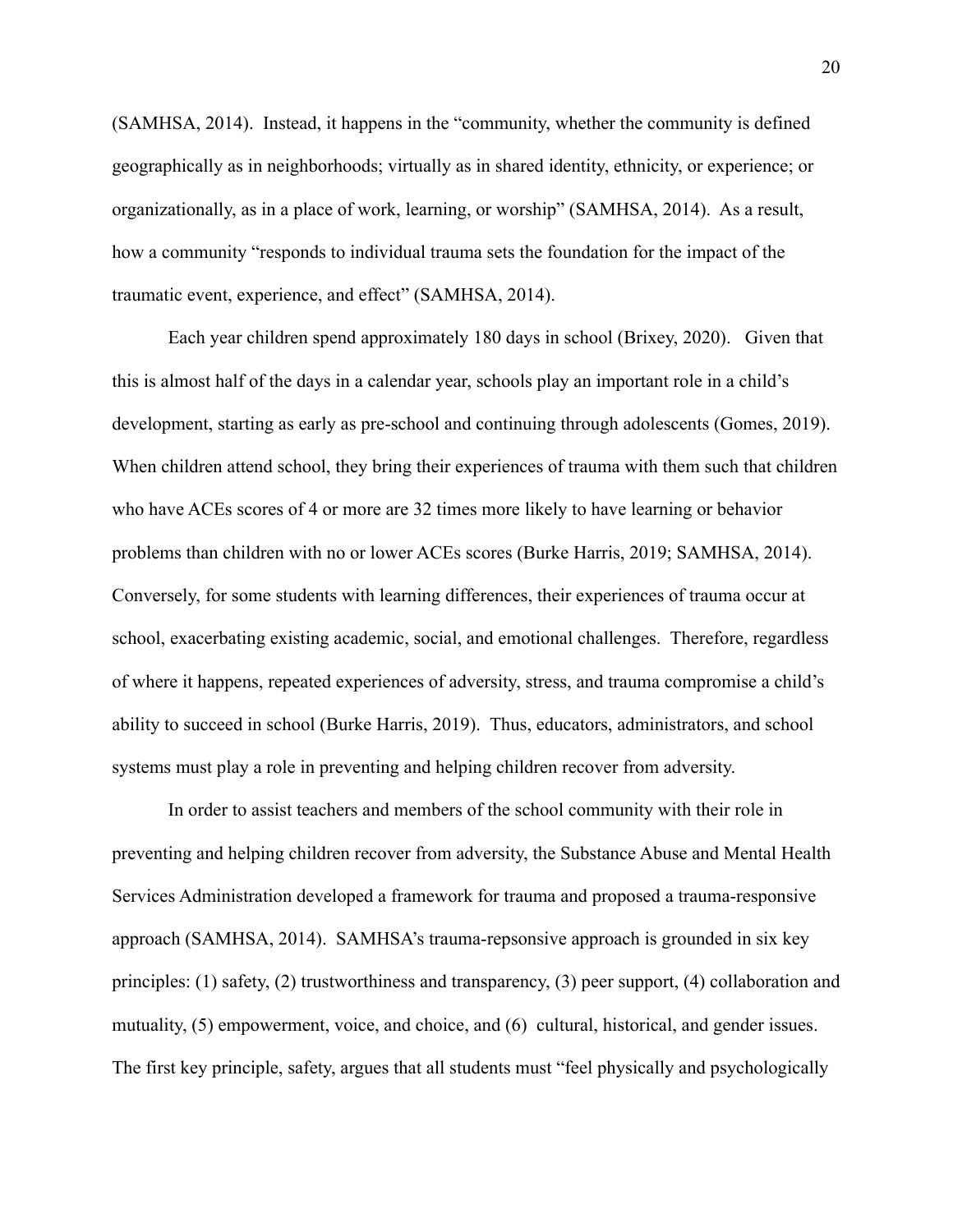safe" (SAMHSA, 2014). Although safety is defined by those served, it most often involves maximizing one's control over their own life (SAMHSA, 2018). The second key principle, trustworthiness and transparency, ensures that "organizational operations and decisions are conducted with transparency with the goal of building and maintaining trust" between students, caregivers, staff, and others involved in the school (SAMHSA, 2018). Ensuring trustworthiness and transparency may take the form of making people's options apparent, maintaining authenticity, or addressing limits to confidentiality. The third key principle, peer support, works to "[establish] safety and hope, [build] trust, [enhance] collaboration, and [utilize] their stories and lived experience to promote recovery and healing" (SAMHSA, 2014). For peer support to promote healing, relationships must be voluntary, non-judgemental, respectful, reciprocal, and empathetic (SAMHSA, 2018). The fourth key principle, collaboration and mutuality, emphasizes the importance of leveling "power differences between staff and [students]" and between staff and faculty at all levels of teaching and administration (SAMHSA, 2018). In doing so, this principle creates a framework for trauma-responsiveness in the school context. The fifth key principle, empowerment, voice, and choice, states that "throughout the [school] and among [students], individuals' strengths and experiences are recognized and built upon" (SAMHSA, 2014). Lastly, the sixth key principle, cultural, historical, and gender issues, argues that the school must "actively move past cultural stereotypes and biases, offer gender-responsive services, leverage the healing value of traditional cultural connections, and recognize and address historical trauma" (SAMHSA, 2018). Together, these principles create a framework that guides schools in becoming trauma-responsive.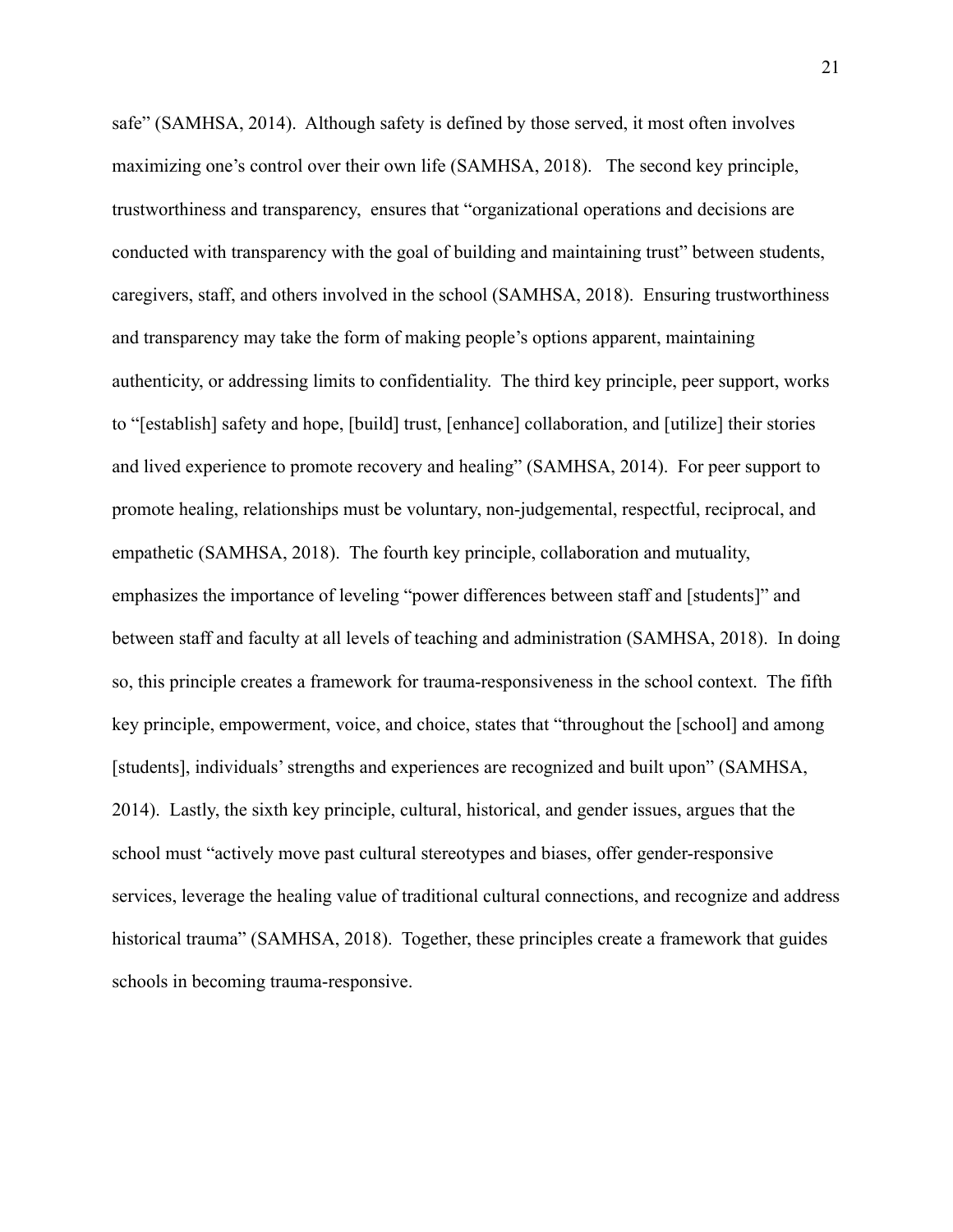#### **Empowerment and Student Voice**

Empowerment is a particularly important aspect of trauma-responsive schooling. This is in part because "trauma robs the victim of a sense of power and control over [his or] her life" (Herman, 1998). Therefore, by focusing recovery on empowerment, voice, and choice, it "restores power and control to the survivor" (Herman, 1998). For instance, in schools, "if students feel empowered, and if they experience opportunities to know what they know and feel what they feel through the pleasure of completed action, then they will experience school as more safe, trustworthy, relationally responsive, and equitable" (Brown & Flaumenhaft, 2019). Unfortunately, far too often, "many benevolent and well-intentioned attempts to assist the survivor founder because this fundamental principle of empowerment is not observed" (Herman, 1998).

Failed attempts to promote successful recovery from trauma are not foreign in schools. Although these attempts may be well-intentioned, the way in which the school handles underperformance and discipline as a whole may be responsible for its failure (Tough, 2016). For example, "when children run into trouble in school, either academically or in the realm of behavior, most schools respond by imposing more control on them, not less, further diminishing their fragile sense of autonomy" (Tough, 2016). As they fall behind their peers both academically and socially, these students will continue to feel less and less competent. Along the same lines, their relationship with their teacher is more likely to become "wary" and "contentious," preventing them from experiencing the necessary relatedness to promote recovery (Tough, 2016). Thus, in order to become genuinely trauma-responsive, schools must overcome their old ways of thinking and stop pushing students "toward more external control, fewer feelings of competence, and less positive connections with teachers" (Tough, 2016).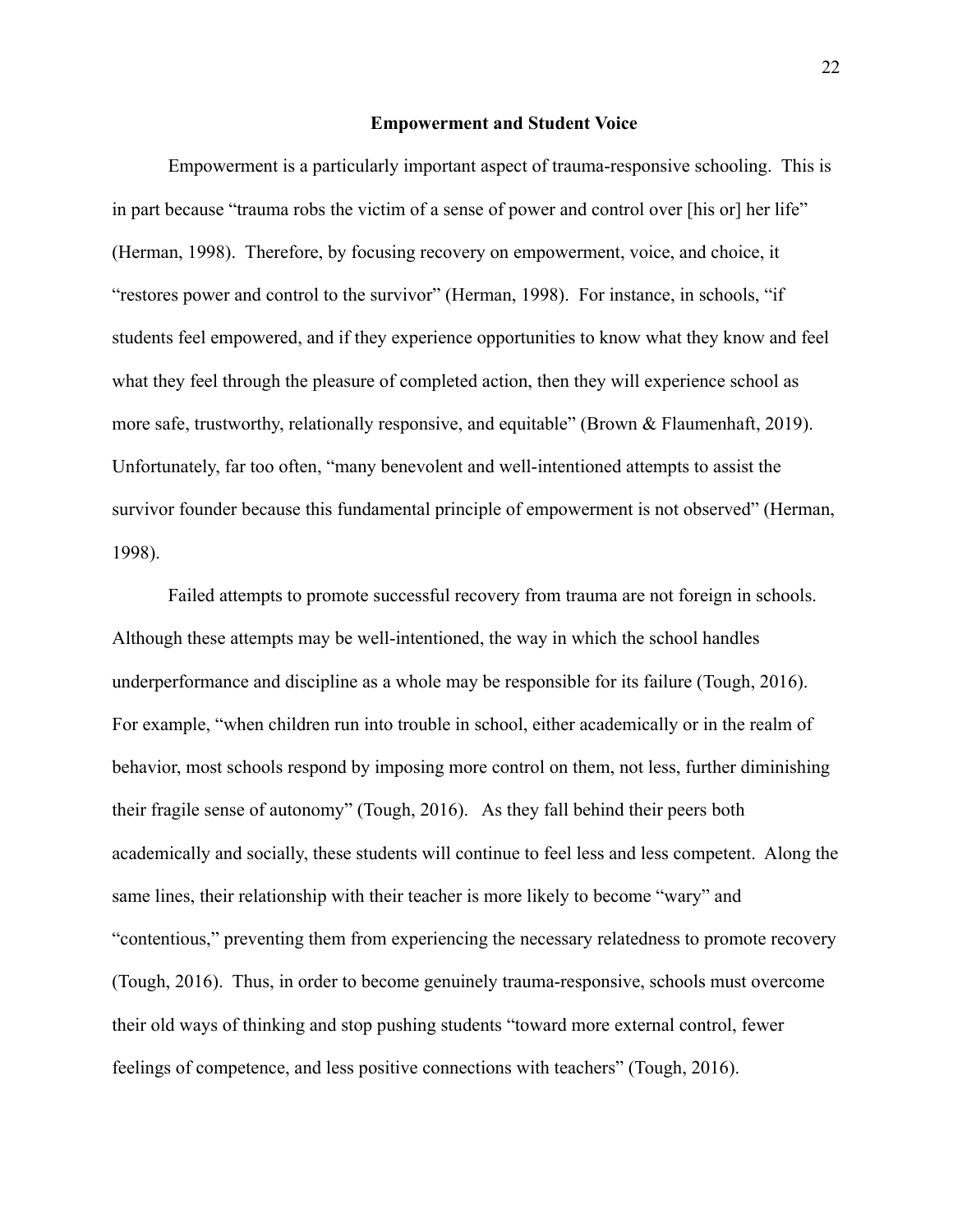"No intervention that takes power away from the survivor can possibly foster [his or] her recovery, no matter how much it appears to be in [his or] her immediate best interest" (Herman, 1998). Given this, any successful attempt to establish a "genuinely trauma-responsive culture" must engage children and youth as full and active partners in school and community transformation" (Brown et al., 2022). In the early 2000s, "student voice" emerged as a potential strategy for improving the success of trauma-responsive schooling efforts (Mitra, 2004). Student voice initiatives encourage teachers, factually, and other school staff to listen to students, take them seriously, and promote their agency, control, and empowerment (Brown, Biddle, & Tappan, 2022). In doing so, student voice not only addresses adversity, toxic stress, and trauma but also encourages healing.

The development of student voice aligns with a youth development perspective in that it encourages teachers and other adults to focus on youth as assets rather than as problems (Mitra, 2004; Mitra & Serriere, 2012; Brown & Flaumenhaft, 2019). This is in part because "student" voice activities can create meaningful experiences for youth that help to meet fundamental developmental needs especially for students who otherwise do not find meaning in their school experiences" (Mitra, 2004). For example, Mitra (2004) conducted a study examining youth experiences in student voice efforts. From her observations, she identified patterns of growth in students' agency, belonging, and competence (Mitra, 2004). In partnership with Stephanie Serriere, Mitra conducted a follow-up study identifying two additional dimensions of student voice – discourse and (civic) efficacy (2012). Based on past and current research on student voice initiatives, Mitra and Serriere proposed the ABCDEs of youth development.

The concept of *agency* in a youth development context "indicates the ability to exert influence and power in a given situation" (Mitra, 2004). It implies "a sense of confidence, a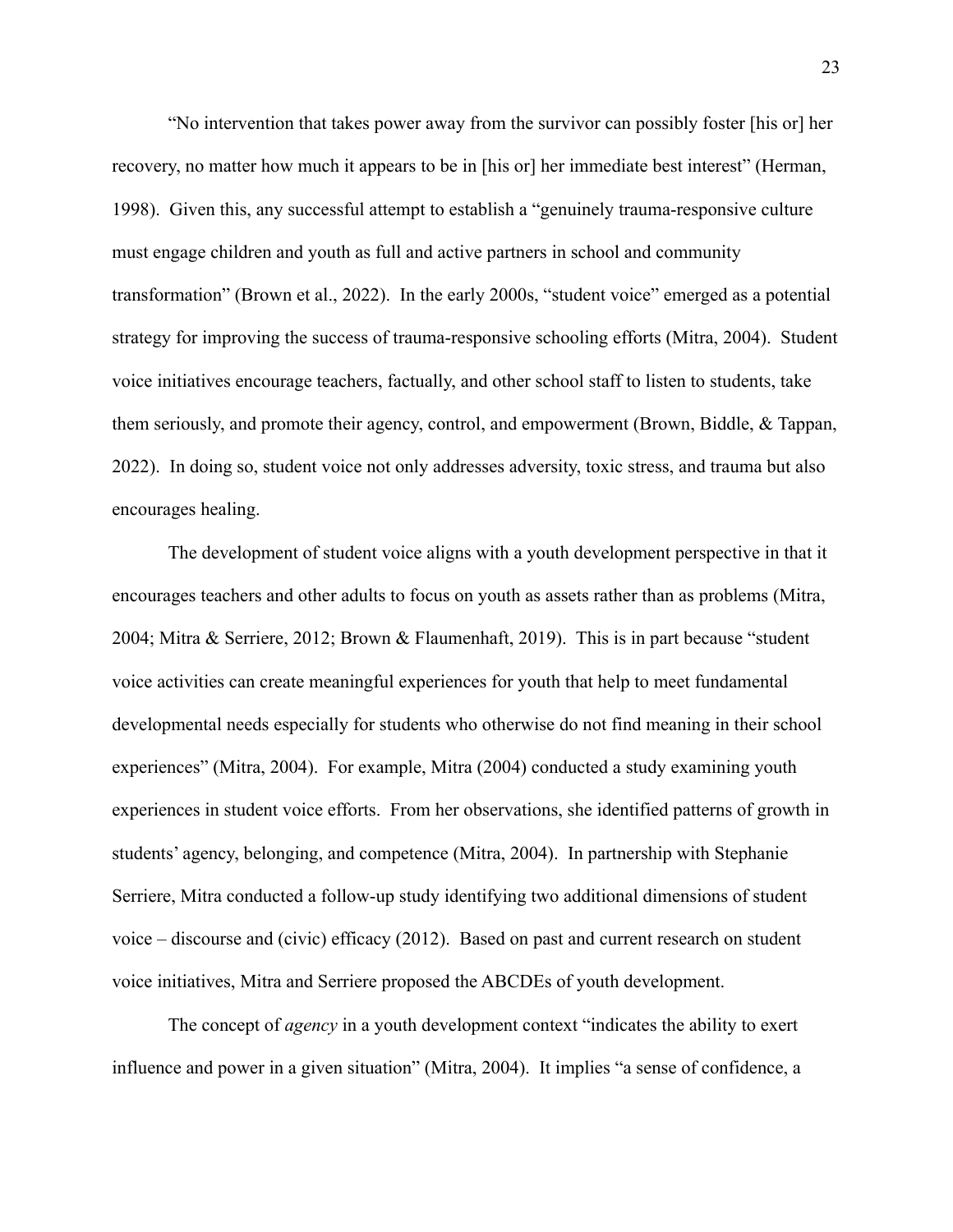sense of self-worth, and the belief that one can do something" in service to a specific situation or society at large (Mitra, 2004). Additionally, agency "can be a source of social capital for youth that can yield opportunities for further education, employment, and other enrichment opportunities" (Mitra, 2012). Mitra (2004) identified three instances in which students most commonly demonstrate a growth in agency. First, she found that students developed a sense of agency when given a chance to articulate their opinions and feel heard. For example, "in their first attempt at a student focused-activity, pairs of students took teachers on tours of their neighborhood" (Mitra, 2004). This student-focused activity helped "to reduce tension between teachers and students, increase informality, and help teachers and students identify one another as persons rather than stereotypes" (Mitra, 2004). In addition to being heard and respected, Mitra (2004) found that when given a chance to exert agency, students developed new identities as change-makers and fostered new sources of support. For instance, students engaged in reform conversations and provided feedback on teacher-developed initiatives. Lastly, she found that student voice efforts that promoted agency caused students to develop leadership skills and instilled an increased sense of responsibility to help others in need. For example, these individuals spoke up for those without a voice and worked to improve their school culture. As a whole, these findings allude to the success that student voice efforts can have on the growth of agency in students.

In a youth development frame, the term *belonging* includes "developing relationships" consisting of supportive, positive interaction with adults and peers and of opportunities to learn from one another" (Mitra, 2004). When students form meaningful relationships with their teachers and classmates, they develop a sense of ownership and attachment to their school community (Mitra, 2004). Thus, they begin to feel that they matter to others and in their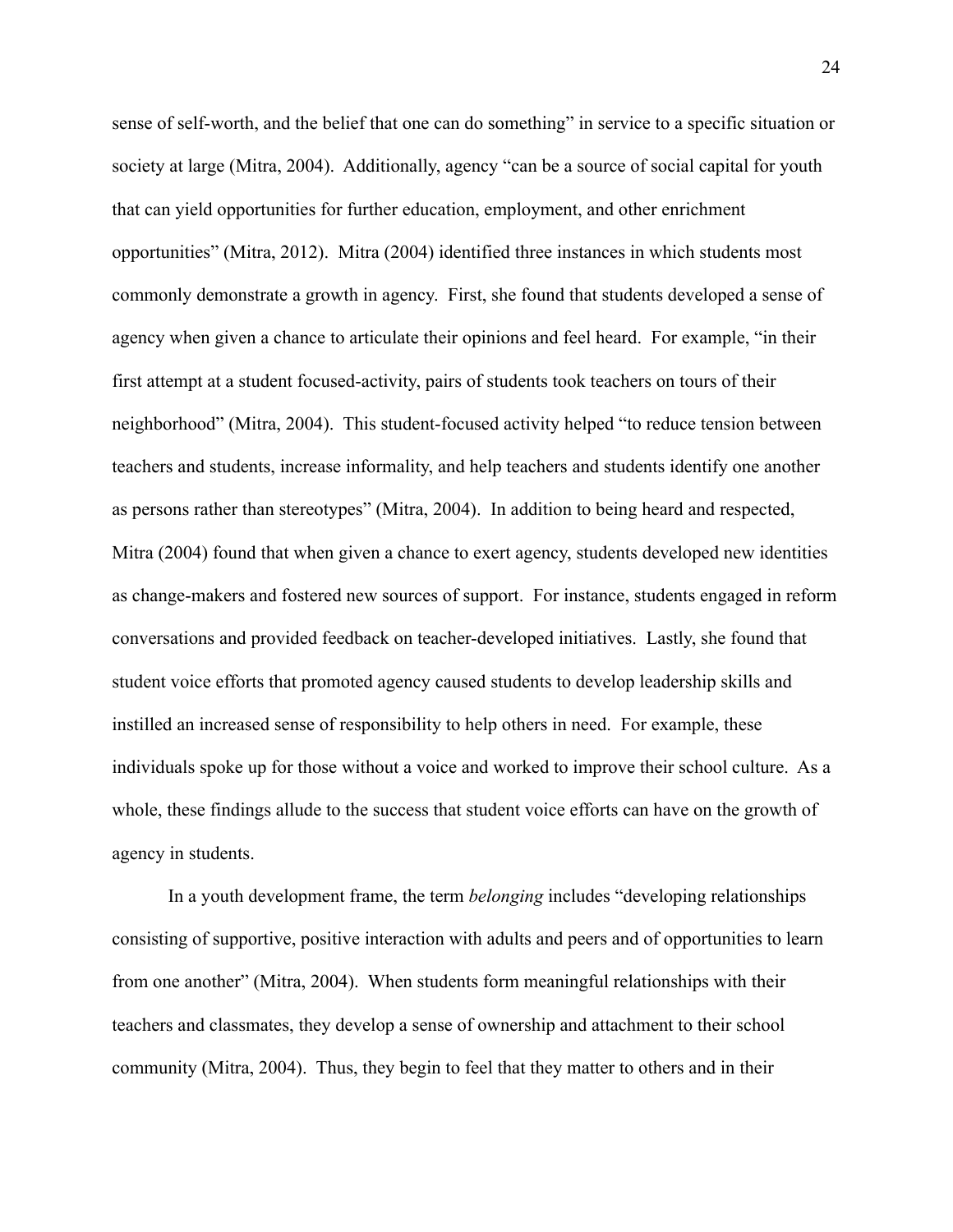community. Mitra (2004) identified three instances in which students most commonly demonstrate a growth belonging. First, she found that students developed a sense of belonging when they built connections with caring adults. For example, some students mentioned how they developed a strong connection to their advisor Hector Sanchez who worked part-time as a self-entitled advocate for Latinx students. By establishing trust and developing mentoring relationships, Hector worked hard to serve as a resource and support mechanism for his students. In addition to building connections with caring adults, Mitra (2004) found that improving interactions with teachers help to foster student belonging. For instance, through student-teacher partnerships, students began to feel more "comfortable speaking to teachers in the hallway and approaching them if they had a concern in class" (Mitra, 2004). As a result, "the students began to understand the perspectives of teachers more, and the teachers began to understand the experiences of students" (Mitra, 2004). Lastly, she found that student voice efforts that promoted belonging allowed students to gain more respect and attachment to the school. For example, as students became involved in their school, they developed a growing sense of pride and attachment. Together, these findings allude to the success that student voice efforts can have on the growth of belonging in students.

Within a youth development context, *competence* "consists of the need for youth to develop new skills and abilities, to actively solve problems, and to be appreciated for one's talents" (Mitra, 2004). When students take on responsibilities and make decisions that have repercussions for themselves and others, students gain "a broad set of competencies that [help] them prepare for adulthood" (Mitra, 2004). Mitra (2004) identified four instances in which students most commonly demonstrate a growth competence. First, she found that students gain a greater sense of competence through critiquing the environment. For example, "one activity that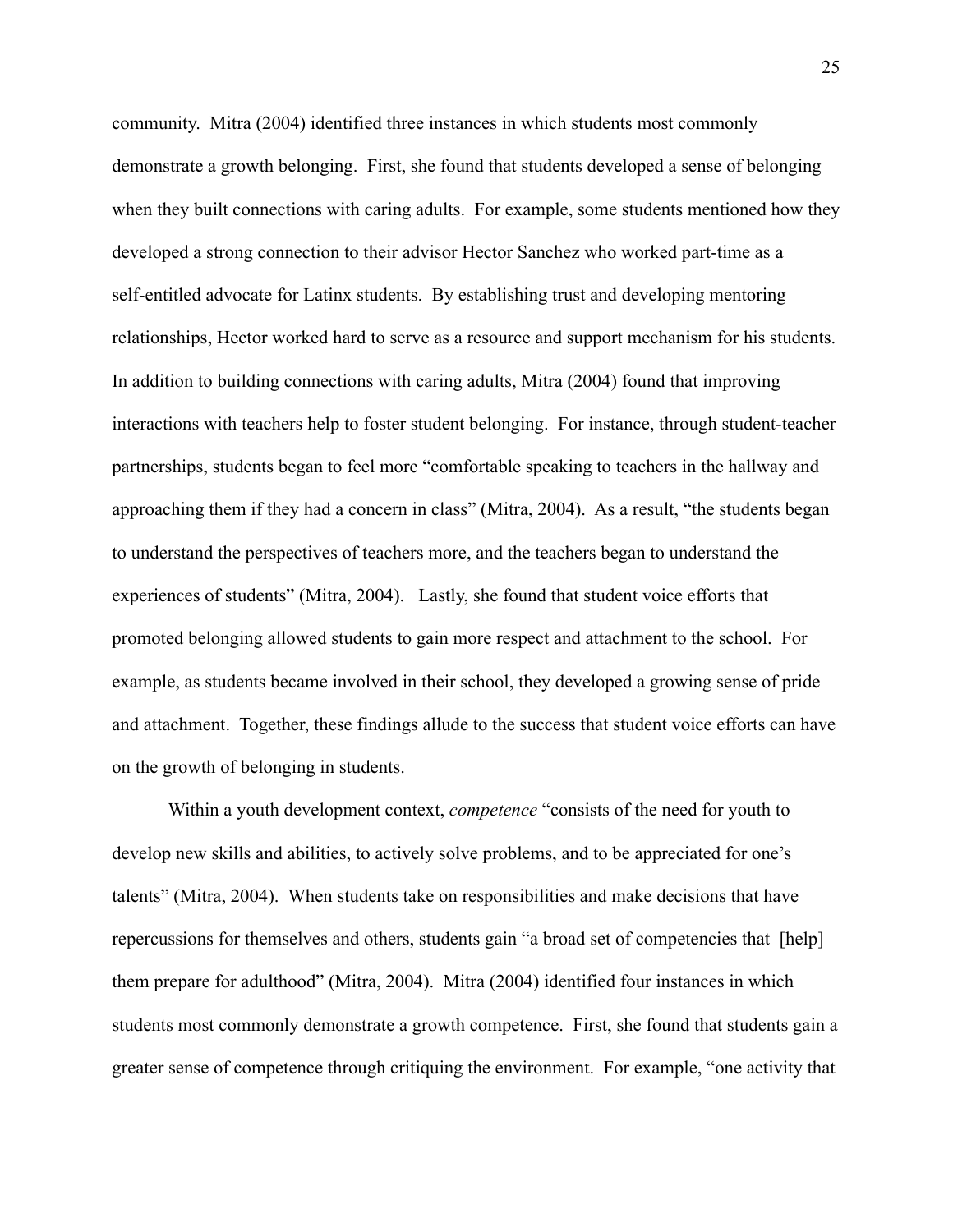particularly enhanced the development of critique was the creation of a schoolwide conversation about [their school's] reputation as a ghetto school" (Mitra, 2004). This activity allowed students to openly discuss the school's negative image and how it impacted their own identities. Beyond developing skills to critique their environment, Mitra (2004) found that "students also learned skills to try to address the problems that they identified." For instance, given the high percentage of ELA students at the school, a group of students developed a tutoring and translation program to help with language barriers. By offering tutoring services and assisting administrators with translating material, students demonstrated a greater competence in their abilities. Next, Mitra (2004) found that cooperating and negotiating with others also helped to increase students' competence. For example, through group work and collaborative activities, students learned to overcome personal biases and respect others. Lastly, Mitra (2004), "in addition to getting along with others, nearly all students in both groups enthusiastically described their growth in confidence when speaking publicly." For instance, many of the students mentioned how they felt uncomfortable or afraid to speak before, but having the opportunity to make and give multiple presentations gave them the confidence to overcome their initial fears. As a whole, these findings allude to the success that student voice efforts can have on the growth of competence in students.

Discourse in a youth development context includes "learning how to engage with a difference of opinions as well as differences in backgrounds, working styles, and cultures" (Mitra  $\&$  Serriere, 2012). It also involves the formation of ongoing dialogue and social cooperation. Mitra and Serriere (2012) identified four instances in which students most commonly demonstrate a growth in discourse. First, they found that students are more likely to develop discourse when provided with the opportunity to work as a team. For example, the Salad Girls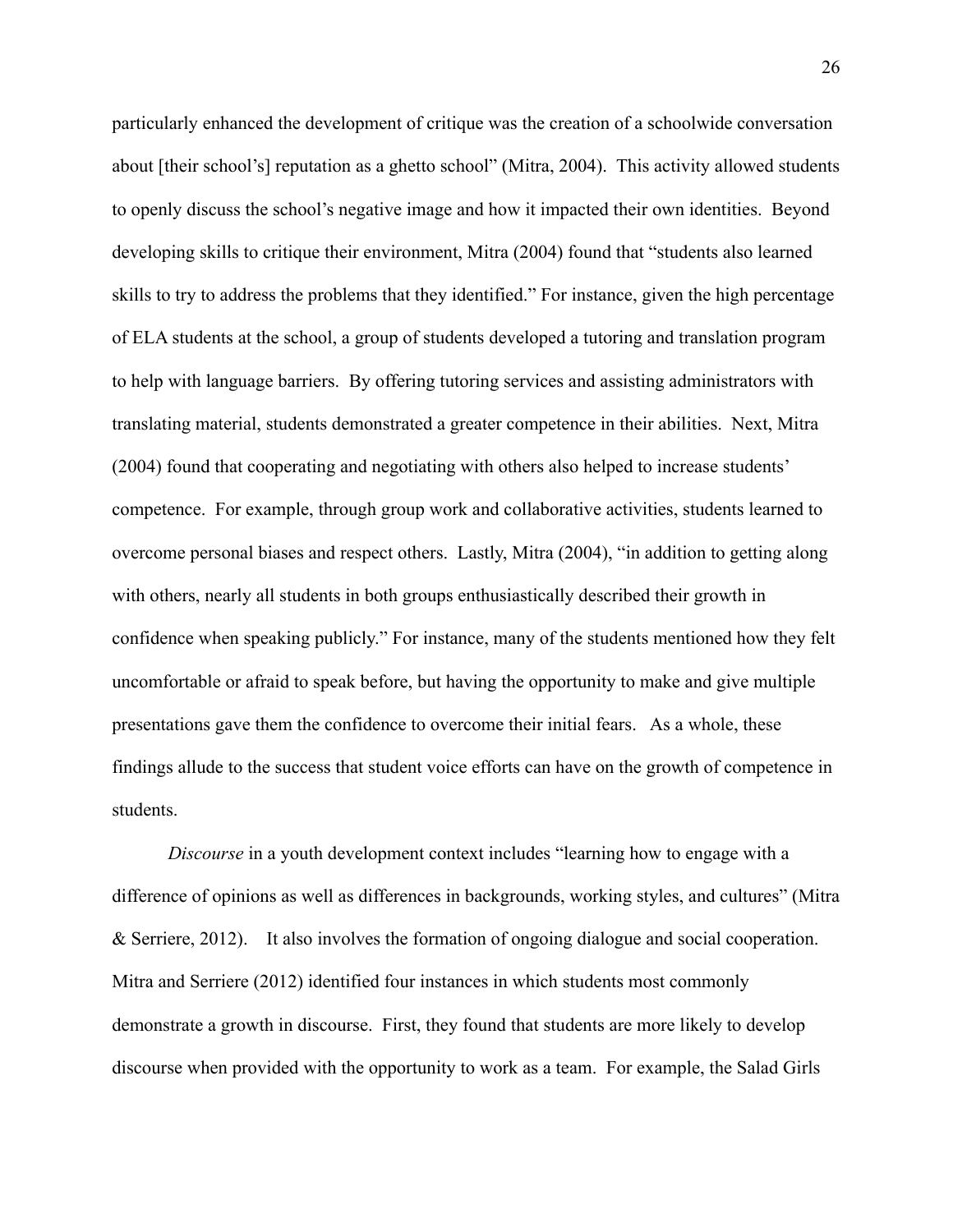learned how to work collectively as a team through their project. In doing so, they learned how to work with "a wide range of backgrounds, beliefs, ethnicities, and experiences" (Mitra & Serriere, 2012). Along the same lines, Mitra and Serriere (2012) found that the Salad Girls developed discourse in instances when they realized that working together creates "synergy of needs and talents that cannot occur alone." For instance, in their reflection, the Salad Girls mentioned how "the range of academic abilities, background, and experiences helped them to see the different ways in which people can contribute to group tasks" (Mitra & Serriere, 2012). Mitra and Serriere (2012) found that valuing connectivity with others also helped increase students' discourse. For example, "the girls originally began their campaign due to their own needs, but came to realize that they were representing the needs of something much bigger than themselves" (Mitra & Serriere, 2012). Thus, the Salad Girls gained a better understanding of how their needs related to the larger needs of the community. Lastly, Mitra and Serriere (2012) found that the Salad Girls developed discourse through learning to communicate with those in power. For instance, to present their idea of the new salad options, the girls had "to devise a process of communicating their message to those in power" (Mitra & Serriere, 2012). One way in which they achieved this goal was through conducting a school survey which strengthened their position. Together, these findings allude to the success that student voice efforts can have on the growth of discourse in students.

In a youth development frame, the term *(civic) efficacy* involves "a sense of confidence, a sense of self-worth, and the belief that one can," as part of a team, produce changes that are meaningful to others and oneself (Mitra & Serriere, 2012). It encompasses "the cognitive belief" that one can make a difference in the world, and has the responsibility to do so" (Mitra  $\&$ Serriere, 2012). Mitra and Serriere (2012) identified four instances in which students most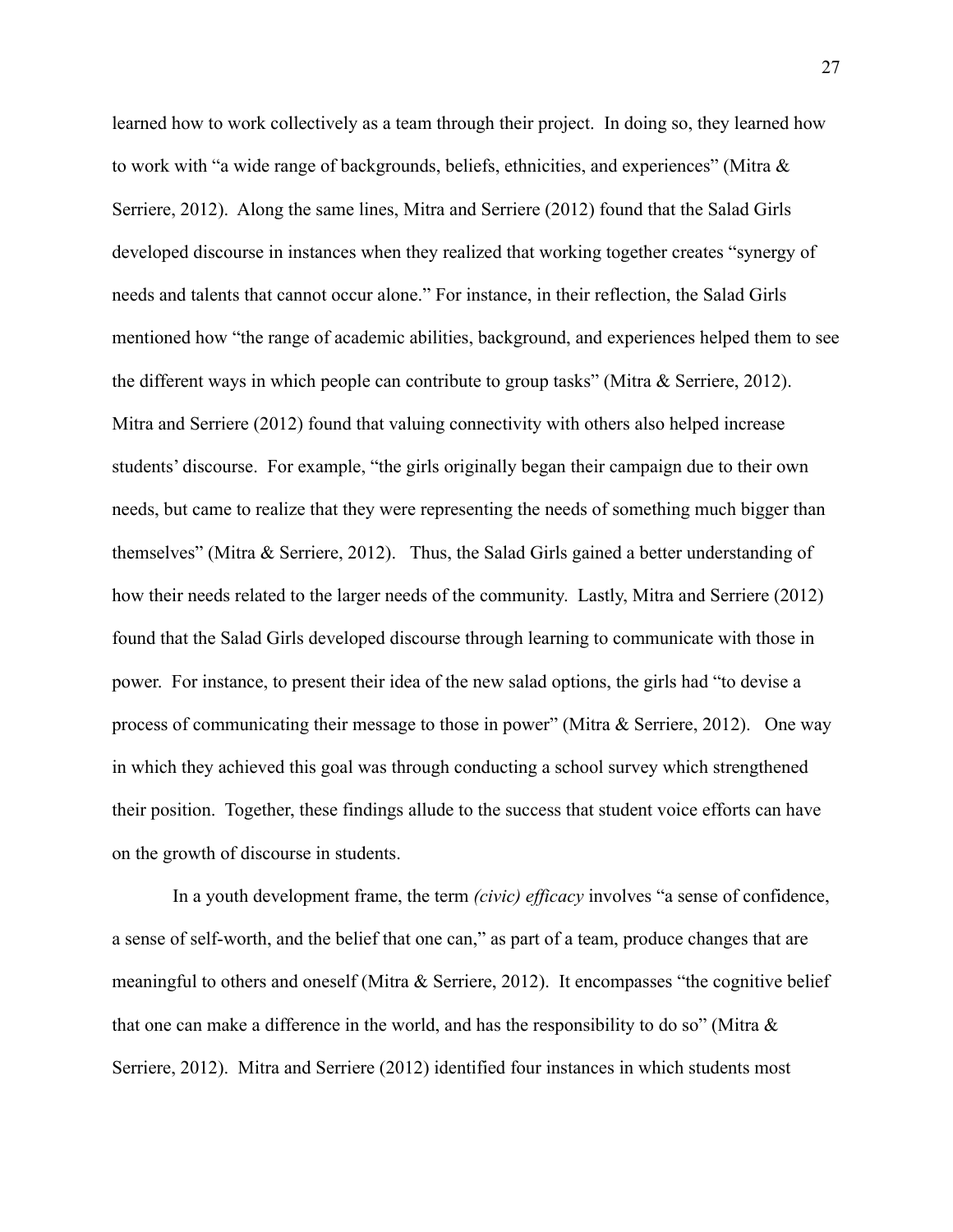commonly demonstrate a growth (civic) efficacy. First, they found that students are likely to develop (civic) efficacy when they gain "social consciousness" or the "sense of awareness of the needs of the broader school" (Mitra & Serriere, 2012). For example, the Salad girls "began their quest to change the school menu due to self-interests, but as they began to work together, they developed a collective sense of social consciousness or sense of awareness of the needs of the broader school" (Mitra & Serriere, 2012). In addition to an increase in social consciousness and a sense of awareness of the needs of the broader school, they found that an increase in social responsibility was also associated with increases in (civic) efficacy in students. For instance, as the girls continued on their quest, they "not only became aware of an injustice, but they developed responsibility to remedy the situation" (Mitra & Serriere, 2012). Lastly, they found that the students experienced an "a-ha moment when civic efficacy [became] a conscious process" (Mitra & Serriere, 2012). Although this moment differed for each of the girls, all of them described this moment as one in which they observed civic efficacy developing in themselves. As a whole, these findings allude to the success that student voice efforts can have on the growth of (civic) efficacy in students.

#### **Trauma-Responsive Voice-Centered Practices for Students with Learning Differences**

The concept of student voice is not unique to trauma-responsive schooling efforts. Increasingly, educators are recognizing the power of listening to students beyond that of responding to childhood adversity and trauma (DeFur & Korinek, 2010). For instance, many disability studies scholars argue that "listening to experiences of individuals with dis/abilities" is essential for promoting "inclusive, anti-hierarchical democratic dialogue" in schools (Pazey  $\&$ DeMatthews, 2019). In doing so, many of these student voice initiatives focus on addressing issues, such as identity, power, and inclusivity, that are central to the disability studies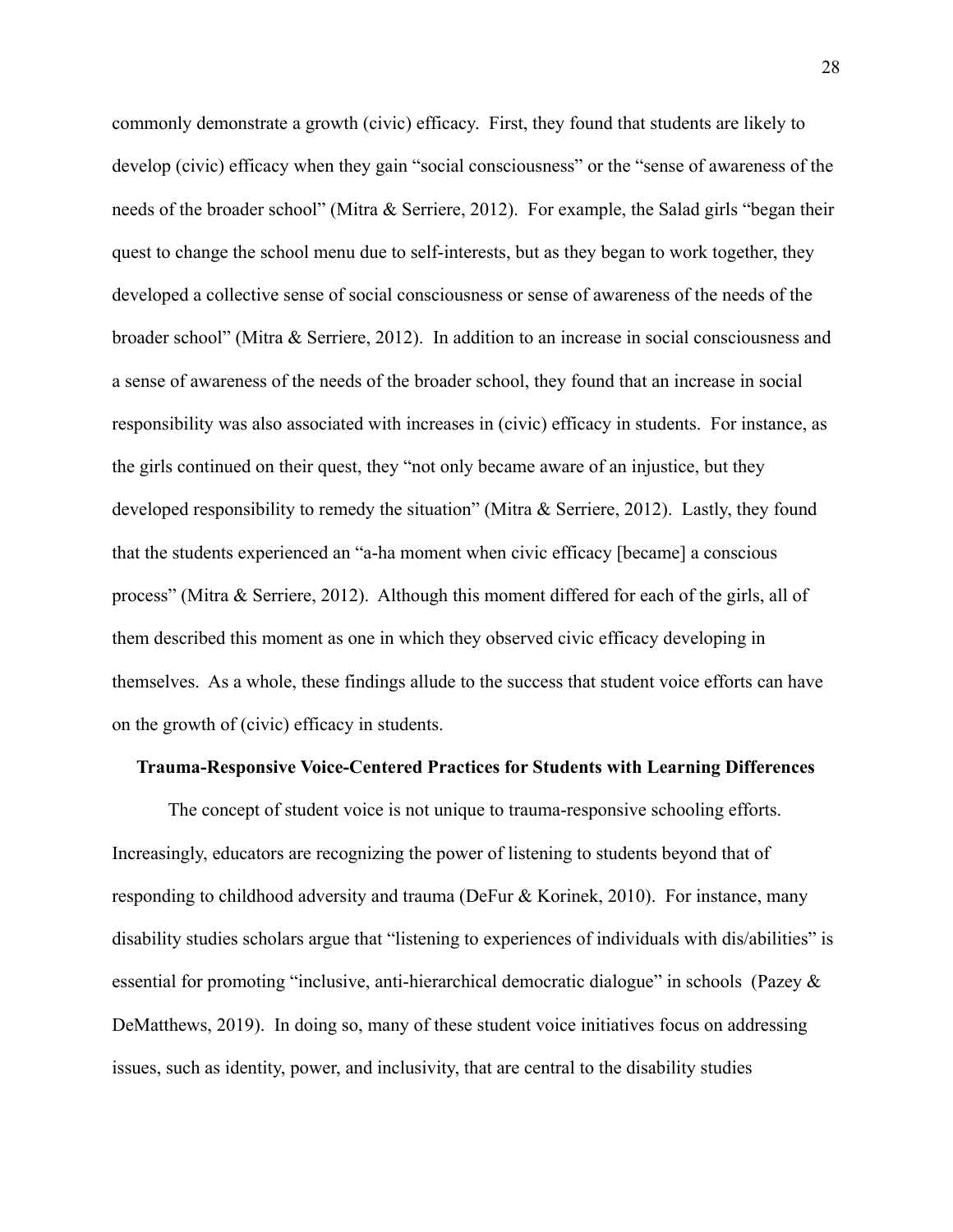perspective (Peter, 2010). For example, Prunty et al. (2012) examined students' views on schooling by listening to the voices of students with special educational needs. Through interviews and focus groups, these students reflected constructively on their own schooling experience, providing valuable insights on how teachers can better support their learning and success in the classroom. Therefore, as a whole, this study reveals the importance of listening to the voices of students with special needs as it has the potential to challenge and inform existing policy and practice. Along the same lines, Pazey and DeMatthews (2019) conducted a study highlighting the perspectives of students with disabilities to gain greater insight into the impact that a set of accountability reform efforts had on students' high school experience. The findings of this study reinforce the value of providing students "who have been historically silenced or marginalized" in educational settings with the opportunity to be heard (Pazey & DeMatthews, 2019). Although these and other similar voice initiatives benefit students with learning differences, their primary goal is to inform educational practice, legislation, and policy decisions (Pazey & DeMatthews, 2019; Prunty et al., 2012). As a result, they are less focused on fostering student agency, control, and empowerment and more on creating structural change within disability studies and special education fields.

Full and active engagement in school and community transformation is essential in creating a "genuinely trauma-responsive culture" that promotes healing (Brown, Biddle, Tappan, 2022). By not prioritizing agency, control, and empowerment, current voice initiatives for students with learning differences fail to "engage [these individuals] as full and active partners in school and community transformation" (Brown, Biddle, & Tappan, 2022). Therefore, one could argue that solely listening to the experiences of students with learning differences is not enough. Additionally, although research on trauma-responsive schooling hints at the vulnerability of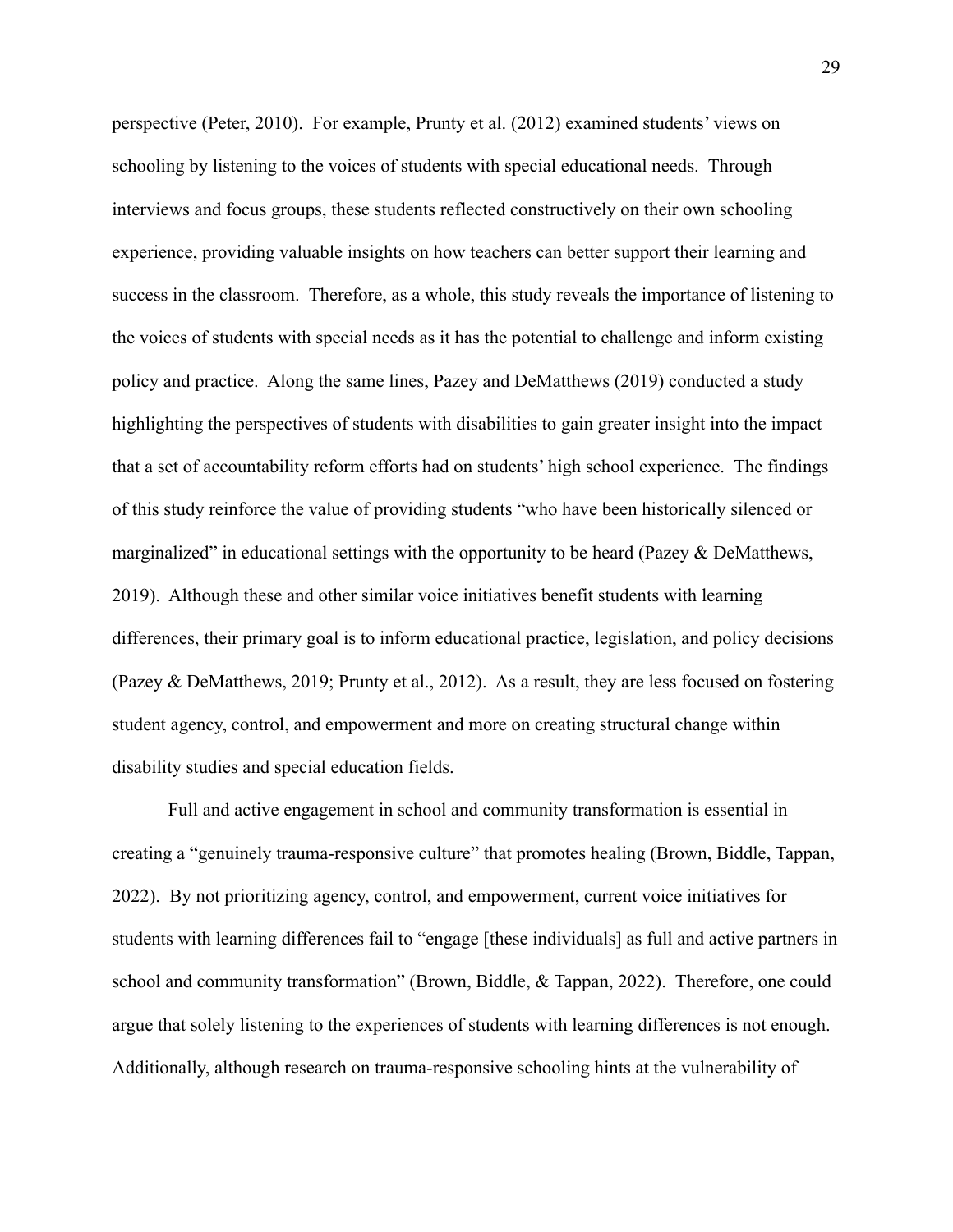students with learning differences, it does not explore the potential parallels between their experience and those of students with one or more ACE. As a result, literature thus far has yet to consider having a learning difference in school as a traumatic experience in itself.

Even though learning difference-centered and trauma-responsive student voice initiatives are fruitful on their own, they can be more successful together. For example, imagine a student who is struggling more than their peers in school and, as a result, develops low self-esteem and confidence. After school, this student also works at a grocery store to help support his single mother, who has a substance use problem. Although his teacher notices his low self-esteem and confidence, she assumes it relates to an unaddressed learning difference, recommending that he get tested to qualify for an IEP. The testing reveals a specific learning disability, and the student is given additional support in the classroom, yet the teacher notices no difference. In this scenario, the teacher fails to address the entire picture by not considering the student's exposure to ACEs outside of school. Therefore, this example alludes to the potential danger of thinking about ACEs, learning differences, and trauma as separate entities, paving the way for this project's investigation into the impact of trauma-responsive voice-centered practices on students with learning differences.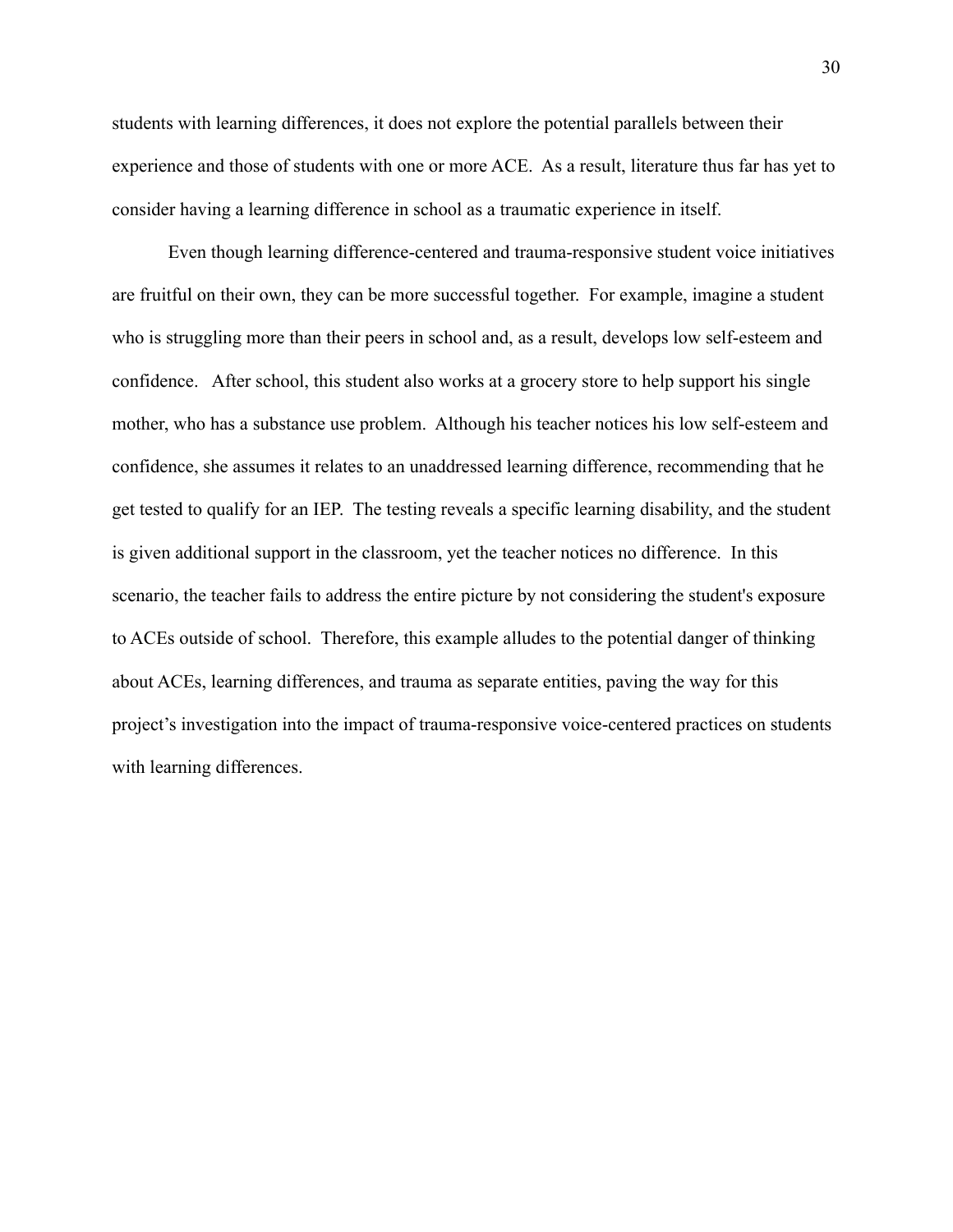# **Chapter Three:**

## **Method**

This section will outline my interviewing and coding process in detail and its logic. In doing so, I will describe the context from which I collected data, who I interviewed and what questions I asked, and how I coded for the presence of gains in students with learning differences and organized them into major themes. Together, these processes will help to support the findings and conclusions from my research.

#### **Data Collection Context**

The context in which I collected my data was that of the Trauma-Responsive Equitable Education (TREE) Project. Located in Washington County, Maine, TREE is "a whole-child, voice-centered, equitable trauma-responsive approach" focused on addressing those challenges faced by rural schools and communities (Brown, Biddle,  $\&$  Tappan, 2022). In addressing inequalities in access to basic needs, supporting the whole child, and improving trauma-responsive efforts, TREE strives to create safe, empowering, and effective educational environments for all students.

Having worked as a research assistant for the Rural Vitality Lab for two years starting in Summer 2020, I was already familiar with the TREE Project when beginning my project. As a research assistant, my primary focus was on TREE's student voice initiatives. The main project that I worked on as a research assistant involved looking at and coding approximately 30 student, teacher, and parent interviews collected by TREE staff at Milbridge and East Elementary School in June 2018 and 2019 and December 2018 and 2019. With the help of the other research assistants at the time, I coded these interviews for examples of student voice, using Mitra's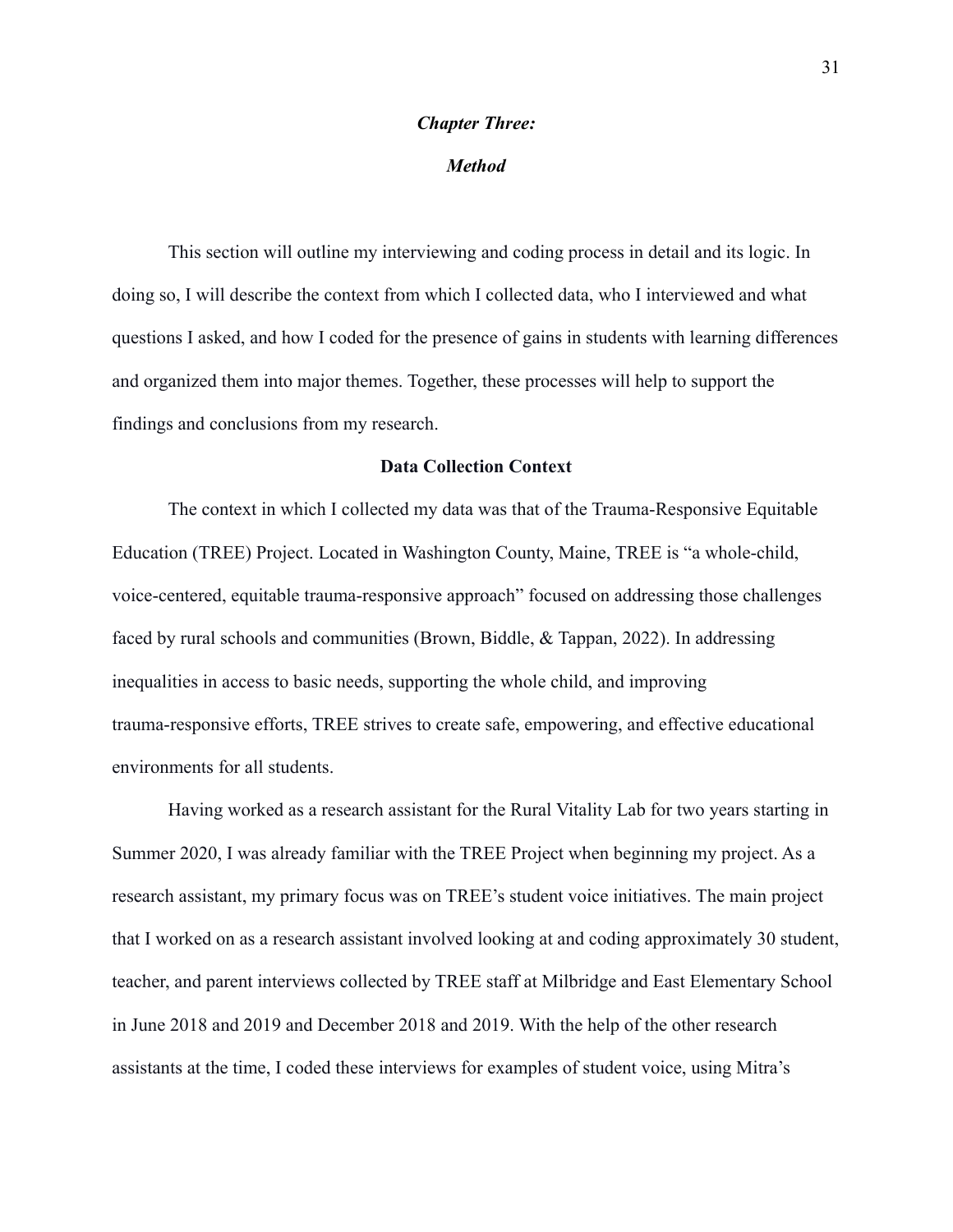ABCDEs of youth development (Agency, Belonging, Competence, Discourse, Efficiency) (Mitra & Serriere, 2012). Each example of student voice also received a TREE practice code (6th Grade Leadership, Art Explorations, Basic Needs Support, Mental Health Support, Microadventures, School Staff, Somedays, TREE Staff). Through this project and my time as a research assistant for the Rural Vitality Lab, I learned more about the importance of student voice in addressing trauma and promoting healing in rural communities, thus laying the foundation for my own research on the impact of trauma-responsive voice-centered practice on students with learning differences.

#### **Interview Process**

After selecting the Trauma-Responsive Equitable Education (TREE) Project as the context in which I would collect my data, I brainstormed who I would interview and what questions I would ask. In doing so, I selected four adults who played a prominent role in implementing and evaluating the TREE project on the ground: Bethany Snow, Nora Allen, Rachael Kelly, and Cass Greenlaw. As resource coaches at East and West Elementary School, Bethany Snow and Rachael Kelly served as the bridge between the research team, their partner school, and the community. Together, they ensured that "all aspects of the TREE program [were] integrated smoothly, sensitively, and efficiently into the life of the schools" (Cobscook Community Learning Center, 2019). As TREE's mental therapist at West Elementary School, Nora Allen provided in-school mental health services to children and families who otherwise would not have access to them due to a lack of insurance or transportation (Cobscook Community Learning Center, 2019). Lastly, 2020 Colby alum, Cass Greenlaw joined TREE's on the ground team as AmeriCorps VISTA following her graduation. In her new role at West, she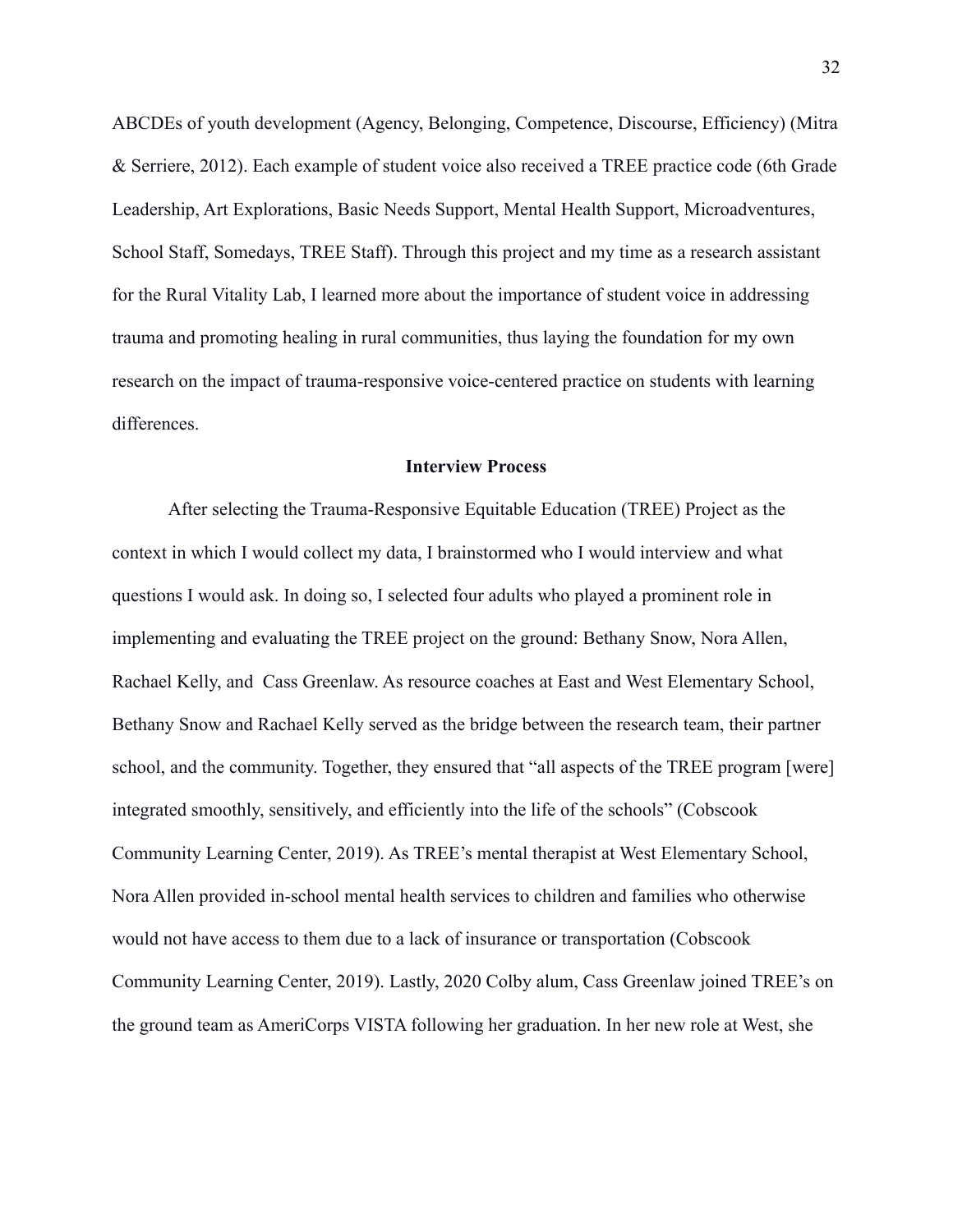worked with Rachael to provide additional support to students in the classroom, helping to facilitate TREE's initiatives.<sup>1</sup>

In preparing for my interviews, I developed six interview questions related to my

research question (see Table 1 for interview questions). Although I kept them relatively broad

and open-ended, each included several follow-up questions to encourage further elaboration.

Interviews were conducted over the phone  $(1)$  or on Zoom  $(3)$  and recorded for transcription.

Together, these interviews served as the data from which I determined the impact of

trauma-responsive voice-centered practices on students with learning differences.

# Table 1:

# **Interview Questions**

- 1. Could you tell me about the work that you did with the TREE Project and the ways in which you interacted with students with learning differences.
- 2. Do you think students with learning differences benefited from TREE's trauma-responsive curriculum? If so, in what ways did they benefit? Did they benefit differently from students who were not identified as having learning differences?
- 3. Do you think students with learning differences benefited from specifically TREE's student voice activities? If so, in what ways did they benefit? Did they benefit differently from students who were not identified as having learning differences?
- 4. While working on my thesis, I have found that students with learning differences are more likely to experience toxic stress. Did you find that this was the case at your school? In what ways was this stress debilitating for these students? Did you notice any patterns in the ways in which these children with learning differences did or did not cope with this stress?
- 5. Are there any students who come to mind that were active in the TREE Project who had learning differences? How were they impacted by it?
- 6. Is there anything else related to the TREE Project and its impact on students with learning differences that you think it would be helpful for me to know?

<sup>&</sup>lt;sup>1</sup> Pseudonyms for all interviewees from Brown, Biddle,  $\&$  Tappan (2022).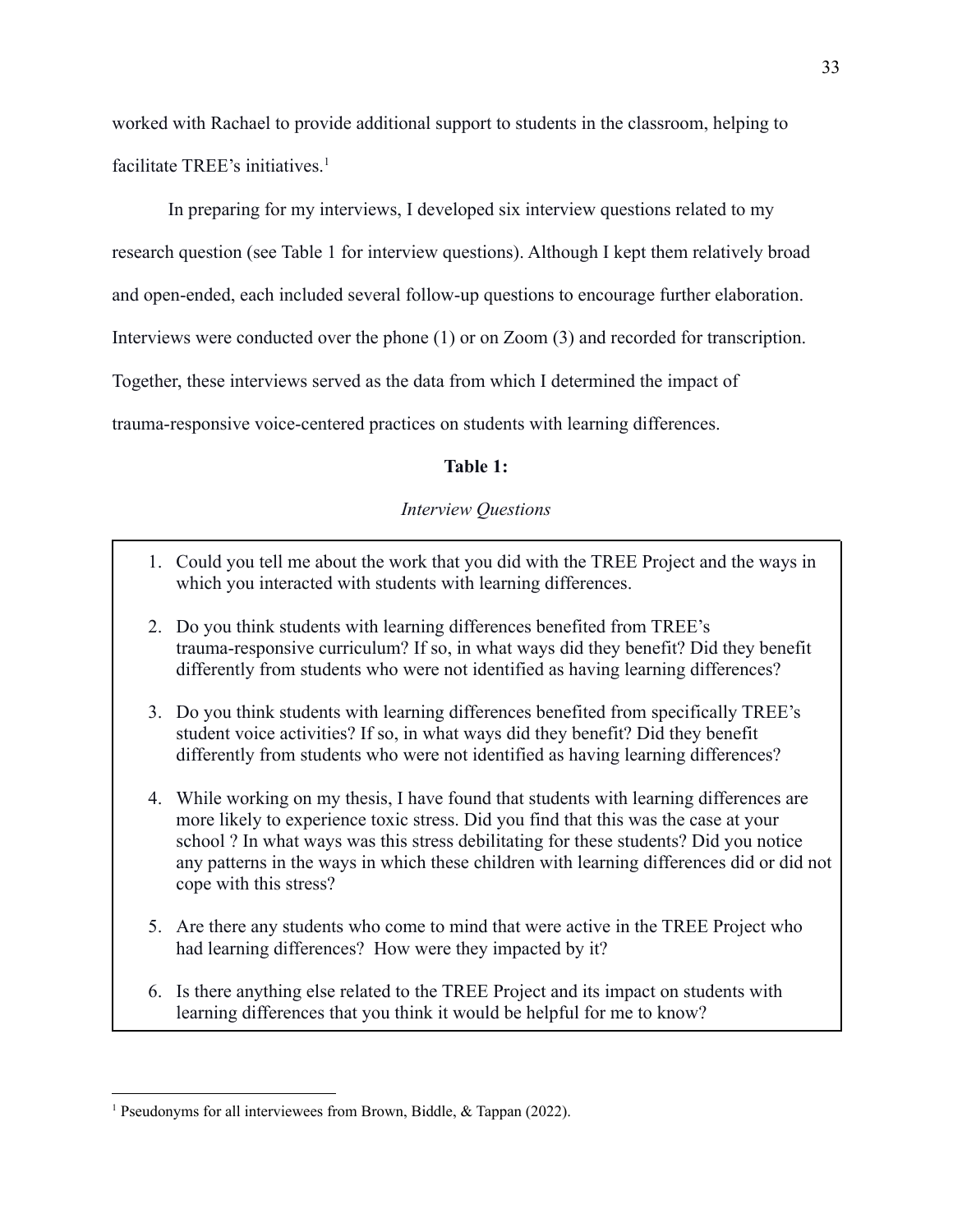#### **Thematic Analysis**

I conducted a thematic analysis to organize the qualitative data I collected from my interviews. In doing so, I closely followed the six phases of the matic analysis outlined in Braun and Clarke (2006) to guide my process. These six phases include "(1) familiarizing yourself with your data,  $(2)$  generating initial codes,  $(3)$  searching for themes,  $(4)$  reviewing themes,  $(5)$ defining and naming themes, and  $(6)$  producing the report" (Braun & Clarke, 2006). Through this method of study, I was able to identify, analyze, and report patterns and themes in rich detail (Braun  $&$  Clarke, 2006).

Phase one, familiarizing yourself with your data, involves "transcribing data, reading and re-reading the data, [and] noting the initial ideas" (Braun & Clarke, 2006). After transcribing them using Rev.com, I printed each interview and read and reread it at least twice. In doing so, I jotted notes and key phrases in the margins and highlighted potential places in which TREE's trauma-responsive voice-centered practice impacted students with learning differences.

After completing phase one, I moved on to phase two of Braun and Clarke's (2006) thematic analysis process. Phase two, generating initial codes, entails "coding interesting features" of the data in a systematic fashion across the entire data set, collating data relevant to each code" (Braun & Clarke, 2006). To do so, I generated a list of initial ideas and themes, color-coding them according to whether they directly or indirectly, through teachers or parents, impacted students with learning differences.

Following phase two, I proceeded to phase three, searching for themes that involved "collating codes into potential themes [and] gathering all data relevant to each potential theme" (Braun & Clarke, 2006). To achieve this phase's goals, I created an excel document to organize the data into potential themes related to my primary research question. These preliminary themes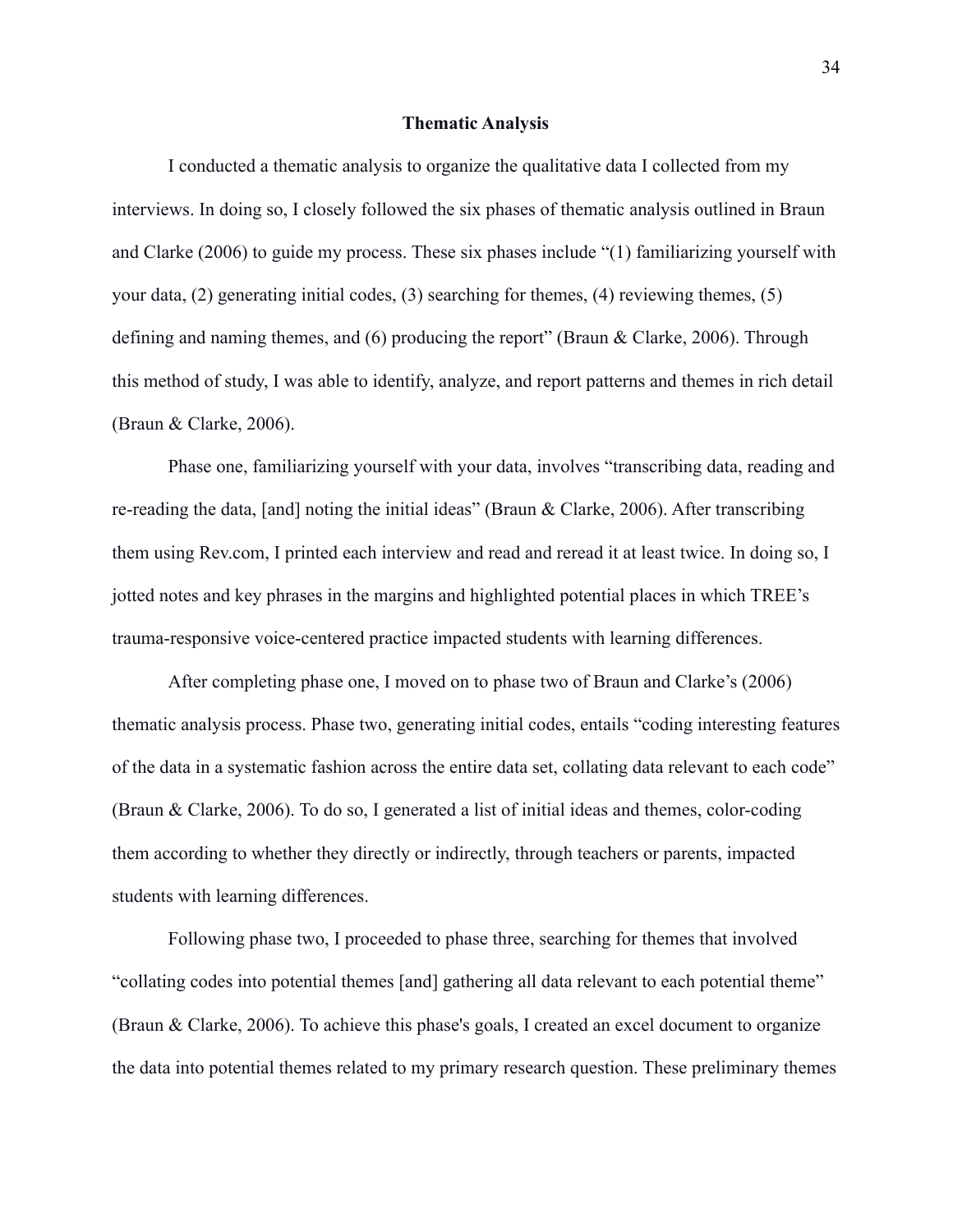included communication with parents, student access, relationships, changing students' mindsets, and a miscellaneous category.

Next, phase four, reviewing themes, entailed "checking if the themes work[ed] in relation to the coded extracts and the entire data set, generating a thematic map of the analysis" (Braun & Clarke, 2006). During this phase of the thematic analysis process, I further revised my themes. In doing so, I eliminated my first theme regarding communication with parents and the miscellaneous theme as they did not directly relate to my research question.

After phase four, I moved on to phase five of the thematic analysis process, defining and naming themes. This phase involves "ongoing analysis to refine the specifics of each theme, and the overall story the analysis tells, generating clear definitions and names for each theme" (Braun & Clarke, 2006). To achieve this phase's goals, I solidified my four current themes: relationships, academics, success, teachers, and their sub-themes. From here, I moved on to the final stage, producing the report.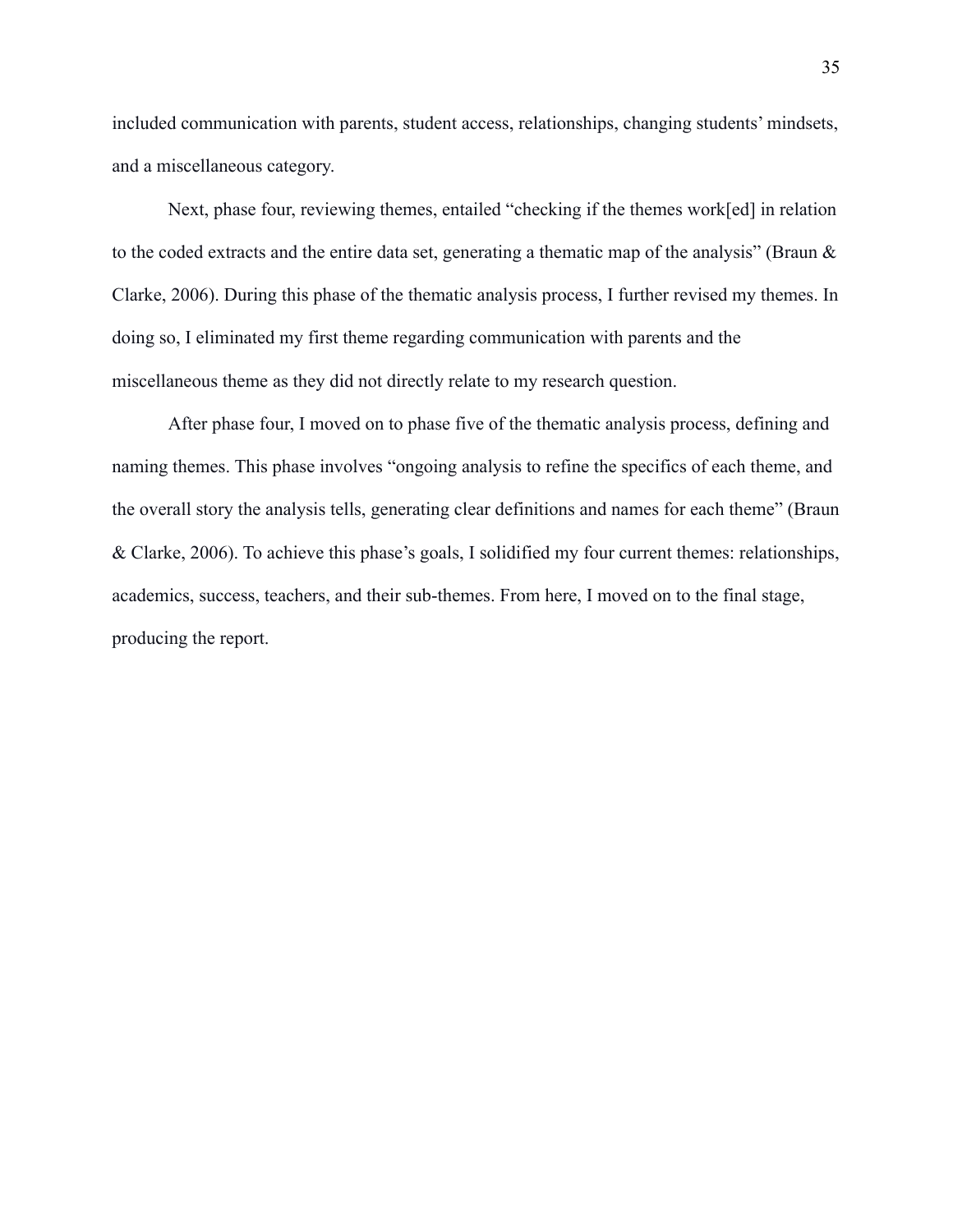## **Chapter Four:**

# **Results**

In this chapter, I will identify two broad categories that capture important changes resulting from the TREE project and its trauma-responsive voice-centered initiatives: students and teachers (see Table 2 for themes and subthemes). For students, I will address three themes related to their experiences in school. These three student themes focus on relationships, academics, and success, respectively. For teachers, their one theme relates to the ways in which TREE's initiatives impacted how they viewed their students.

# Table 2:

| Category | Theme                           | Sub-Theme                      |
|----------|---------------------------------|--------------------------------|
| Student  | Relationship Experience         | <b>Building Trust</b>          |
|          |                                 | Increasing Connection          |
|          |                                 | <b>Fostering Belonging</b>     |
|          | Academic Experience             | <b>Empowering Support</b>      |
|          |                                 | <b>Increasing Access</b>       |
|          |                                 | Promoting Engagement           |
|          | <b>Understanding of Success</b> | <b>Fostering Competency</b>    |
|          |                                 | Redefining Success             |
| Teachers | <b>Impact on Teachers</b>       | Seeing Students in a New Light |
|          |                                 | Supporting the Whole Child     |

# Categories, Themes, and Sub-Themes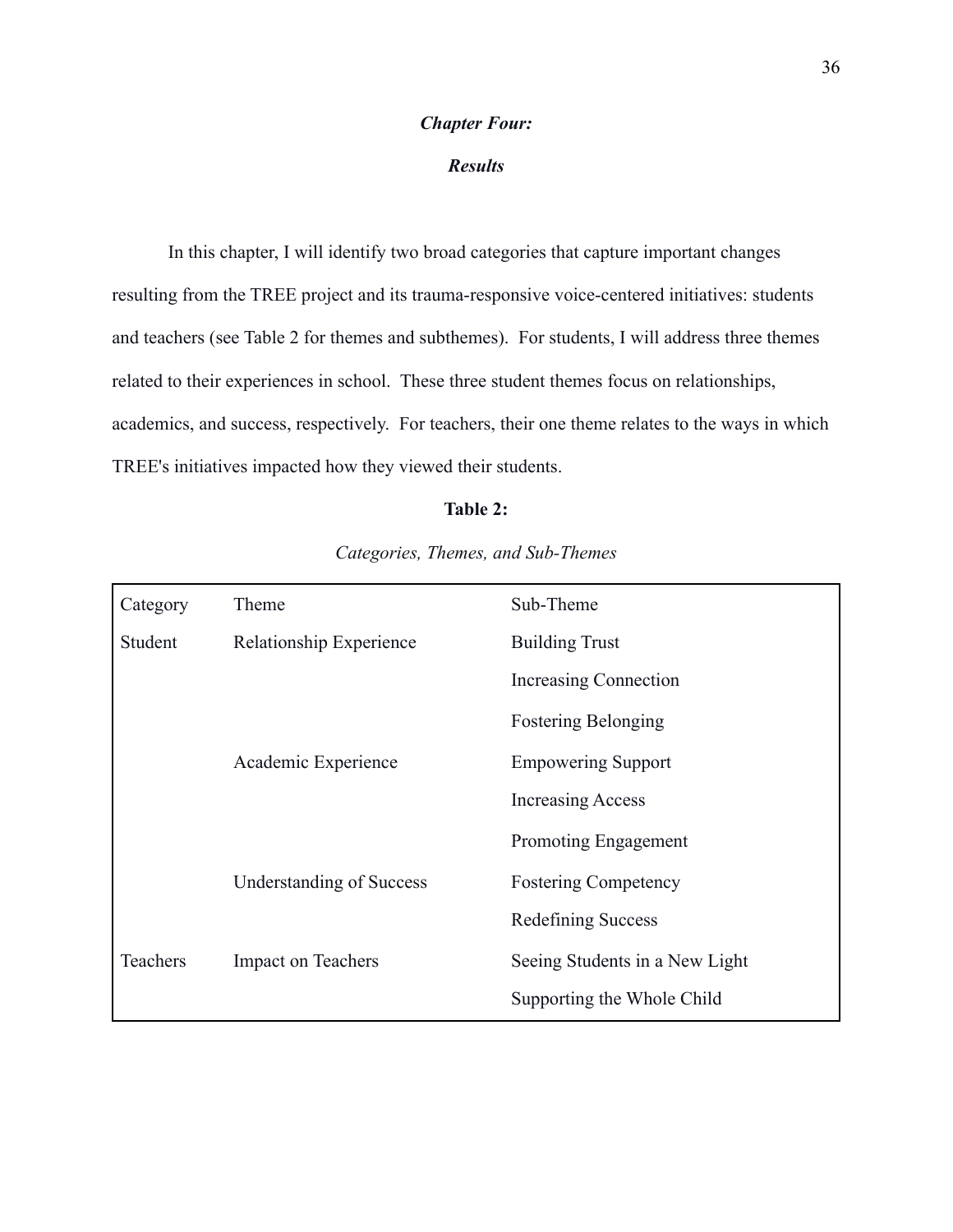#### **Student Relationship Experience**

In a trauma-responsive voice-centered frame, "relationship" refers to the positive bonds that students with learning differences create with their teachers, classmates, and other members of the school community. ACEs and learning differences can compromise a child's ability to enter into meaningful relationships (Herman, 1998). Thus, opportunities to develop these relationships at school have become an increasingly important need for these students. Based on the data collected during my adult interviews, I identified three ways that the trauma-responsive voice-centered approach promoted relationship gains in students with learning differences: (1) building trust with caring adults, (2) increasing connection with one's peers, and (3) fostering a sense of belonging at school.

# **Building Trust**

Trust is a crucial building block in developing supportive, mutual relationships (Brown, 2014). It can take time, patience, and effort, especially with students who have experienced trauma or have a learning difference. Despite this, student voice initiatives can help facilitate this trust-building process between students and teachers (Cook-Sather, 2002). For example, in my interview with AmeriCorps VISTA member Cass Greenlaw, she described a time when she witnessed an increase in this essential relationship-building element in response to a voice-centering activity:

So I would arrive around 7:30 and eat breakfast with students in their classrooms..that would be like a big-time for connection, and typically students with learning differences were seeking that connection more so than neurotypical students. A lot of times that was just a time when we would chat about things,...play a little game, [or] do an activity. I noticed a lot of consistent needs for connection first thing in the morning and like some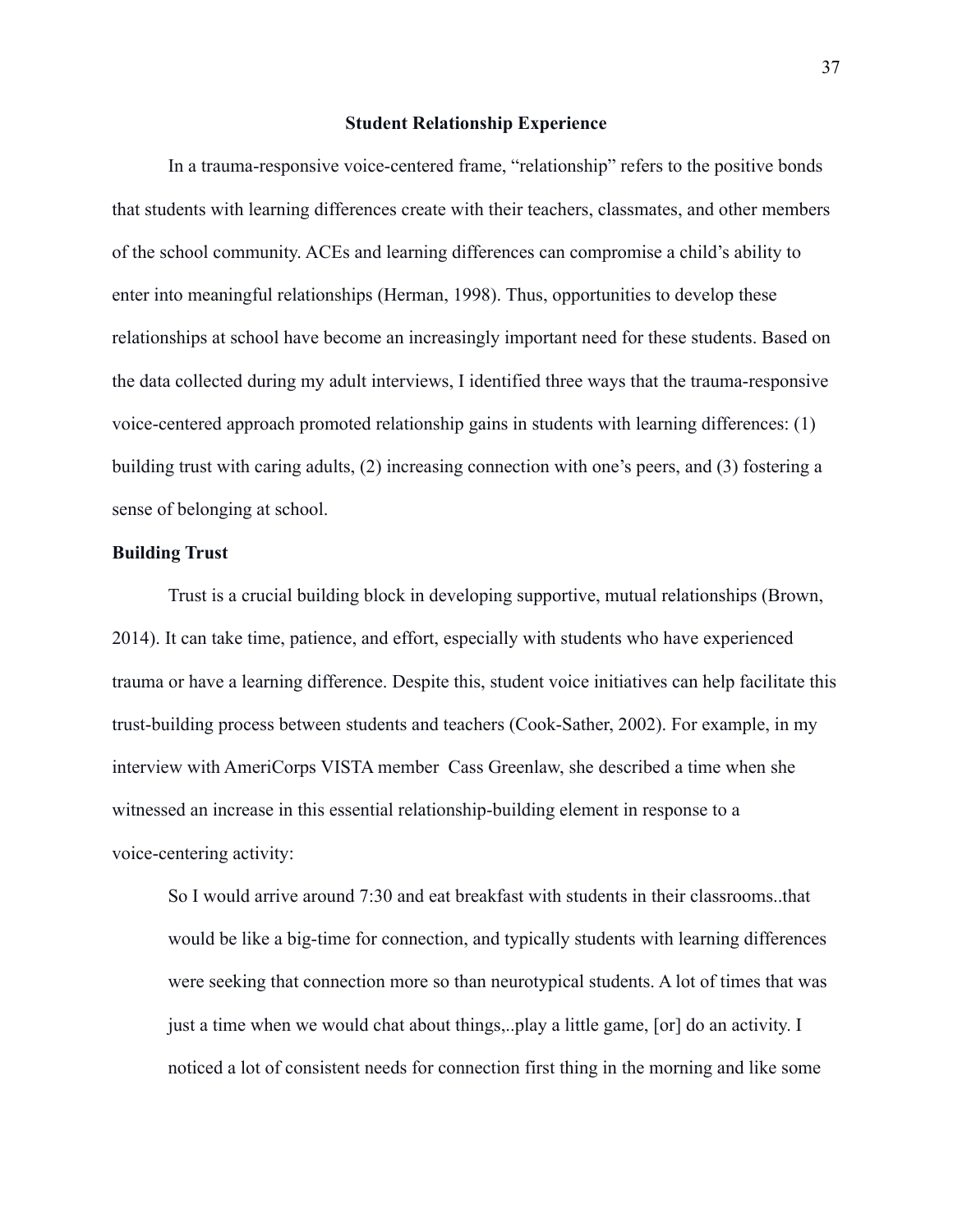sense of anxiety around starting the day because I think learning differences can do that. It just takes a lot more to be at school and be present in that space and regulate and co-regulate your emotions when you have this additional challenge on top of any trauma that you're bringing with you.

The simple act of arriving early and eating breakfast in one's classroom provided students with the opportunity to feel heard and listened to first thing in the morning. In doing so, school became a place where their voice was recognized and encouraged. Thus, allowing students to let their guards down and build trusting relationships with caring adults at school.

As Cass noted, feelings of uncertainty and apprehension were often high for students with learning differences at the start of the school day. If left unaddressed, this anxiety could have negatively impacted these students' ability to learn. Therefore, creating a safe environment for autonomy and connection first thing in the morning was essential for helping students with learning differences succeed. It enabled teachers to address these feelings of uncertainty and apprehension and prepare their students for the day of learning ahead (Burke Harris, 2019). Additionally, these initial moments of connection served as context points for later in the school day, allowing teachers and students with learning differences to persevere through setbacks. For instance, in her interview, resource coach Rachael Kelly expanded upon the benefit of promoting voice and establishing trust early on for students with learning differences:

When you are a sixth-grader, and you have difficulty accessing language, it can be really difficult to say how I feel...If my frustration comes out, as I hate you, or I hate this or any sort of negativity towards peers or teachers, the response to that is typically, you know, negative. And you, you need to say kind words, you need to say nice things and without the sort of probing questions that say, well, what is it that you really dislike? What is it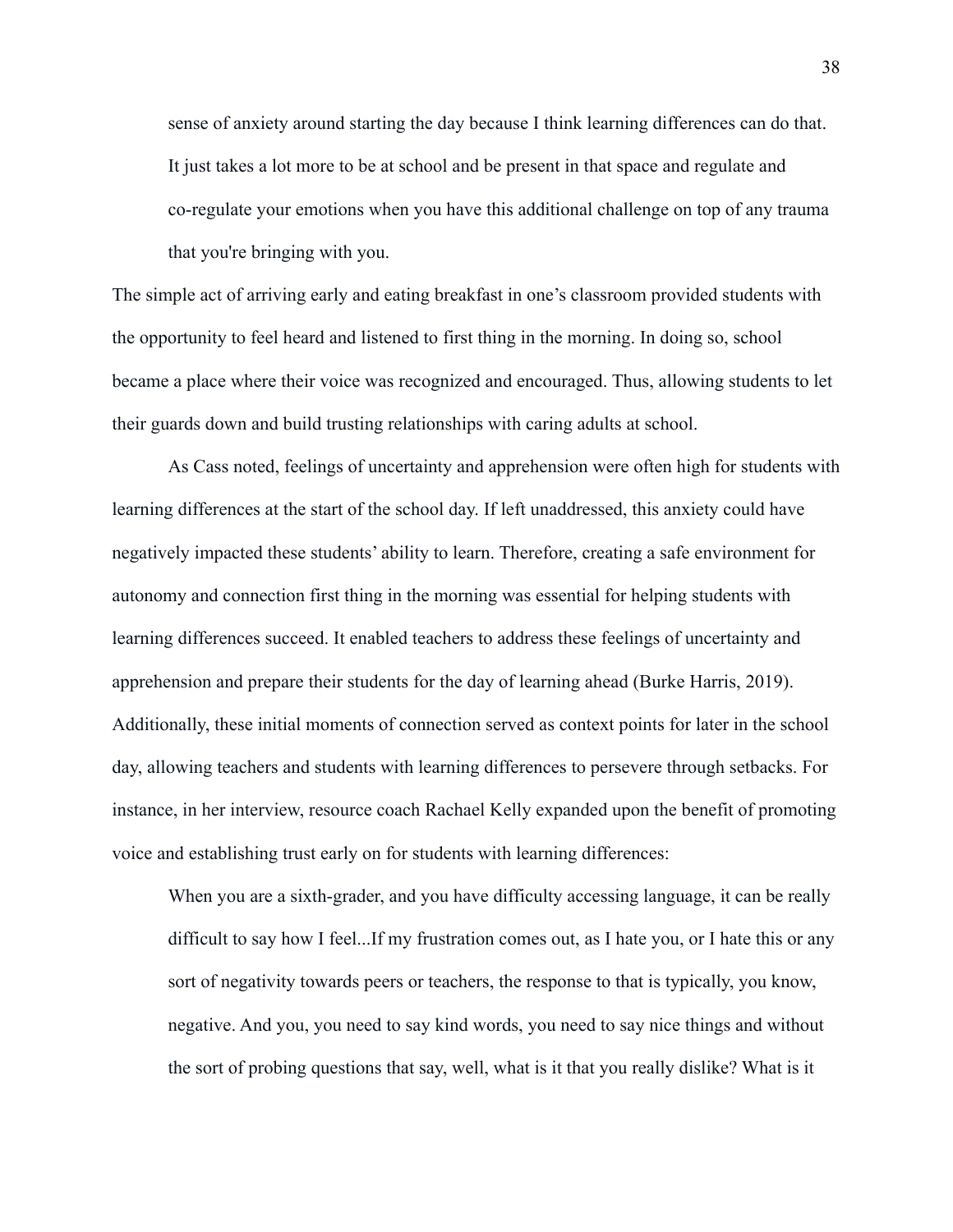that is really hard in this moment? Instead of just taking those statements at face value and then, you know, punishing those statements in whatever sort of way and really giving students a space to, you know, sit with [their teacher or another adult who cared about them at the school].

As evident above, the initial trust built in the morning helped students, teachers, and other caring adults navigate challenging moments later in the school day. Without this foundation, research has shown that teachers tend not to look beyond face value and punish their students' behavior for what it is (Brown, 2014). In doing so, they compromise their students' trust, which can ultimately jeopardize an entire relationship.

When teachers promoted student autonomy and established trust early on, they had the tools to help students overcome roadblocks throughout the day. They better understood each student's needs, allowing them to work through tricky situations and support students' emotions effectively. Teachers ultimately achieved this goal by centering students' voices and creating a safe and empowering space for students to open up and become more vulnerable. Conversely, students learned that they could ask for help and express their emotions without facing repercussions. Therefore, as a whole, TREE's trauma-responsive voice-centered approach provided students with learning differences the opportunity to build trust with caring adults throughout the school day, thus laying the foundation for supportive, mutual relationships.

## **Increasing Connection**

Healthy social connections are essential for young people as they help them maintain a sense of well-being, lower feelings of anxiety and depression (Youth Network of Tasmania, 2020). In addition to building trusting relationships with caring adults, TREE's trauma-responsive voice-centered approach created new opportunities for students with learning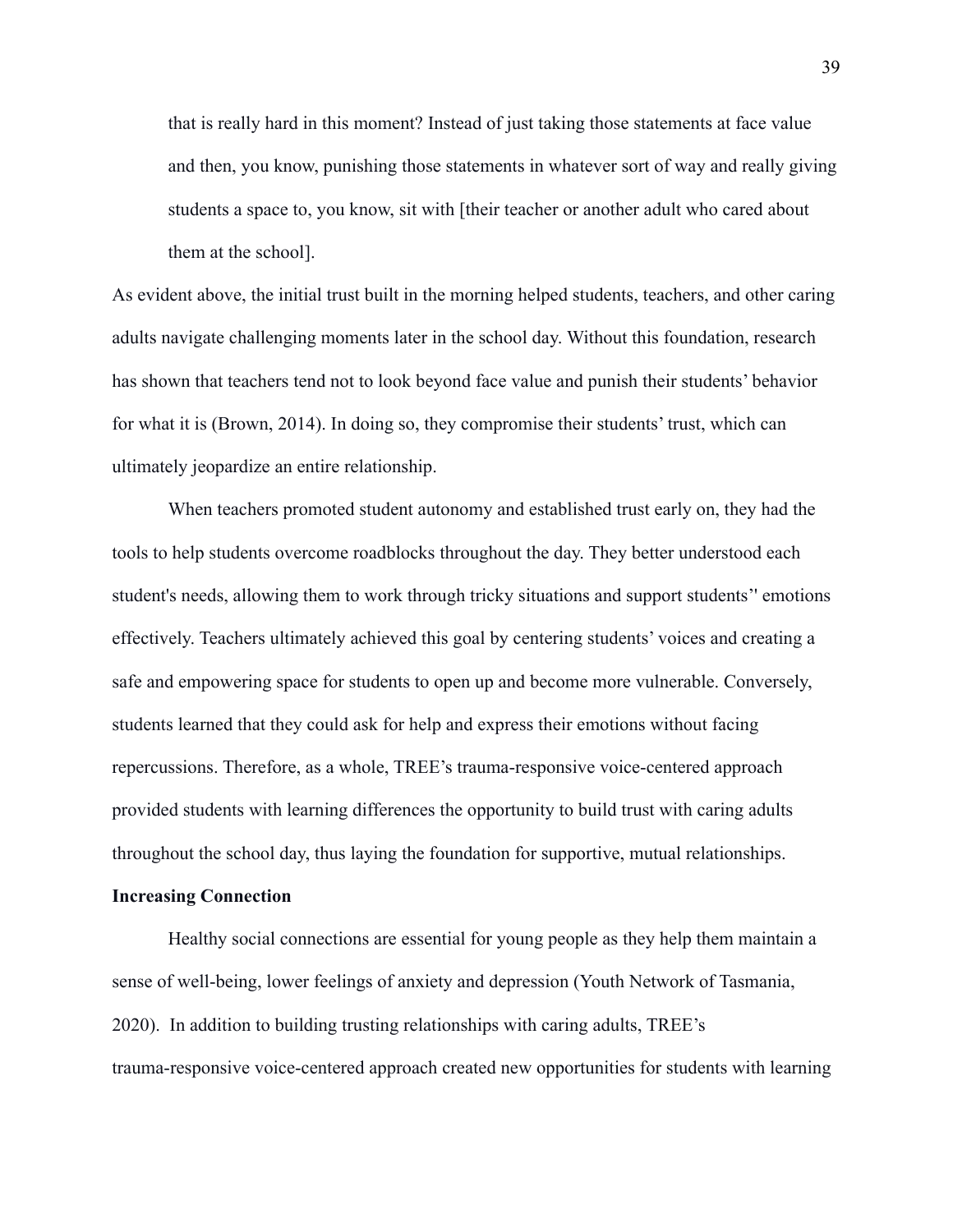differences to connect with their peers. Thus, allowing them to develop meaningful relationships with their classmates at school. For example, in her interview, resource coach Bethany Snow focused on how one of TREE's voice centered activities achieved this goal:

The Somedays...were really impactful for some of those students [with learning] differences]. Like I can think off the top of my head of one student in particular with autism who was kind of at a loss with peers in a way, not really knowing how to connect and having trouble really navigating that social aspect...I think back on his actual someday of he wanted to give everybody ice cream that for his someday, that was his thing. And so, for him having those social interactions, going into classrooms, giving all those kids their ice creams, and having conversations was really huge. And that same student getting invited by another classmate for her someday of getting up on stage and singing and like he's up there, he's just having the best time. So I just think that those two instances were opportunities that would have never happened in a quote-on-quote normal

TREE designed Somedays to give students the "chance to be recognized, listened to, and taken seriously" (Brown, Biddle, & Tappan, 2022). Students selected one wish for this voice-centered activity that they hoped to experience before the summer break. Every student's wish was granted, thus offering them the opportunity to be heard and feel like they were listened to at school.

type of educational environment. And it just gave him something a little extra.

As Bethany noted in her interview, Somedays provided students with learning differences "a little something extra." Students with learning differences often experience social problems due to cognitive processing difficulties, organization issues, language retrieval problems, and confidence issues (Shenfield, 2019). In the case of the student with autism, his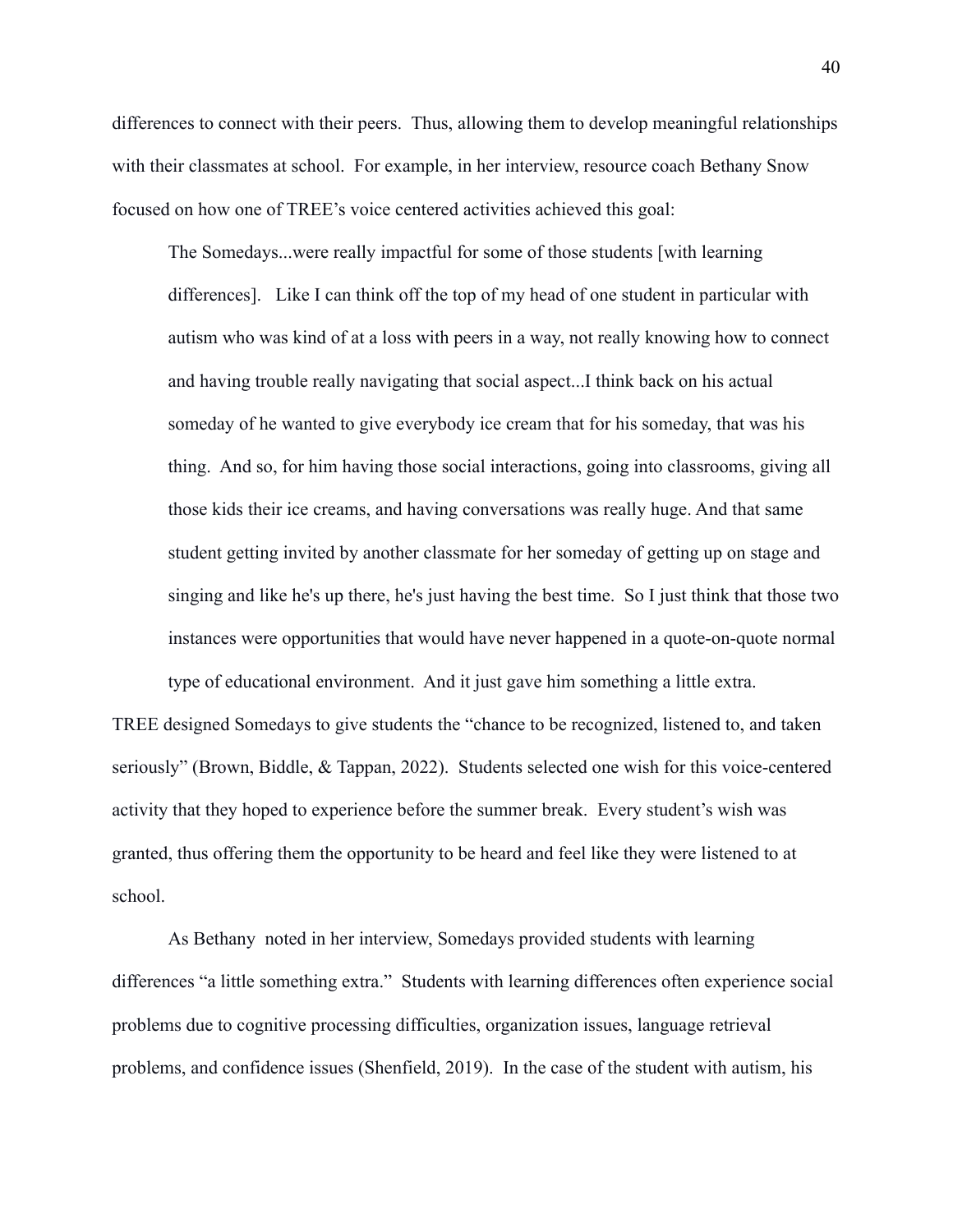"little something extra" was the opportunity to connect with peers. Like many other students with learning differences, this student was "at a loss with peers." His Someday allowed him to communicate his desire for increased social interaction with classmates. The impact of his Someday wish extended beyond that of just the day in which it occurred. It gave him the opportunity to connect with his peers and begin forming meaningful relationships, such as the one he made with the girl who invited him to participate in her Someday. Given this, somedays and other trauma-responsive voice-centered activities established by TREE were ultimately able to help pave the way for further connection with peers for students with learning differences.

# **Fostering Belonging**

Belonging enables children to "develop a sense of ownership and attachment to the organization in which they are involved" (Mitra  $\&$  Serrier, 2012). At school, belonging is "positively related to academic success and motivation" (Mitra & Serrier, 2012). Therefore, Mitra (2004) deemed belonging an essential "asset that youth need to succeed in school and in their lives." When TREE's trauma-responsive voice-centered approach provided students with learning differences the opportunity to feel heard and listened to, these students formed meaningful relationships with peers, teachers, and other caring adults, thus promoting a greater sense of belonging at school. For example, in her interview, Bethany Snow mentioned one way in which centering voices helped these students foster a sense of belonging at school:

And for I think for resource room students because the curriculum is already difficult to access it can already push them outside trauma-responsive voice-centered approach of the sort of sense of belonging in a classroom and in a school. Especially when the result of that IEP is pull out instruction for a good part of the day. So what classroom do you belong to? Do you still feel like you belong to fourth grade when you haven't been with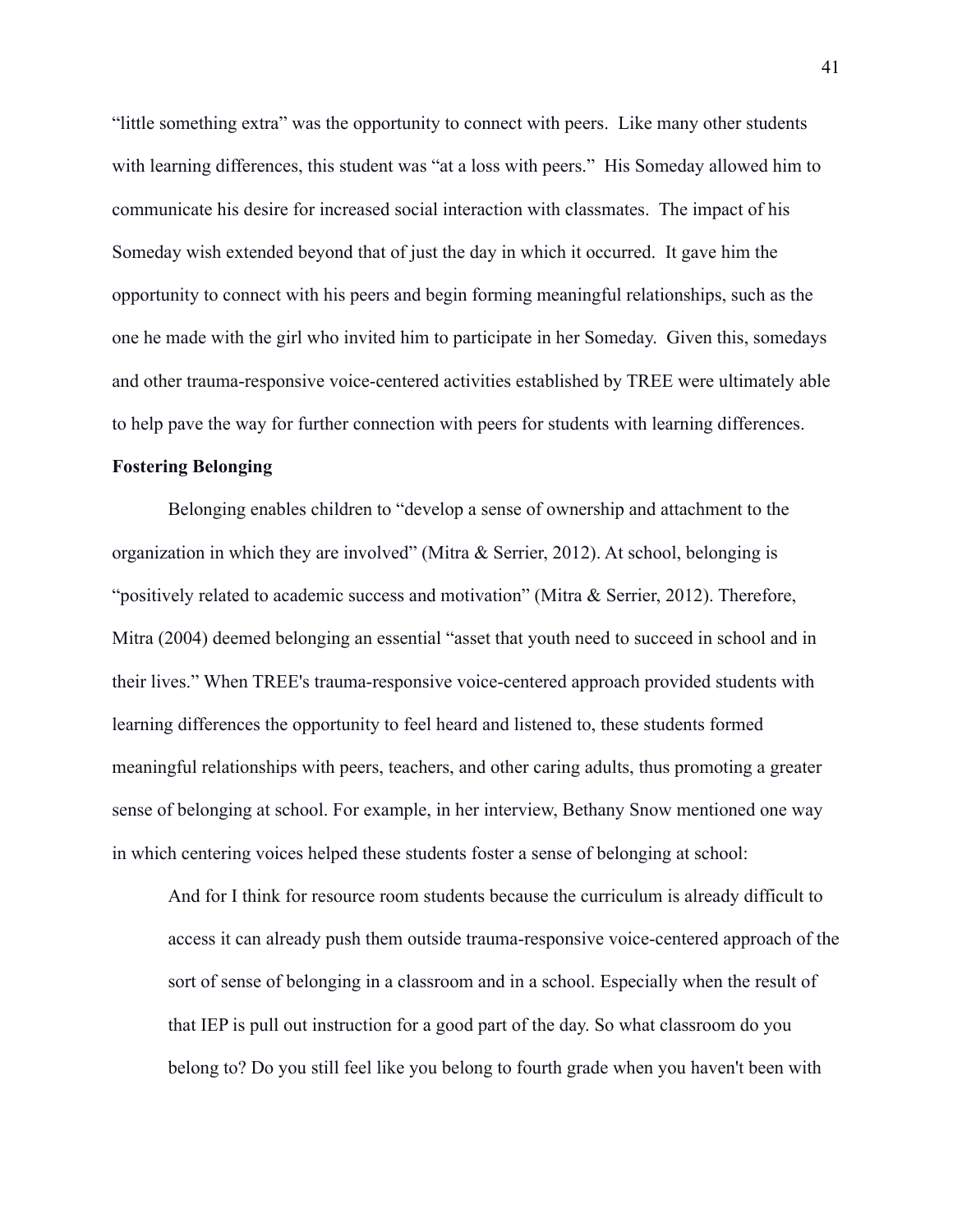them for half the day, or you come back, and they're talking about the book that they're reading, and you're not reading that book? And so now you can't contribute to this conversation or share about the activity they just did that they were really excited about, and you didn't get to do that activity. And so I think listening to their feedback and a lot of these things and including them and being intentional about the way they're included in conversations. And I can think of one particular group, and some of this is sort of interwoven with just typical challenges of being a middle schooler and growing up and figuring yourself out and how you fit into the world and how you fit in with your peers—and just working with them to begin to articulate or give them a space to begin to articulate their thought process.

TREE's student voice initiatives took a variety of forms. They occurred both inside and outside the classroom. Some were more structured activities, whereas others were more subtle practices. Regardless of their shape, each initiative focused on "listening to student voices, taking students seriously, and seeking to promote their agency, control, and empowerment" (Brown, Biddle, and Tappan, 2022).

As Bethany noted, students with learning differences often felt like they did not belong in their classroom or school. Teachers helped foster a sense of belonging in students with learning differences by intentionally listening to their feedback and including them in-class conversations. In doing so, students with learning differences started feeling like their voices truly mattered. They finally felt included and became more confident. As a result, these students became more connected to their teachers, classmates, and eventually school as a whole.

By building trust with caring adults, increasing connections with one's peers, and fostering a sense of belonging at school, TREE's trauma-responsive voice-centered approach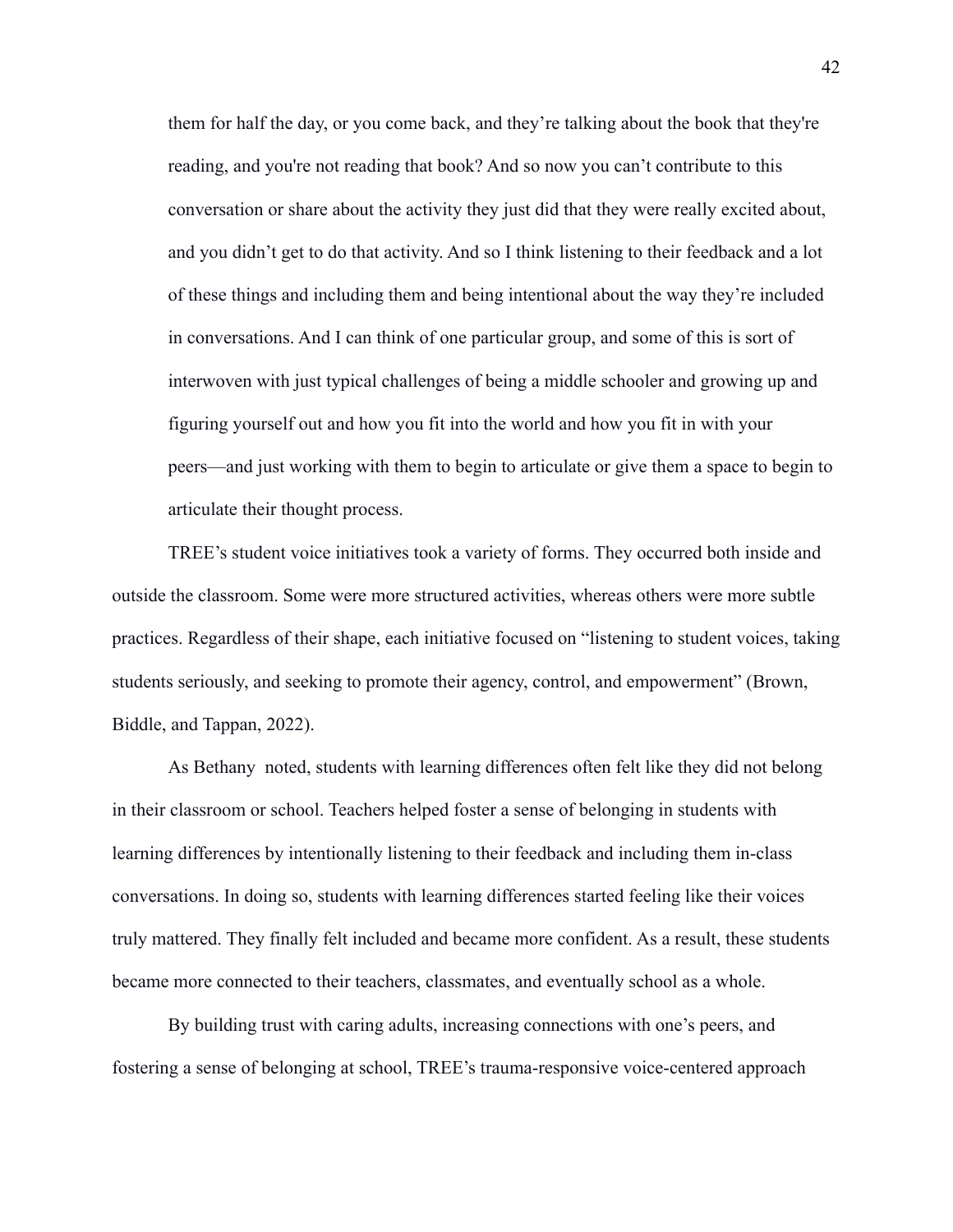enabled students with learning differences to form meaningful relationships with their teachers, peers, and other members of the school community. Establishing these relationships was the first step in helping these students succeed.

# **Student Academic Experience**

In a trauma-responsive voice-centered context, "academics" refers to the educational progress and gains that students with learning differences make in school. Many students with learning differences struggle in school for reasons unrelated to their intelligence, work ethic, and motivation due to processing difficulties (Horowitz et al., 2017; "Types of Learning Disabilities," n.d.). Struggling in school is often challenging for a child to understand, which can cause high levels of frustration. The data I collected during my adult interviews demonstrated several ways in which a trauma-responsive voice approach helped students with learning differences prosper academically. Specifically, I found that it (1) empowered students to seek support, (2) increased access to the curriculum, and (3) promoted further engagement in school.

#### **Empowering Support**

Many students are reluctant to ask for help in school out of fear of judgment from their peers (Good & Shaw, 2021). Although IEPs and 504 plans can support students with learning differences, they often fail to meet all of their needs. As a result, students with learning differences must seek out additional support on their own. In these instances, initiatives that center students' voices can reduce their fears and empower them to ask for help. For example, in my interview with Cass Greenlaw, she explained one way in which her position as an AmeriCorps VISTA memeber helped encourage students with learning differences to voice their needs: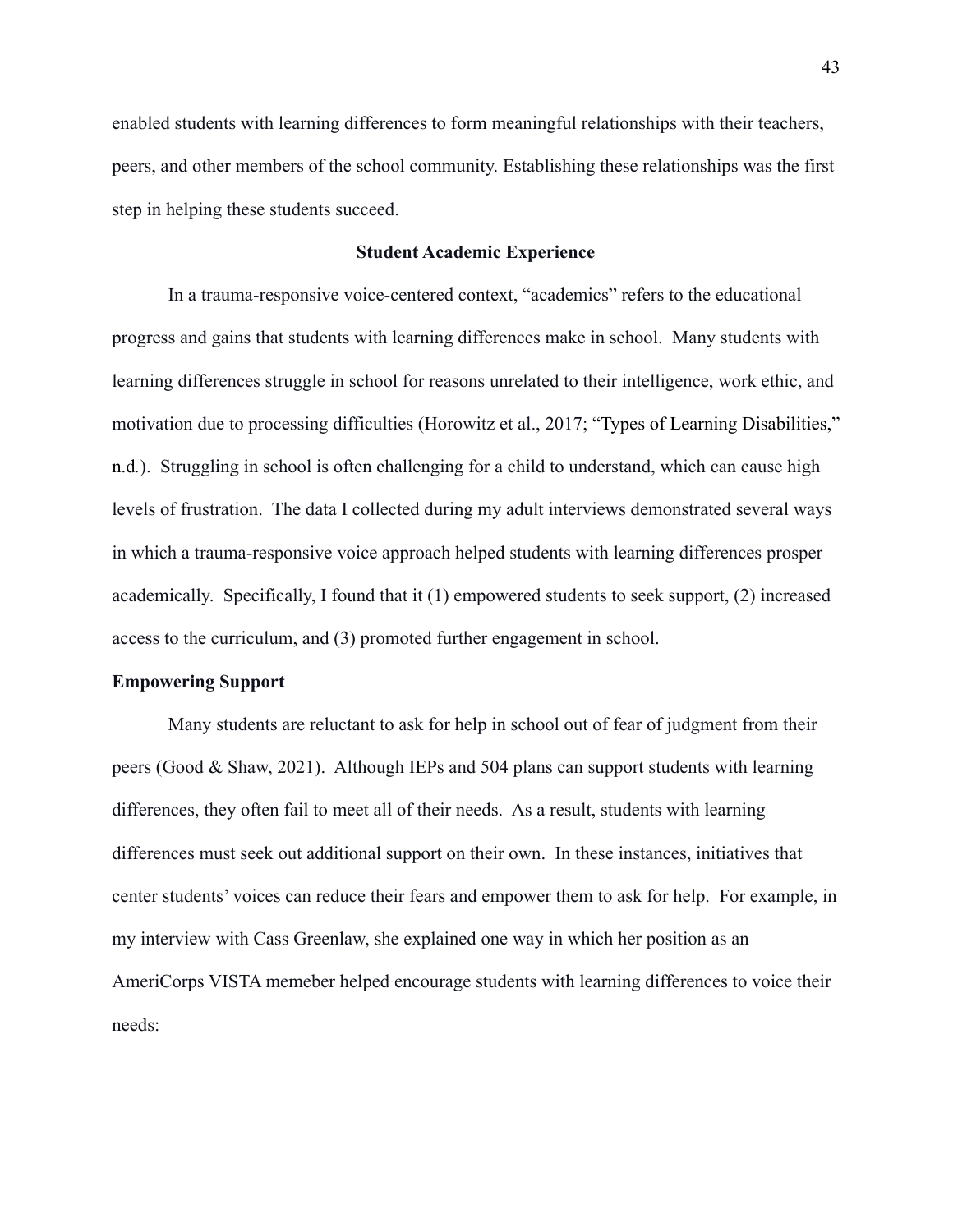[Part of my job involved] leading activities, a lot of one on one or small group support and a lot of work around transition and finding stability and feeling confident in that stability, and feeling like there was a plan in place for them to access people and access their basic needs...I would see them through to dismissal and then sometimes occasionally work after school with students, but a lot of times, it was being present in their programming throughout the day and after school to have as much familiarity and trust built in there as possible.

By being present in their programming, Cass provided students with a greater sense of stability. At the same time, one-on-one and small group settings gave them the opportunity to voice their needs and gain confidence in their ability to do so. Thus, together, these supports removed some of the barriers and stigma around asking for help.

As Cass explained above, students with learning differences found comfort in having a "plan in place for them to access people and. their basic needs." It targeted their desire for stability and, eventually, their confidence in this stability. When students do not have these supports or trust in their availability, they often shy away from asking for help. By allowing these students to practice voicing their needs in one-on-one and small group settings, they later gained the ability to do so in larger group settings. Therefore, in providing them with the opportunity to do so, student voice initiatives empowered students with learning differences to seek support, enabling them to make further progress and academic gains in school.

# **Increasing Access**

With the proper support and effective instruction, students with learning differences can achieve high levels of academic success at school, yet far too often, lesson planning "is done with the 'typical' student in mind" ('Types of Learning Disabilities," n.d.; Parrish, 2019). Given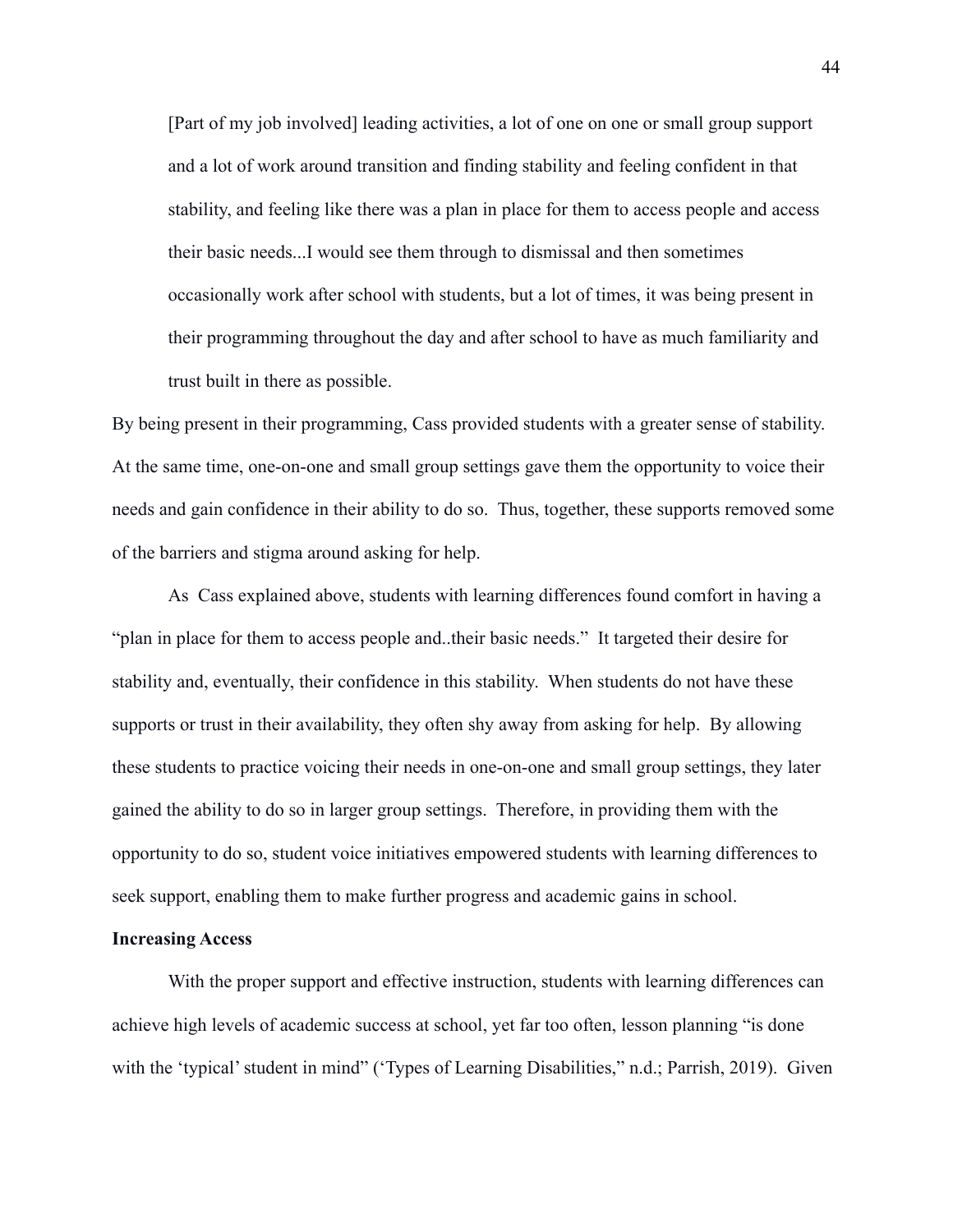this, schools and teachers must provide these students the chance to prosper academically. Of the adults interviewed, all four emphasized the power of voice in helping students with learning differences access the curriculum. Specifically, in her interview, Cass Greenlaw described how microadventures gave these students this opportunity:

Microadventures...are set up...to access knowledge in different ways. And so a lot of times when you have knowledge that presents itself in different ways that a neurotypical student, the microadventures were really an area that provided a lot of opportunity for students with learning differences to showcase their strengths or to practice skills in a way that met their needs differently. Like if you need a lot of sensory input building geometry shapes out of tape, or like going and collecting samples at outdoor school is so much more engaging than reading a textbook and filling out a worksheet about it. And I think that's true for all students, but for students who have so many additional challenges or barriers to overcome with accessing that kind of neurotypical knowledge. I think the microadventures and the add programming around student voice were really useful.

Microadventures are "small, low-cost, easy-to-run expeditions focused on getting students outside, regardless of socioeconomic class, location, skills, and abilities" (Brown & Flaumenhalf, 2019). TREE designed these expeditions in "response to students' expressed desire to to get outdoors and experience their classrooms and school grounds as a living, moving learning environment" (Brown & Flaumenhalf, 2019). In doing so, they also targeted the academic concepts and material that students struggled with most.

Agency is "the exertion of influence and power in a given situation, which can be a source of social capital for youth that can yield opportunities for further education, employment, and other enrichment opportunities" (Mitra & Serriere, 2012). As Cass noted, microadventures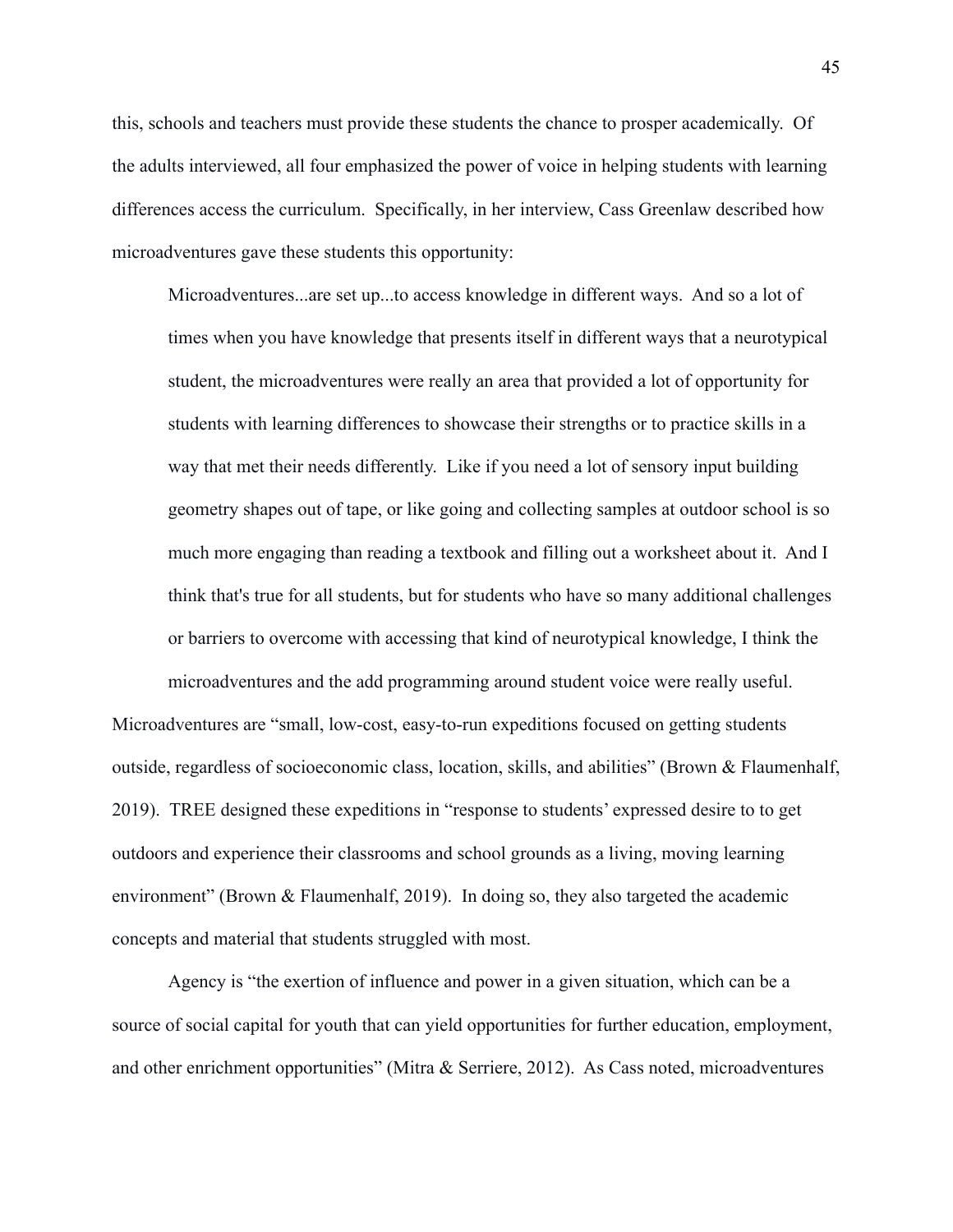provided students with learning differences a new way of accessing knowledge, often better meeting their needs. In doing so, they targeted their learning gaps while also making them agents of their learning. Therefore, this voice initiative ultimately gave students with learning differences the power to exert influence over their academic journey, thus providing them with a new source of social capital.

# **Promoting Engagement**

Engaging students in school is fundamental to promoting their academic success (Reeve et al., 2004). It serves as a motivator and contributes to subsequent learning and development. Thus, "predicting students' achievement and eventual school completion" (Reeve et al., 2004). Although engaging all students in school is essential, it is especially so for those already at risk for underachieving or dropping out, such as students with learning differences. For instance, in her interview, Cass explained how TREE's trauma-responsive voice-centered approach fostering student engagement benefited these students:

A lot of times kids who are really quiet and reserved or anxious in class about sharing came to life [at the Maine Outdoor School] where they could show the same skills that they would do in class like reading math, writing, observation drawing, but when it was in the context or applied to the outdoor space where they felt really confident and felt really good about themselves, it was useful. And supportive of them... So I found the change of setting was really helpful [and] the opportunities to have their voice [for] people who were able to focus specifically on voice. Whereas I think voice comes in in the classroom, but if we have to teach this math lesson, then there's a certain amount of built-in constriction. Or prescriptiveness that wasn't so much there when this space was dedicated to student voice and kind of meeting students where they were. There [was]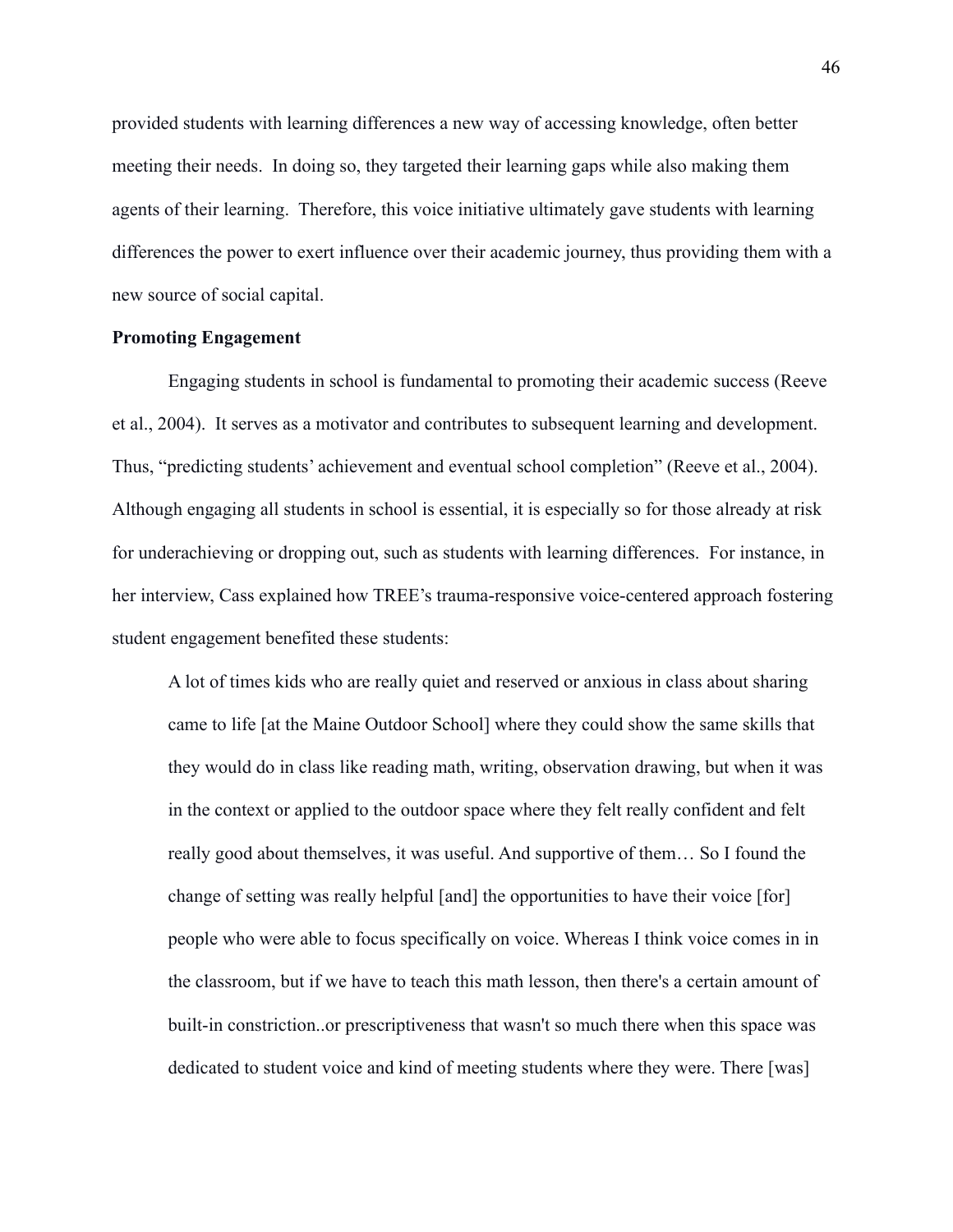less pressure I think to meet certain academic criteria and more space to hear them and take the time to really find the voice and the ways that they are accessing it.

When schools provide students with the opportunity to participate in meaningful activities that promote autonomy and foster confidence, students become more engaged, allowing them to better master skills and learn the material (Pino-James, 2015). As evident above, when students with learning differences were in an applied context, such as the Maine Outdoor School, they became more engaged in their learning. It allowed them to better take in information and master skills. Thus, as a whole, this student voice initiative gave them the confidence to share their knowledge with their peers and teachers.

By empowering them to seek support, increasing their access to the curriculum, and promoting their engagement in school, TREE's trauma-responsive voice-centered approach helped further the progress and gains of students with learning differences. Therefore, by empowering them to seek support, increasing their access to the curriculum, and promoting their engagement in school, TREE's trauma-responsive voice-centered approach ultimately provided a context for which these students could later feel success.

#### **Student Understanding of Success**

"Success" in a trauma-responsive voice-centered frame refers to the feelings of achievement and confidence experienced by students with learning differences. Students with learning differences are more likely to develop low self-esteem and confidence as a result of struggling more than their peers in school. When these feelings are left unaddressed, these students are more likely to suffer from social isolation, bullying, disproportionate and disciplinary rates (Horowitz et al., 2017). They are also at an increased risk for skipping school, dropping out, and becoming involved in the criminal justice system. Given this, schools must do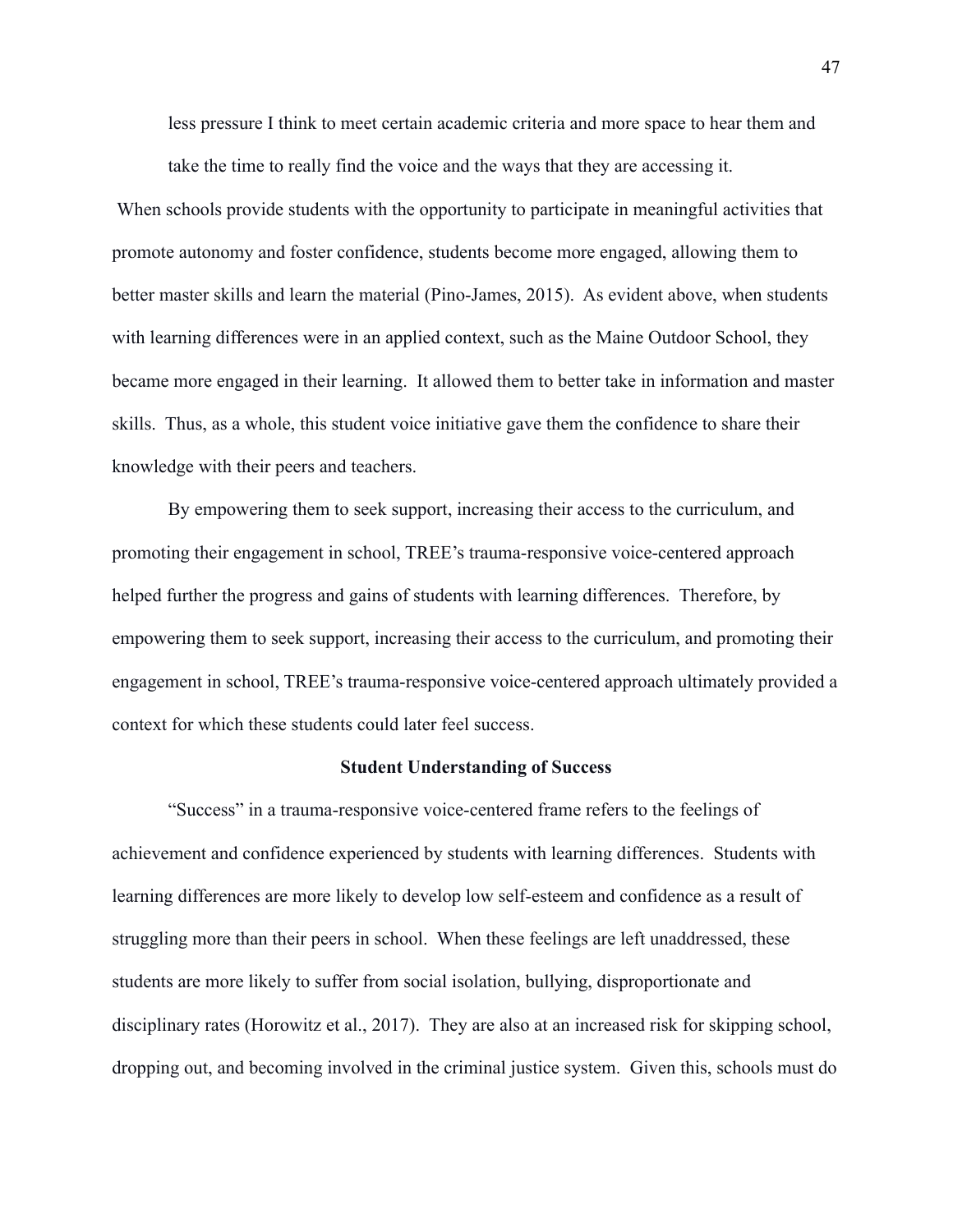everything to prevent these negative outcomes and foster success in these students. Based on the data collected during my interviews, I identified two ways in which a trauma-responsive voice-centered approach promoted these feelings in students with learning differences: (1) fostering feelings of competency and (2) redefining what success means at school.

# **Fostering Competency**

As mentioned previously, teachers often ignore the needs of students with learning differences when planning traditional classroom lessons ("Types of Learning Disabilities," n.d.; Parrish, 2019). Therefore, these lessons often include fewer opportunities for these students to feel competent in their abilities and ultimately experience success. However, during her interview, when asked how TREE's student voice initiatives benefited students with learning differences, Bethany Snow replied:

I definitely feel like...their competency, for sure. Just...because they were picking something...that they wanted or that they really liked or that they were interested in. And so [somedays] gave them that feeling of, I know what I'm doing...I think of a kiddo that wanted to bring in his wrestling figures and him being the expert on that and him telling his teachers... different things about wrestling and things like that. So giving them that sense of...I am of value [and] I do have things to add to this world.

As noted before, somedays provided students with the "chance to be recognized, listened to, and taken seriously" (Brown, Biddle, & Tappan, 2022). Therefore, benefiting both students with and without learning differences. In this example, Bethany focused on a specific student who had an identified learning difference and how his someday impacted him.

In the field of youth development, competence refers to a child's need "to develop new skills and abilities, actively solve problems, and be appreciated for one's talents" (Mitra &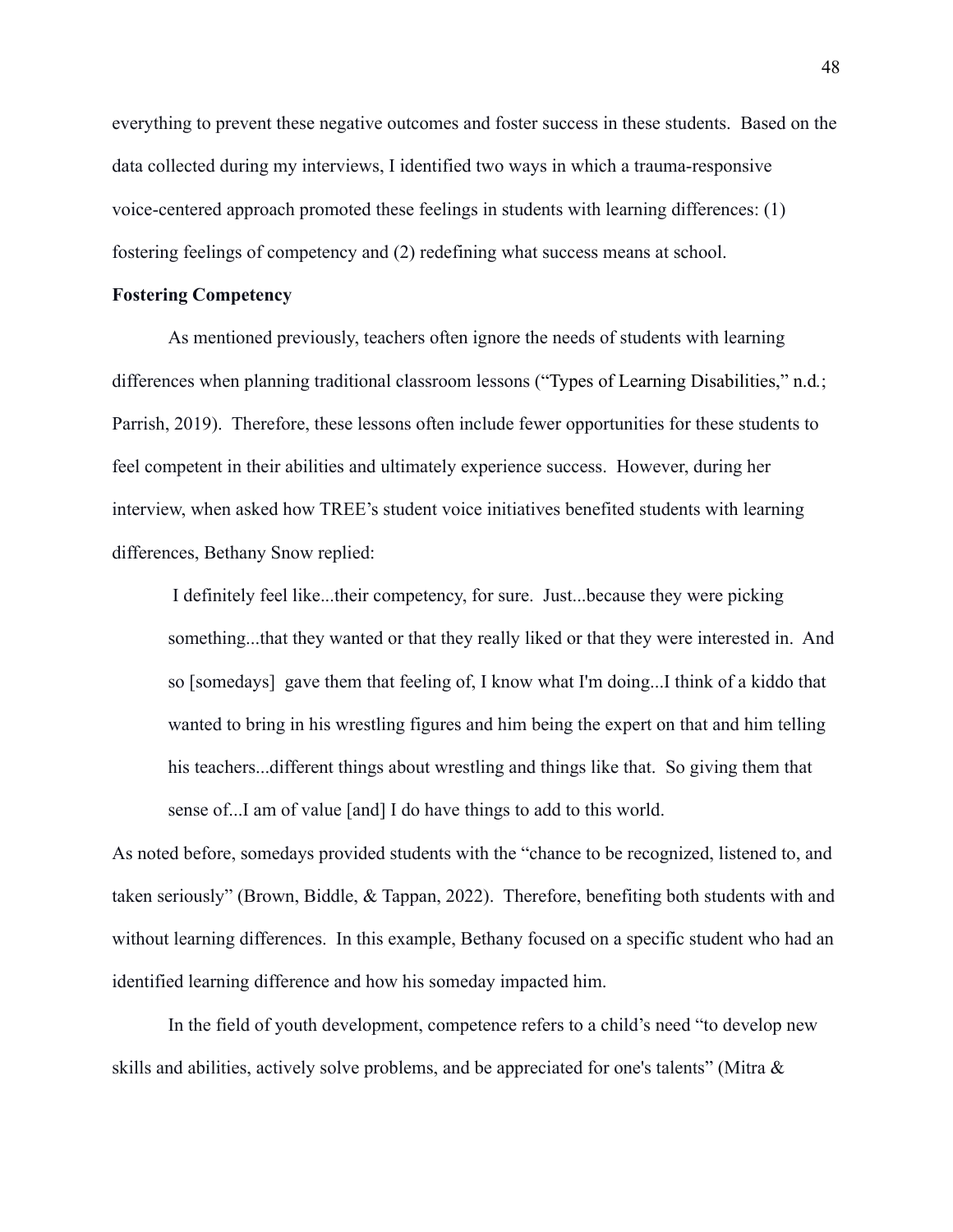Serrier, 2012). As evident above, in fulfilling this student's wish to bring his wrestling figures into school, somedays allowed him to feel competent in his abilities. These positive effects were not unique to this student's experience as somedays fostered competence in many students with learning differences. They enabled them to showcase their expertise and feel valued for their abilities. Therefore, as a whole, this trauma-responsive voice-centered initiative ultimately provided students with learning differences the chance to feel successful at school.

# **Redefining Success**

Although it is important to give students with learning differences opportunities to feel successful, it is equally important that they understand that success is less about proving you are smart and more about learning and stretching yourself in new ways (Dweck, 2006). It can be challenging for students with learning differences who struggle more than their peers in school to develop this growth mindset. Despite this, in her interview, Rachael Kelly explained how TREE's trauma-responsive voice-centered approach helped students with learning differences achieve this goal:

It wasn't about his inability to learn these things, but his inability to be in a place where he was able to access that and learn...it doesn't mean you're not an intelligent student, or you're not a capable student. There are just, there are things that make learning a little bit harder for you. But that alone can do a lot to a student's self-esteem and self-image when they feel like they're just not good at something because that's a reflection..on them as a person. Some of this sort of touches a little bit on the idea. of growth mindset too, like just wanting to see students [and] wanting to help students see [that] where they are sort of in relation to other students in their classroom is not a fixed place. Like you're not always not gonna be able to do this well, you're not always gonna feel like, you know, a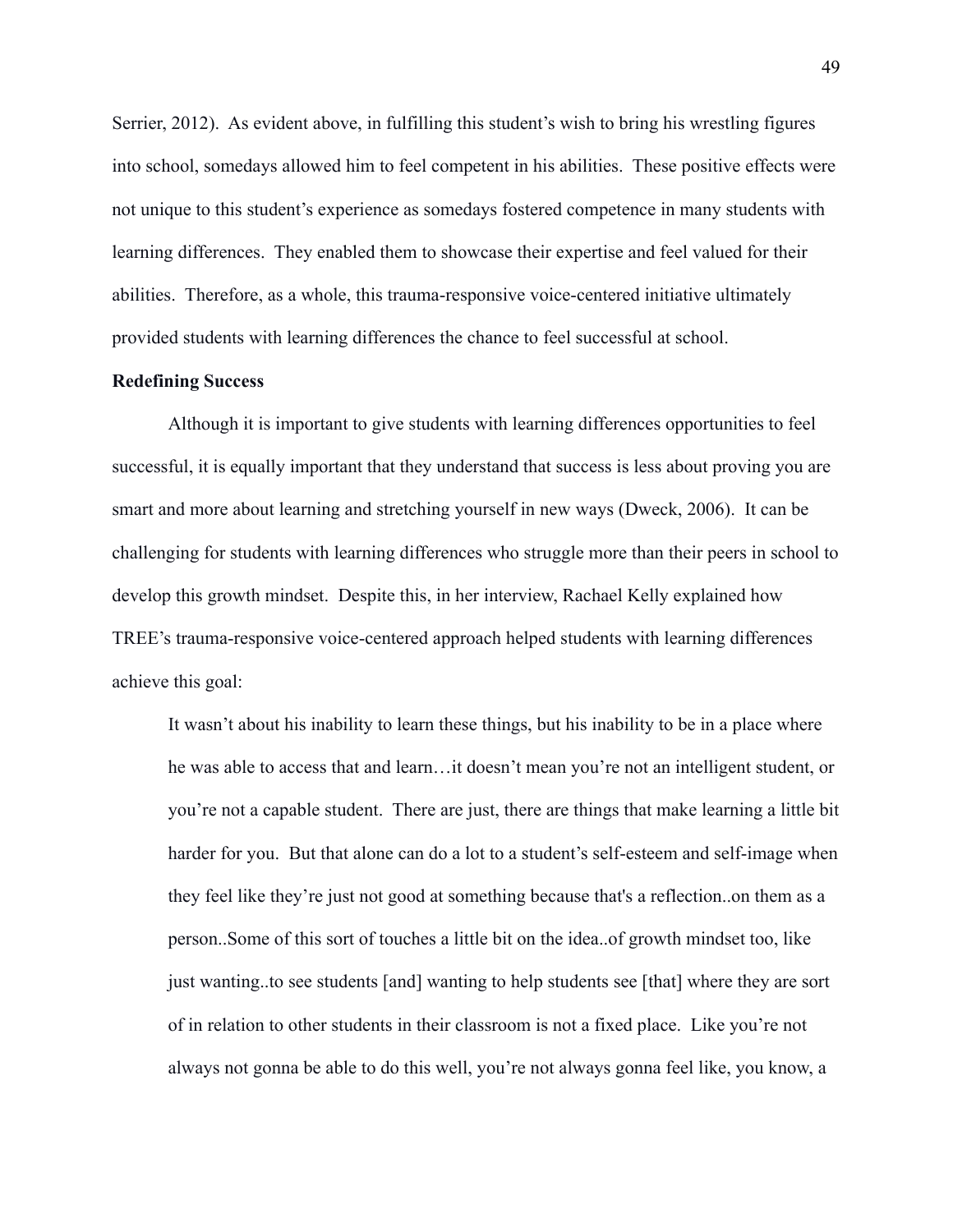kid's responses, just not good at this. I'm not smart enough, I'm not good enough...Tackling [this self-talk helped] students overall be able to navigate those things better... it change [d] the definition..for kids so that they [could] then see themselves included in what it means to be a good student.

As Rachael mentioned above, voice initiatives both inside and outside the classroom shifted the definition of a successful student for students with learning differences. Not needing help, getting all As, and knowing all the correct answers were no longer requirements for being a "good student." Instead, they saw succeeding in school as asking for help, not giving up when something is hard, and understanding what resources are available to help you when you do get stuck. This shift in perspective enabled students with learning differences to develop growth mindsets. Developing a growth mindset is essential in achieving success in school. It helps each student grow as a learner by understanding that all students can succeed with effort and perseverance (Dweck, 2006). As a result, TREE's voice initiatives ultimately allowed students with learning differences to continue experiencing success in school by shifting their mindsets.

#### **Impact on Teachers**

In a trauma-responsive voice-centered context, "teachers" refers to how this approach benefited teachers who in turn helped students. After parents, "teachers are the single most influential agents of change in a child's life" (Jones, 2022). Thus, "their understanding and mastery of pedagogy and subject matter, together with their ability to apply effective teaching practices, are key to learning for all students, but especially for those with learning differences" (Jones, 2022). The data I collected during my adult interviews demonstrated several ways in which a trauma-responsive voice-centered approach benefited teachers who helped students.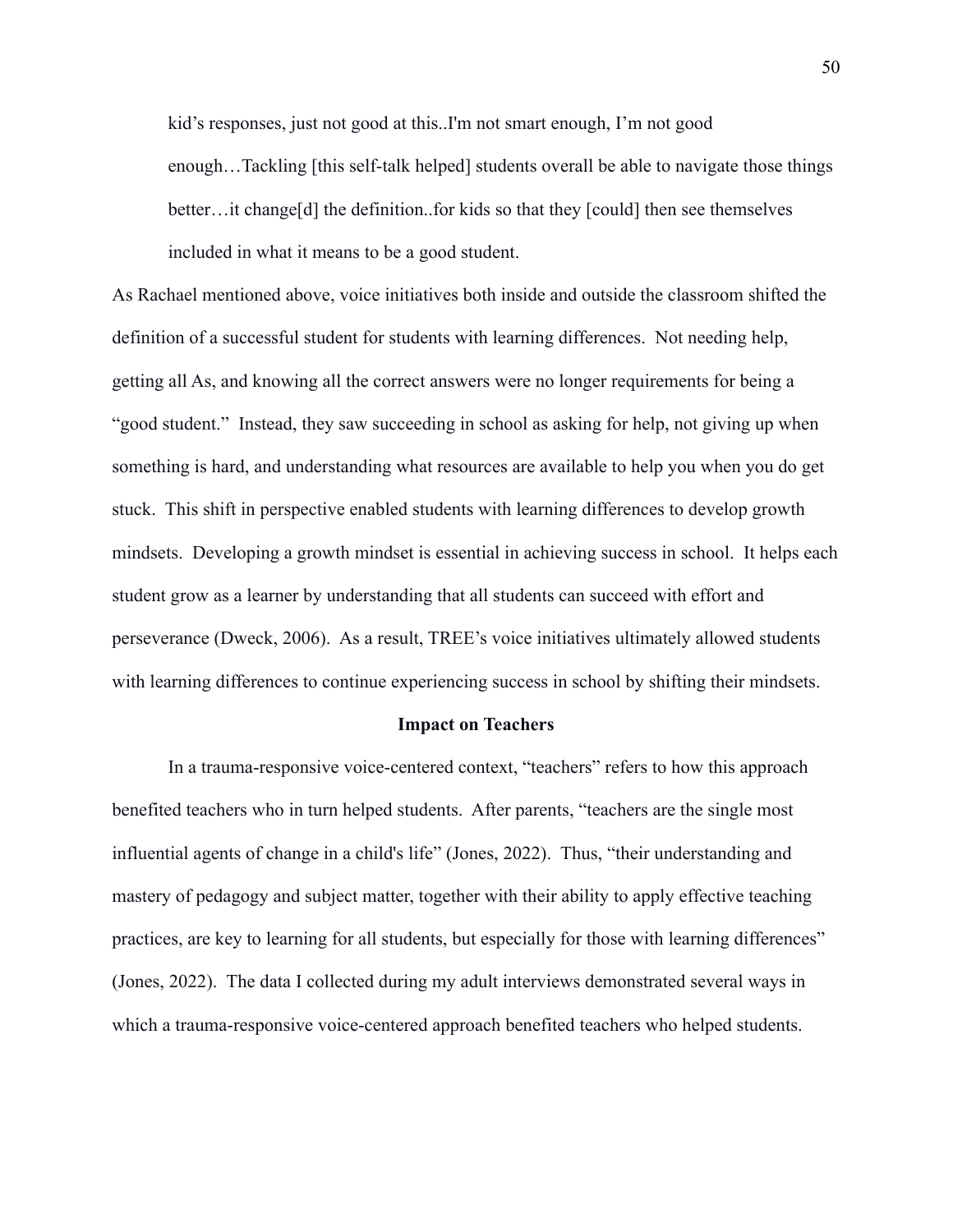Specifically, I found that it  $(1)$  enabled teachers to see students in a new light and  $(2)$  to support the whole child and their needs.

# **Seeing Students in a New Light**

In my interview with mental health therapist Nora Allen, she explained how teachers often misinterpret students with learning differences, especially those who do not have an official diagnosis. For example, she recalled a time when she overheard a teacher referring to a student as "naughty" and "badly behaved," when in reality, this student was struggling due to an unidentified learning difference. This stigmatization and labeling of students with learning differences are not unique to Nora's experience. A survey conducted by the National Center for Learning Disabilities revealed that "33% of educators say that sometimes what people call a learning or attention issue is really just laziness" ("Types of Learning Disabilities," n.d.). Despite this, TREE's trauma-responsive voice-centered approach has successfully enabled teachers to look beyond students' bad behavior or outward appearance. For example, in Rachael Kelly's interview, she explained how its student voice initiatives achieved this feat:

We found ways to sort of identify the strengths that were bubbling up as they participated in [microadventures and someday,] and then find. ways to connect them with classroom teachers to say, here's maybe a way you didn't see a student before. A lot of times, thankfully, teachers were able to see this already. They could see behaviors they hadn't seen before, and these were good behaviors. or skills they hadn't seen exercised before. Or just students' ability to explain it's like, if you wanted me to explain how to put this together, I can do that.

Given that "the success of students with learning disabilities rests on well-prepared, highly effective teachers," it is incredibly important that teachers do not form misconceptions or

51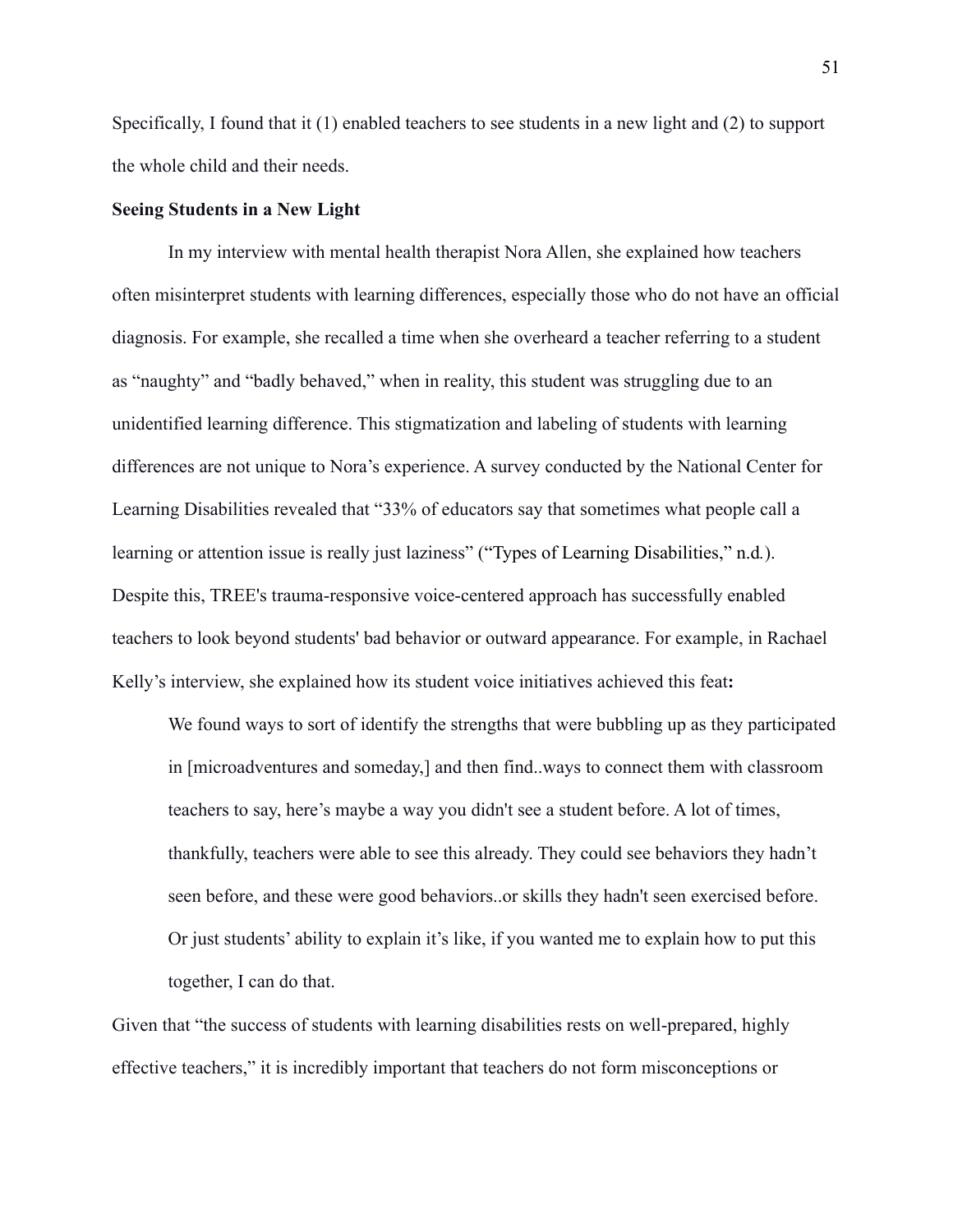stereotype these students (Jones, 2022). These misconceptions and stereotypes about students with learning differences can be detrimental to both student-teacher relationships and a student's success.

As Rachael noted above, microadventures, somedays, and other voice-centered activities helped teachers see students with learning differences in a new light. It gave these students a voice to share their experiences with their teachers. In doing so, teachers better understood how learning differences, trauma, and a combination of the two could complicate a student's ability to learn and be present in school. Therefore, as a whole, TREE's student voice initiatives prevented stigmatization and labeling of these students, thus allowing teachers to see them in a new light.

#### **Supporting the Whole Child**

Taking into consideration learning difference specific needs is crucial in promoting these students' success in school. Yet, they are often ineffective if a teacher does not consider the whole child's other needs. Supporting the whole child involves empowering students while promoting social, emotional, ethical, and identity development (Cobscook Community Learning) Center, 2019). Student voice is one way in which a teacher can consider and support the whole child. For example, in her interview, Rachael Kelly explains how TREE's trauma-responsive voice-centered approach and its initiatives accomplished this goal:

When you think about, you know, wanting the work that we do with students to really take into account the whole child, not just the language skills they're having struggles with, but the impact of that struggle on all of the other areas of their life as a student. Cuz it's not there are just gaps, right? If all I'm doing is looking at here are some strategies that will help you do this better and the strategies are, you know, whatever this practice skill, and that's what we do together that does very little to help you navigate what it's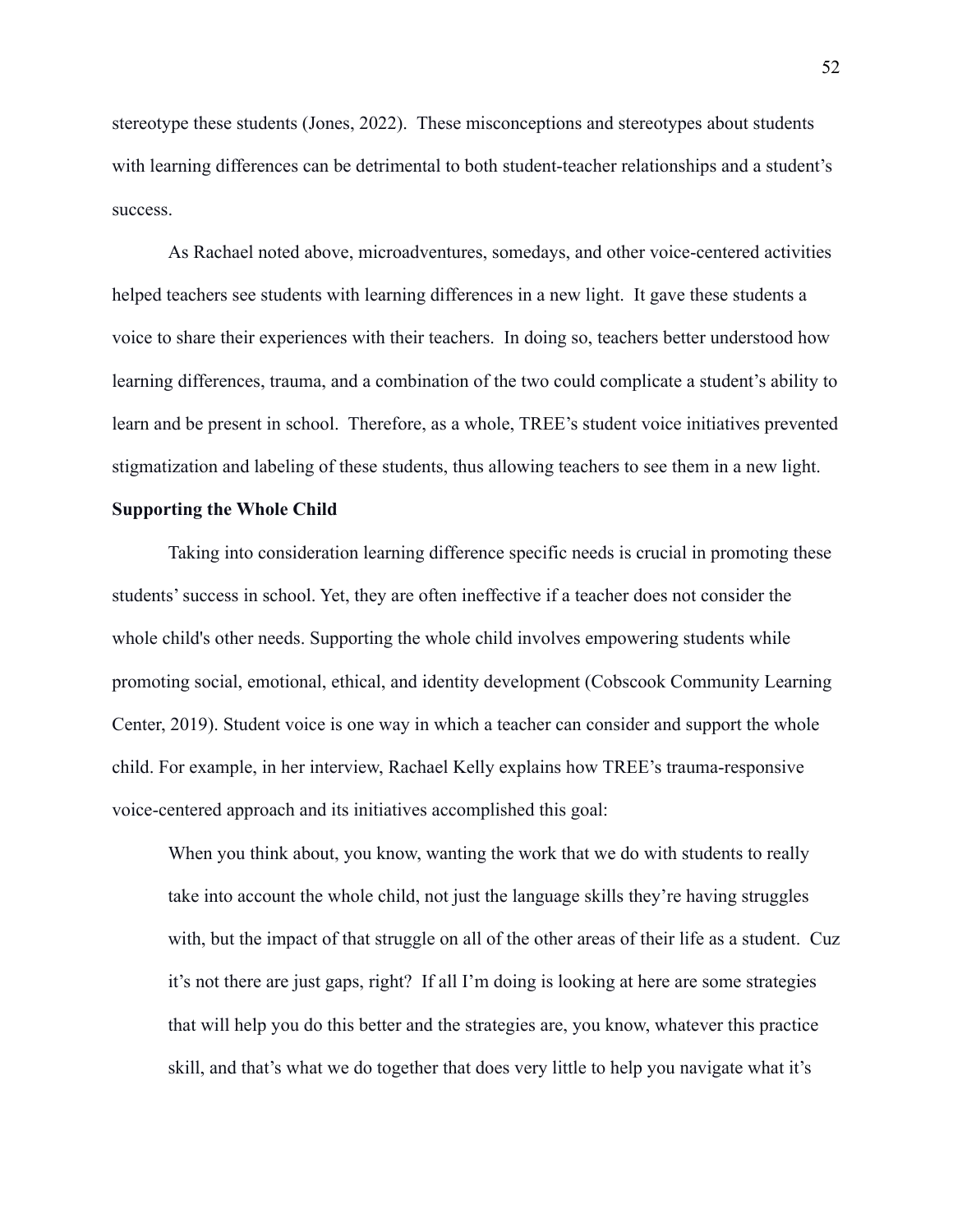like to be a student who has this learning difficulty, all this is doing is helping hopefully

to mediate this difficulty or improve your skills to help you be more successful. Trauma as well as other adversities, complicate the experiences of a student with learning differences. Therefore, teachers must not only consider a student's learning difference but also look beyond it, thus, supporting the whole student. In order to help the whole child, one must empower students while also promoting their social, emotional, ethical, and identity development (Cobscook Community Learning Center, 2019). As evident above, through TREE's student voice initiatives, teachers were ultimately able to help the whole child, thus mediating their difficulties and pushing them to be more successful.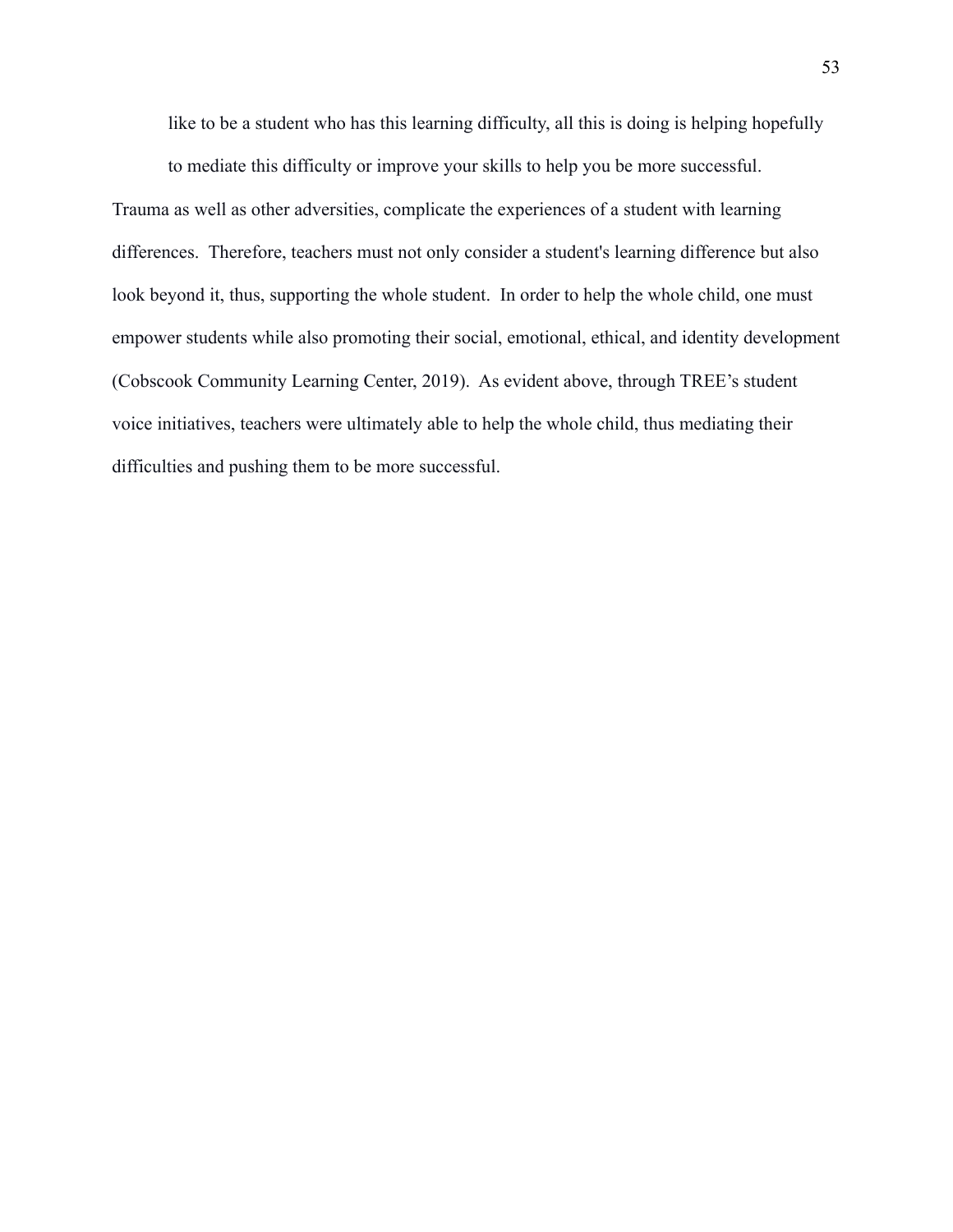# **Chapter Five:**

# **Discussion**

According to the informants interviewed for this project, when given the opportunity to participate in trauma-responsive voice-centered initiatives designed by TREE, students with learning differences, as predicted, made substantial gains in school. They were also able to form positive bonds with their teachers and classmates, progress academically, and gain more confidence in their abilities by redefining their understanding of success. These initiatives also benefited teachers, by helping them to see students in a new light and more effectively support the whole child, which further aided in the progress made by students with learning differences.

One can best understand the success of TREE's trauma-responsive voice-centered initiatives and its impact on students with learning differences using Maslow's Hierarchy of Needs (Burleson & Thoron, 2014). Humans behave in ways that best satisfy their needs (Burleson & Thoron, 2014; Schunk, 2012). In 1943, American psychologist Abraham Maslow argued that these needs are hierarchical in nature, outlining what is now known as Maslow's Hierarchy of Needs. Maslow's Hierarchy addresses the following five needs in ascending order: physiological needs, safety needs, love and belongingness needs, esteem needs, and self-actualization needs. (Burleson & Thoron, 2014; Schunk, 2012). Categorized as deprivation needs, teachers, educators, and administrators mainly deal with the first four of these needs (Burleson & Thoron, 2014). When these individuals directly address these needs at school, students' abilities to learn and achieve success at school improve greatly. As a result, Maslow's Hierarchy of Needs serves as a valuable guide for understanding behavior and ultimately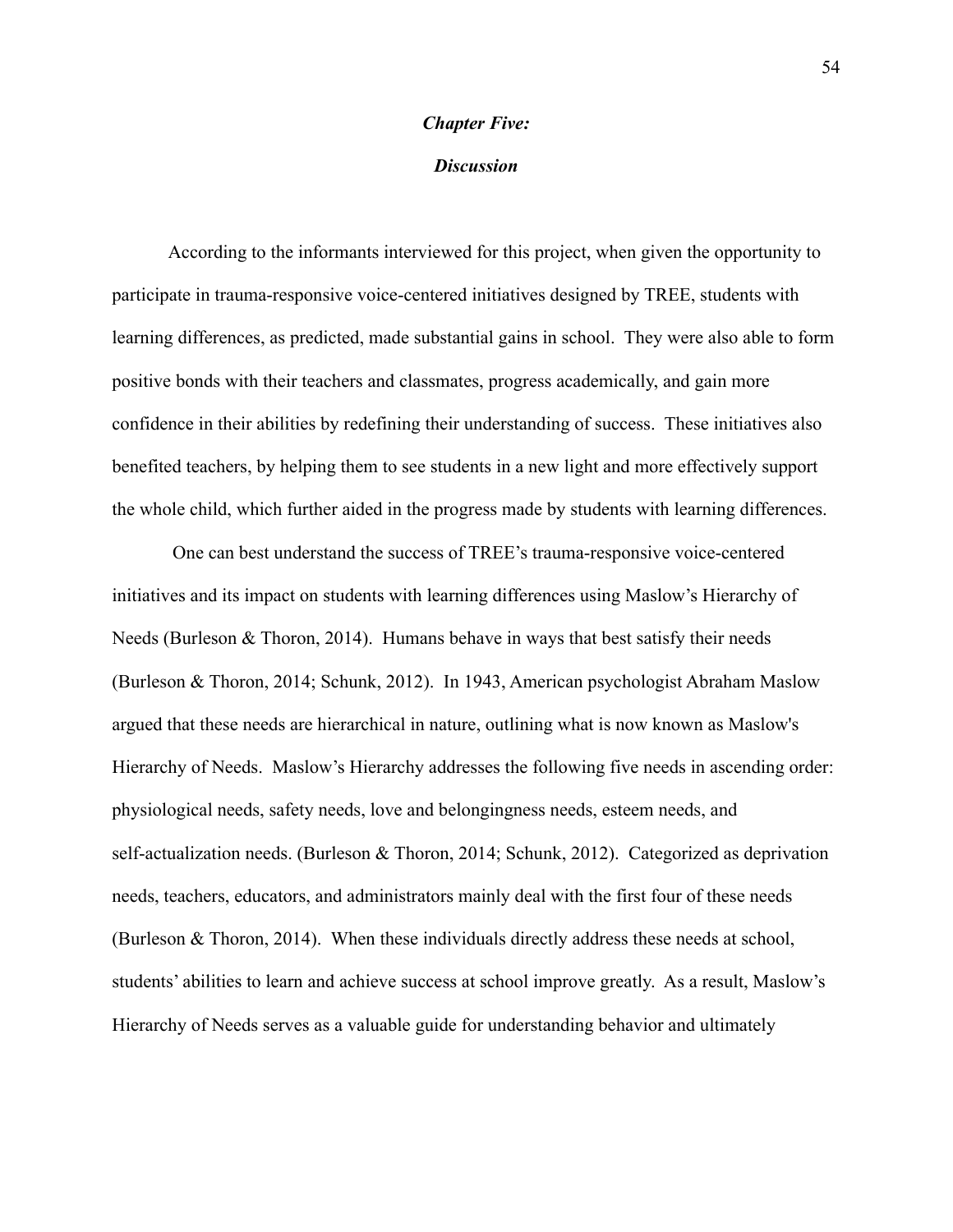explaining the impact of TREE's trauma-responsive voice-centered approach on students with learning differences.

# **Physiological Needs**

At the bottom of Maslow's Hierarchy are physiological needs, such as air, food, water, shelter, clothing, and sleep (Burleson  $&$  Thoron, 2014). According to him, one must achieve these survival-related needs before moving on to others. Although not directly addressed through student voice efforts, TREE found alternative ways to ensure these needs were satisfied. In doing so, they set the stage for their trauma-responsive voice-centered initiatives to tackle other unmet higher-order needs in students with learning differences.

## **Safety Needs**

After physiological needs, Maslow argued that safety needs are the second most important (Burleson  $&$  Thoron, 2014). Generally concerned with the environment, these needs encompass one's desire for security and freedom from anxiety and fear (Burleson & Thoron, 2014; Dunlap, 2002). Feelings of safety can also come from having a predictable and undisrupted routine (Burleson  $&$  Thoron, 2014). When students do not feel safe in school, they have trouble completing work and learning material because safety is their primary concern. Therefore, ensuring students' physiological and emotional safety in school is essential. In promoting gains in students with learning differences, TREE's trauma-responsive voice-centered approach addressed their needs for safety in three distinct ways.

The first way in which TREE's initiatives addressed the safety needs of students with learning differences was by providing opportunities for them to build trusting relationships with their teachers and other caring adults at school. As one of the three student relationship gains, establishing trust enabled students with learning differences to feel less uncertain and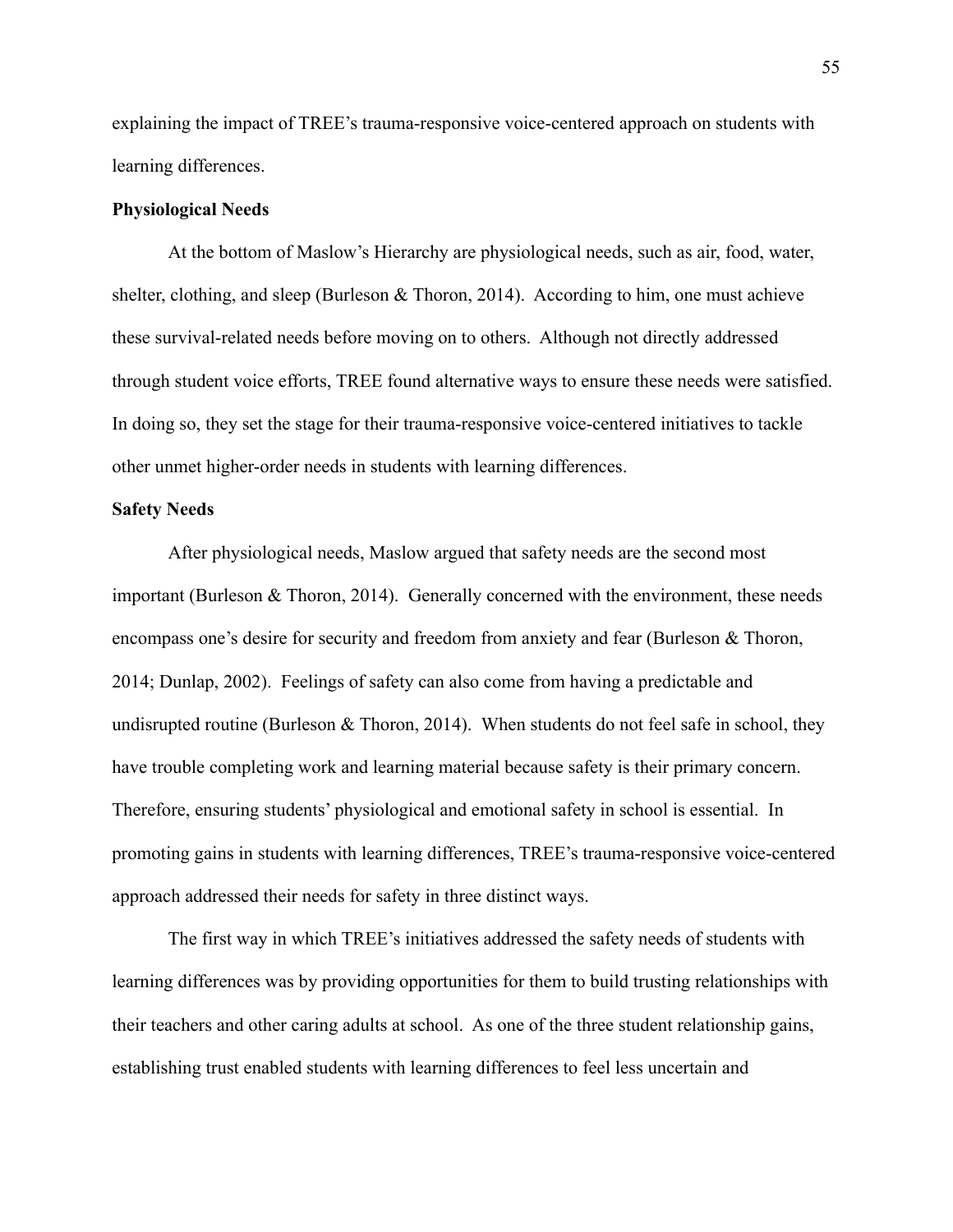apprehensive. In turn, these students felt more emotionally secure and supported in their learning environment. TREE's trauma-responsive voice-centered initiatives also empowered students with learning differences to seek support, thus furthering their academic experiences. When students do not feel psychologically or emotionally safe at a school, asking for help in front of their peers can be a daunting task (Burleson  $\&$  Thoron, 2014). By introducing new and accessible ways for students to voice their needs, TREE removed some of the barriers and stigma surrounding these moments for students with learning differences. In doing so, they addressed their need for security at school. Along the same lines as empowering support, TREE's trauma-responsive voice-centered initiatives promoted another student academic gain by increasing curriculum access for those with learning differences. In doing so, they implemented new ways of learning and targeting academic concepts. These efforts, in turn, gave students with learning differences more control and power at school, increasing their overall sense of stability. By helping students with learning differences build trusting relationships with teachers and caring adults, feel empowered to seek support, and gain increased access to the curriculum, TREE's trauma-responsive voiced-centered approach ultimately satisfied these students' safety needs. Therefore, allowing them to move on to addressing other higher-order needs.

### **Love and Belongingness Needs**

According to Maslow, once physiological and safety needs are adequately met, one can focus on meeting their need for love and belongingness (Burleson & Thoron, 2014). Satisfying these needs involves forming "intimate relationships, belonging to groups, and having close friends and acquaintances" (Schunk, 2012). Although often overlooked in schools, meeting this need is vital given that "children who feel detached typically do not learn well" (Burleson & Thoron, 2014; Schunk, 2012). Additionally, when students do not feel loved or cared about by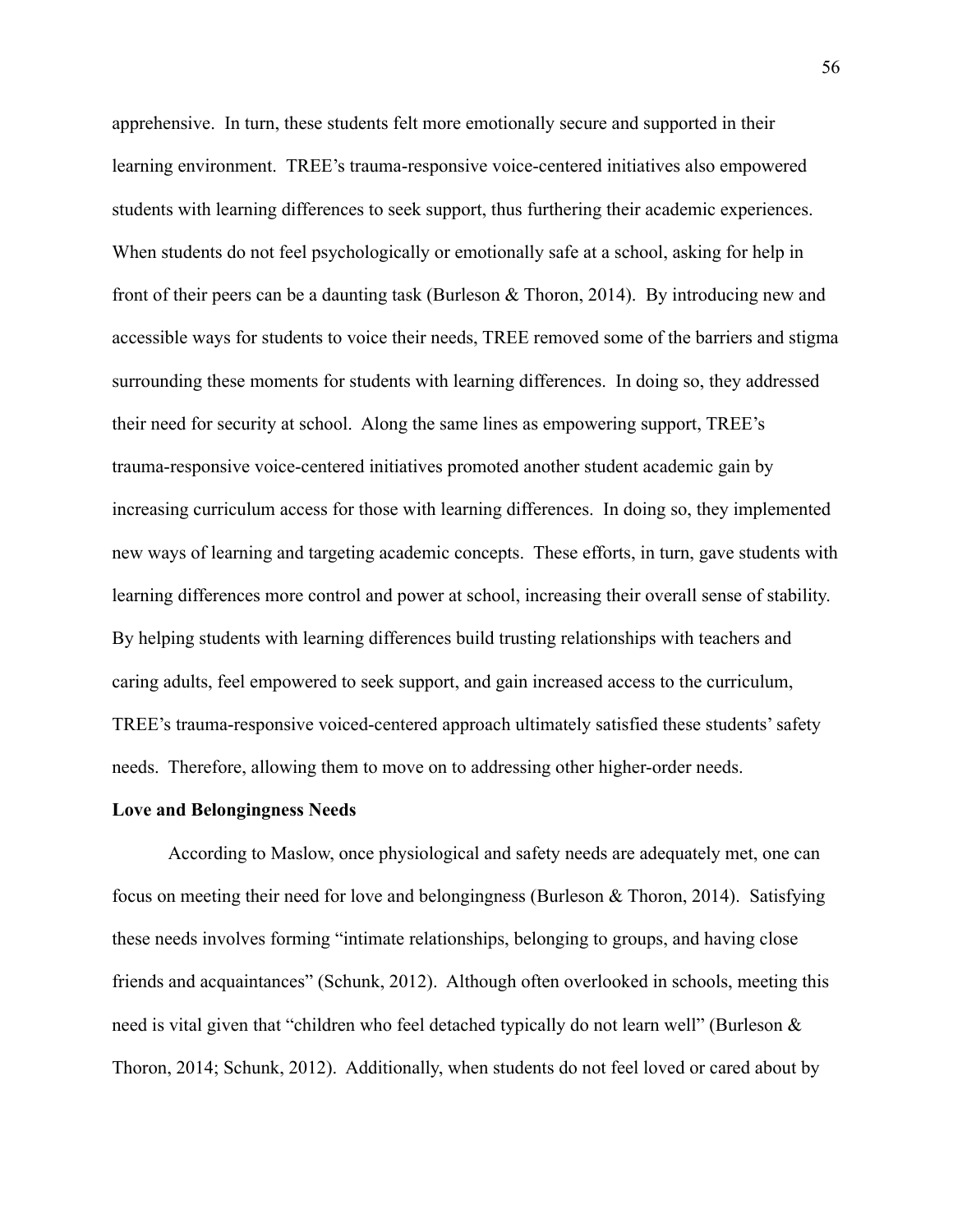their teachers and peers, they are "more likely to behave aggressively and become depressed" (Dunlap, 2002). Therefore, teachers and school systems must do everything in their power to address these needs. Through their trauma and student voice efforts, TREE ultimately targeted the love and belongingness needs of students with learning differences.

Of all TREE's trauma-responsive voice-centered initiatives, two student relationship experiences specifically addressed the love and belongingness needs of students with learning differences. The first way they targeted these students' need for love and belongingness was by increasing opportunities for connections with their peers. Positive peer interactions and socialization "influence children's attitudes toward school and learning" (Dunlap, 2002). By providing opportunities for affection, intimacy, companionship, and support, TREE enabled students with learning differences to not only connect with but also form meaningful relationships with their peers. In turn, these relationships promoted a greater sense of belonging for students with learning differences. Efforts to intentionally include them in conversations and foster their ownership also helped strengthen their overall attachment to school. Thus, in creating opportunities for students with learning differences to connect with their peers and foster belonging at school, TREE's trauma-responsive voice-centered approach helped satisfy these students' needs for love and belongingness, allowing them to move on to addressing their need for esteem.

## **Esteem Needs**

Maslow argued that the next set of needs that must be satisfied after love and belongingness is esteem (Burleson & Thoron, 2014). Divided into two groups, esteems needs involve both one's need for self-esteem and esteem from others (Schunk, 2012). Therefore, to meet this need, one must foster "a satisfactory sense, achievement, competence, and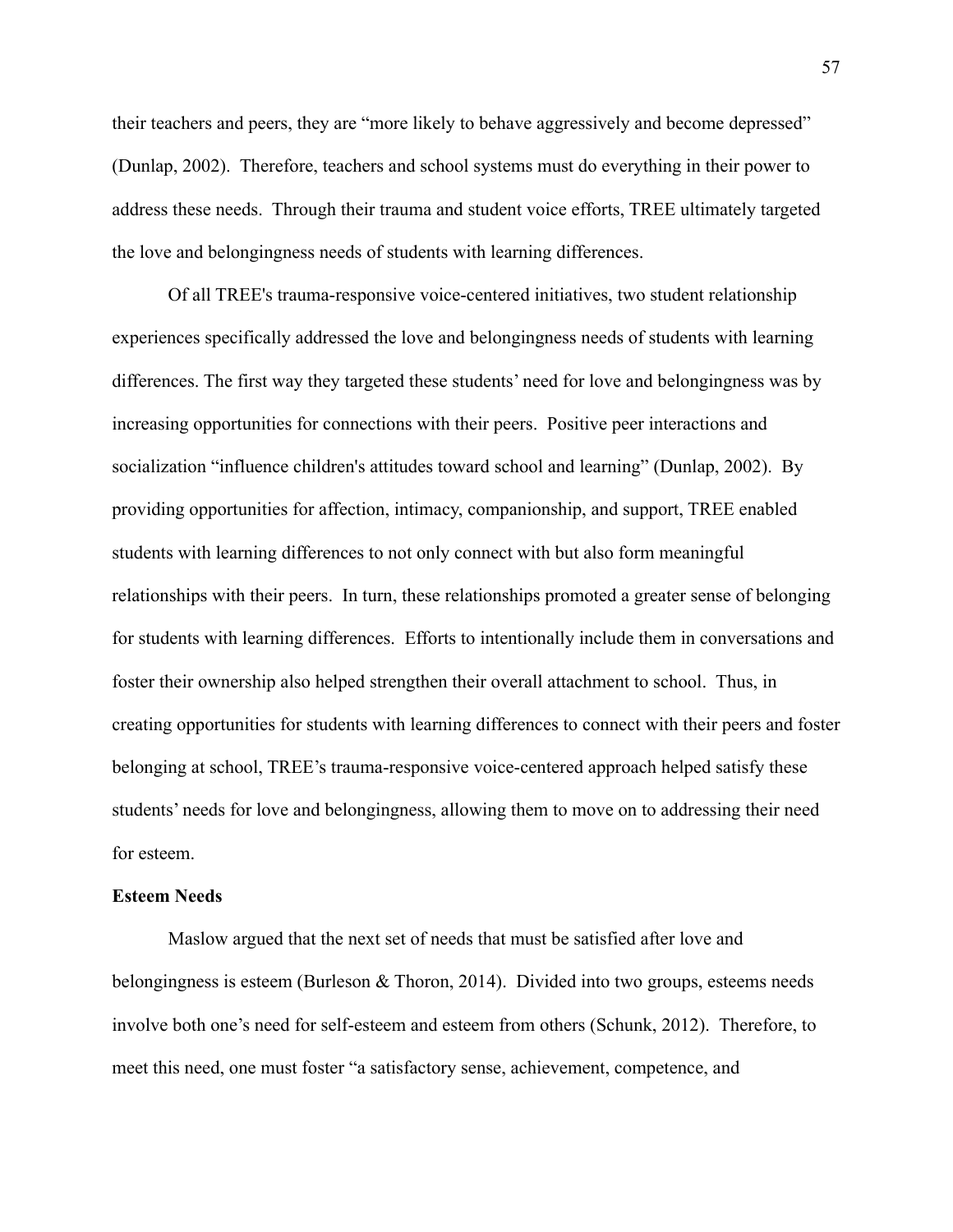independence, as well as recognition and respect from others" (Dunlap, 2002). Children who have difficulty learning and those who are frequently mocked or bullied by their peers often struggle to develop esteem. Therefore, they often benefit from support systems that help them feel valued, set appropriate goals, and acknowledge their success (Dunlap, 2002). TREE's trauma-responsive voice-centered approach ultimately provided students with learning differences with these support systems, targeting their needs for esteem.

In addressing students' experiences of trauma and promoting their voices, TREE's initiatives helped students with learning differences meet their needs for esteem in three distinct ways: one a student academic experiences and the other two a student understanding of success. The first way they targeted these students' need for esteem was by increasing their engagement in school. Engagement often serves as a motivator for students and is fundamental in promoting their academic success. By cultivating new and applied ways of teaching, TREE's initiatives increased engagement in students with learning differences, allowing them to master skills and learn the material better. In doing so, they provided these students with more opportunities to feel successful at school. TREE's trauma-responsive voice-centered approach also helped foster a sense of competence in students with learning differences, yet again aiding their need for esteem. They ultimately did so by providing them with the opportunity to develop new skills and abilities, solve problems, and be appreciated for one's talents. Thus, increasing their feeling of competence and achievement. Although somewhat different from the first two ways, the last way TREE's initiatives targeted the needs of students with learning differences for esteem was by redefining what success looks like at school. In shifting their ideas about what it means to be a "good student," they helped these students develop a growth mindset approach to learning and school. Thus, allowing them to find success in asking for help, not giving up when something is

58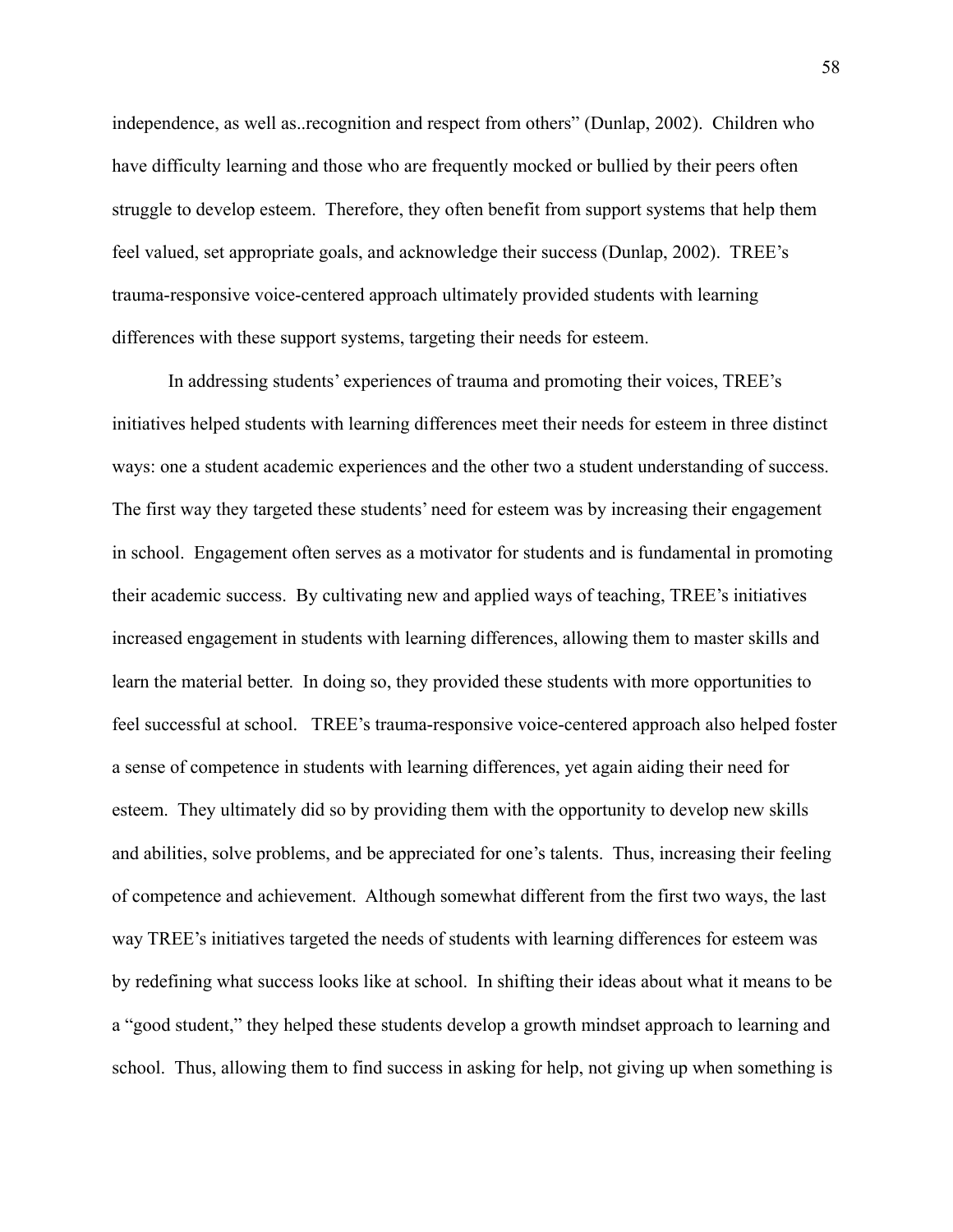hard, and understanding what resources are available to assist them. By promoting engagement, fostering competency, and redefining success in students with learning differences, TREE's trauma-responsive voiced-centered initiatives ultimately satisfied these students' need for esteem, fulfilling the last deprivation need in Maslow's Hierarchy.

# The Foundational Role of Teachers

In addition to students, TREE's trauma-responsive voice-centered initiatives promoted gains in teachers. Specifically, they enabled them to see students in a new light and support the child and their needs. Although these teacher gains did not directly address one of Maslow's deprivation needs, they formed the foundation from which students with learning differences met all four of them. Given this, one could argue that the success of TREE's trauma-responsive voice-centered approach and its impact on students with learning differences would not have been as significant without the teachers' willingness to adapt and learn new ways to meet their students' needs. Therefore, it is crucial not to forget the important role teachers play in a child's development and, ultimately, the success of universal approaches, such as this one.

With teachers' willingness to adapt and learn new ways to meet their students' needs serving as the foundation, Figure 1 summarizes the success of TREE''s trauma-responsive voice-centered approach and its impact on students with learning differences. It notes the areas in which students made gains and how they targeted those needs outlined in Maslow's Hierarchy. In doing so, it alludes to the success of TREE's trauma-responsive voice-centered approach as a universal way of addressing both the needs of students exposed to trauma and those with learning differences.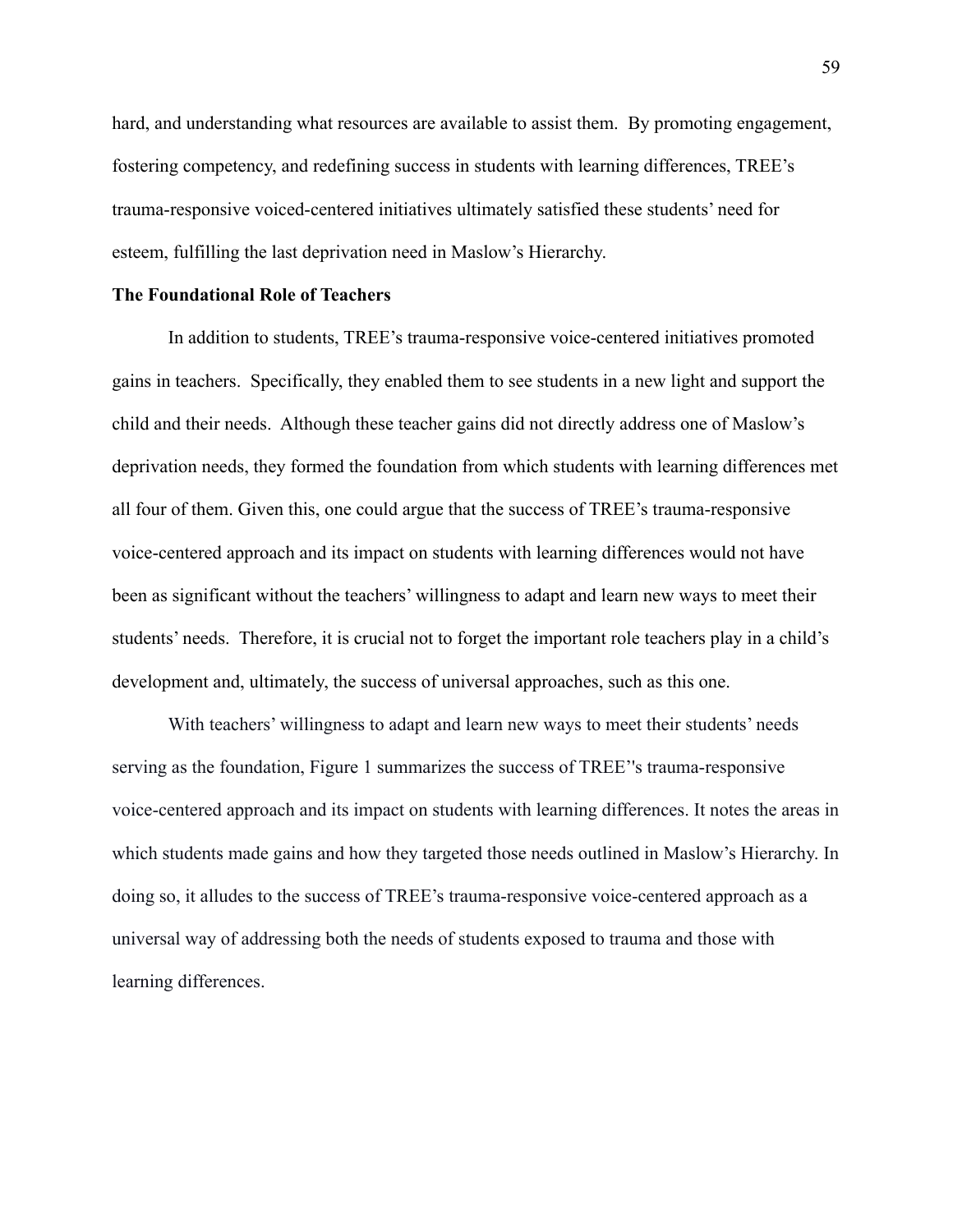# **Figure 1:**

Maslow's Hierarchy of Needs



# **Limitations**

Although this project provides valuable insight into the impact of trauma-responsive voice-centered practices on students with learning differences, it remains a preliminary analysis. It did not address every challenge or need faced by students with learning differences. Therefore, in building upon this study and its limitations, future researchers may be able to expand its scope and address additional challenges and needs experienced by students with learning differences.

Despite being unavoidable at the time, many of this project's limitations relate to the Covid-19 Pandemic and the impact that it has had and continues to have on education and school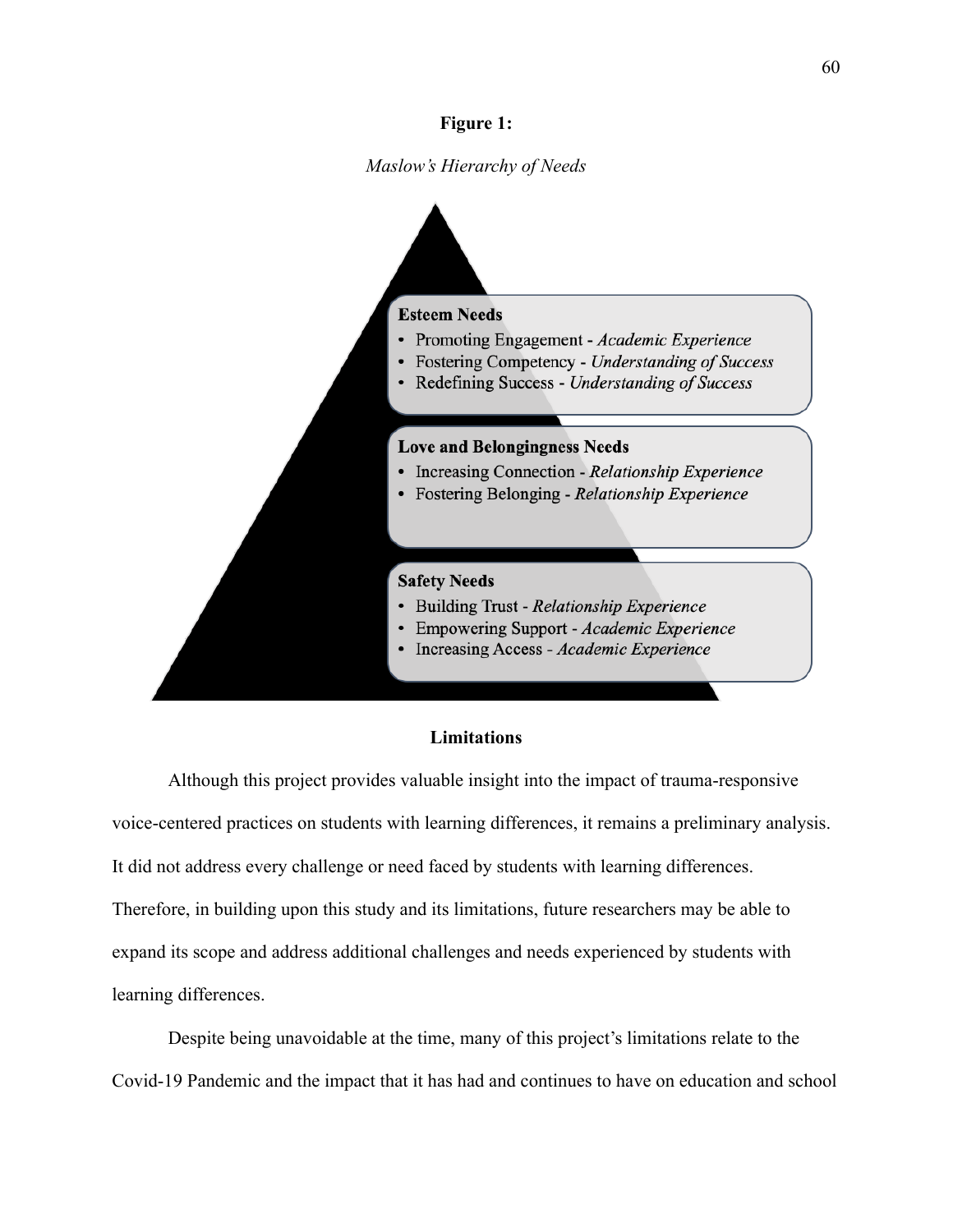systems. Given this, the first limitation of my study was that I was unable to interview students with learning differences who participated in TREE's trauma-responsive voice-centered initiatives. Although all the adults I interviewed in my study played a prominent role in implementing and evaluating the success of TREE's initiatives on the ground, they were ultimately not the ones directly benefiting from its success. Therefore, all my analyses of the impact of trauma-responsive voice-centered practices on students with learning differences came from second-hand accounts. Future research should ensure that both adults and students are given the opportunity to share their experiences and how they benefit from the specific initiatives and the approach as a whole. In doing so, one would emphasize the importance of promoting students' voices not only in schools but also in the research process.

Another limitation of this study was the delay between when TREE implemented their trauma-responsive voice-centered approach and when I conducted my interviews with those adults involved on the ground. In the two years that elapsed, they may have forgotten certain instances or outcomes that involved students with learning differences. Given this limitation, future researchers should reduce this gap between implementation and data collection to increase the accuracy of their findings.

Lastly, since the start of the Covid-19 Pandemic in March 2020, students, teachers, administrators, and school systems have been forced to adapt to constantly changing protocols and health conditions. Although the degree to which is still unknown, it is evident that the pandemic negatively affected students and their ability to learn. Future researchers should ensure that their initiatives address any needs furthered or created by the pandemic as well as those that existed before the pandemic in students with learning differences.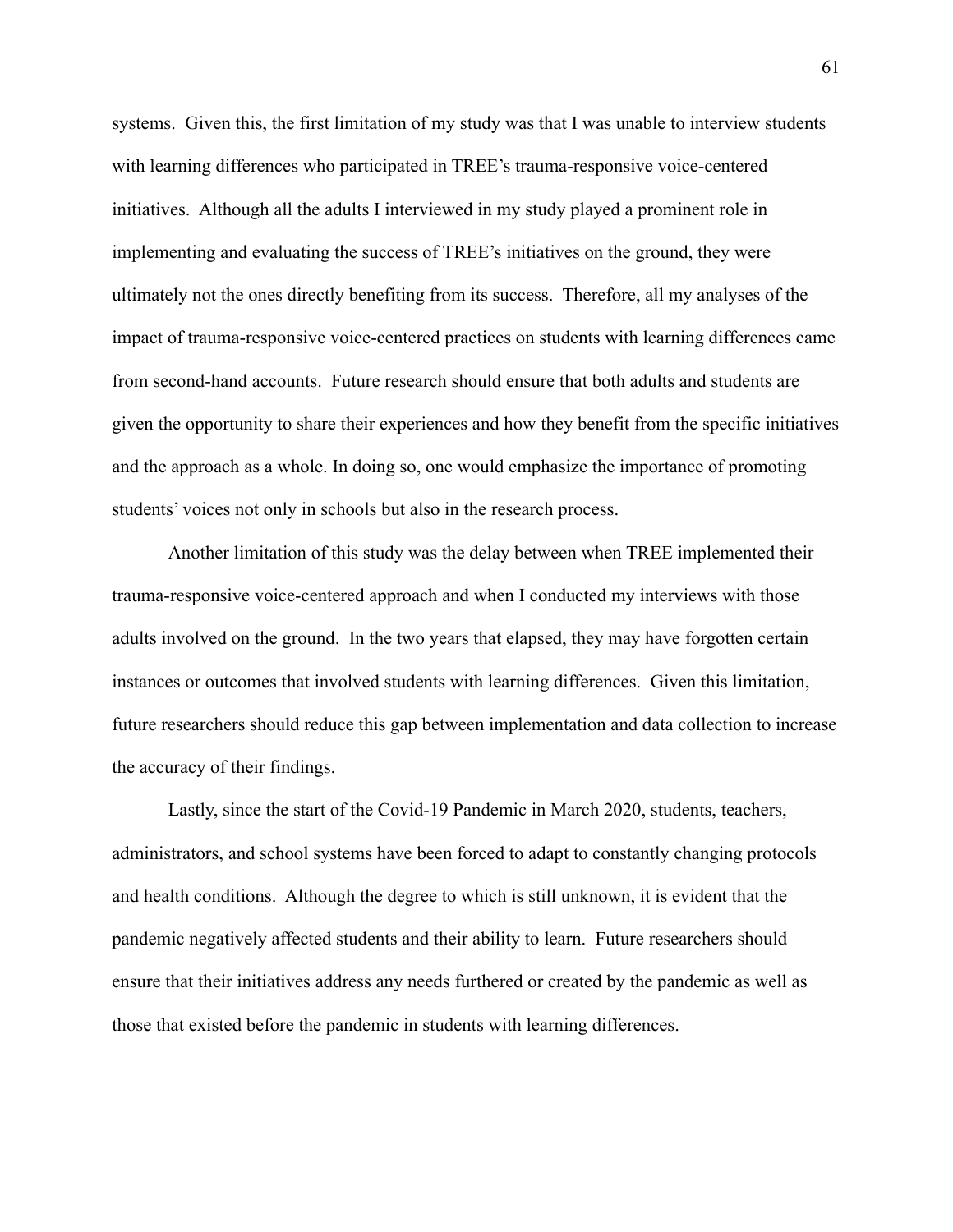# **Concluding Thoughts**

"Trauma and its impact on education are so valid. Learning differences and their impact on how you approach education is [also] so valid. There is this huge venn diagram [where there are] students who have a ton of trauma and a learning difference. And it is like, do you have trauma because you have a learning difference or do you have a learning difference because you have trauma? They can be mutually exclusive, but they never are."  $-$  Cass Greenlaw

Current literature on trauma-responsive schooling and student voice pays little attention to students with learning differences, yet there are many similarities between the challenges that students exposed to trauma and those with learning differences face. These challenges often make it hard for them to come to school ready to learn, and therefore they are at a greater risk of falling behind. Students exposed to trauma and those with learning differences do not fall behind because they are not smart enough but because their schools are not well-equipped to meet their needs. Thus, by examining the impact of trauma-responsive voice-centered practice on students with learning differences, the goal of this project was to identify a universal approach that could address both the needs of students exposed to trauma and those with learning differences.

From the interviews I conducted with adults involved in TREE's implementation on the ground, I found that when given the opportunity to participate in trauma-responsive voice-centered initiatives, students with learning differences made substantial gains in school. Evident in their improved relationships, academics, and success, these gains are best explained using Maslow's Hierarchy of Needs. In doing so, one can attribute the positive impact of the TREE's trauma-responsive voice-centered approach and its initiatives to its ability to target needs for safety, love and belongingness, and esteem in students with learning differences. Yet, the picture is not complete without the gains that teachers made, which ultimately laid the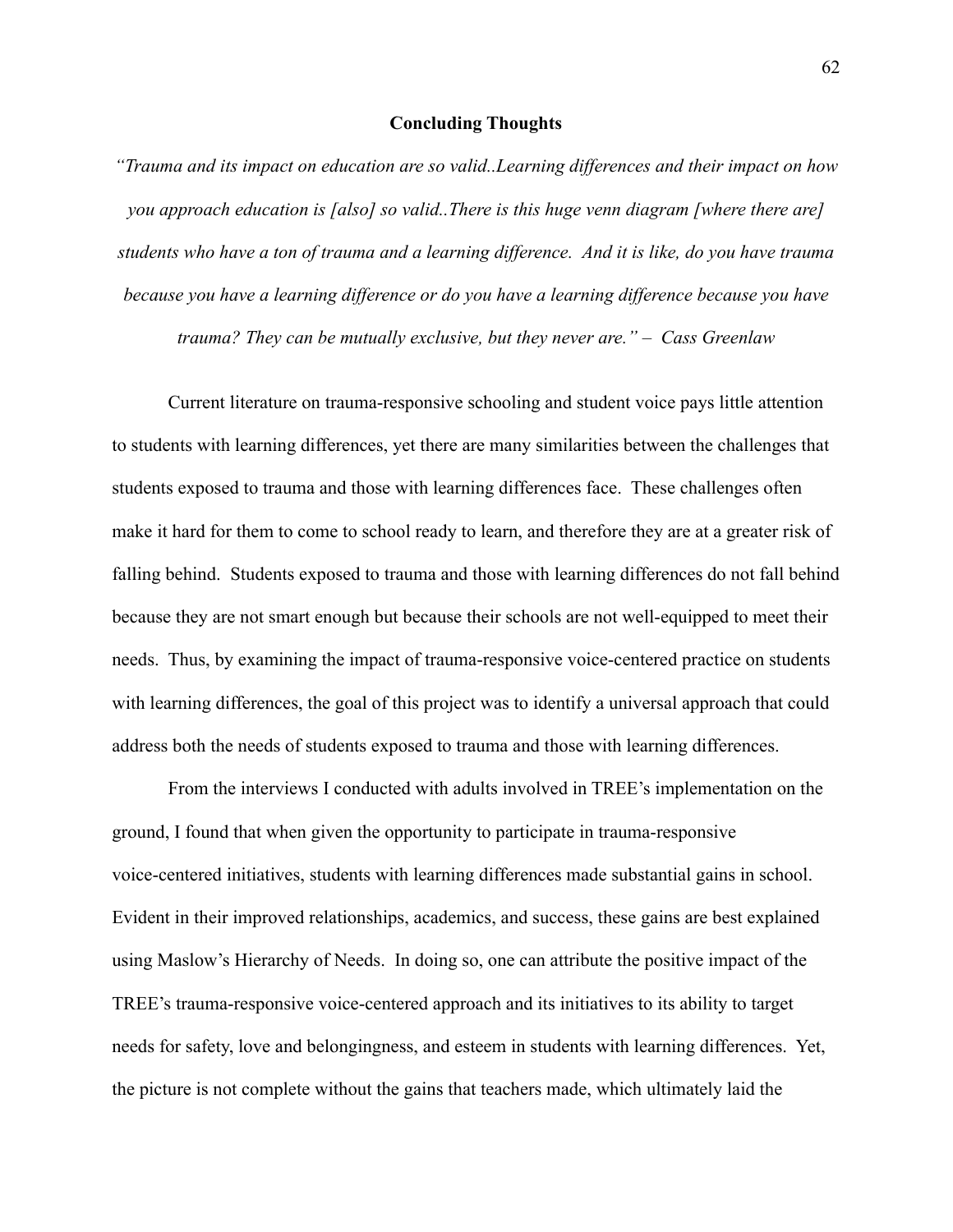foundation for the improvements made by students with learning differences. Together, these findings suggest that TREE's trauma-responsive voice-centered approach may be a practical universal way for addressing both the needs of students exposed to trauma and those with learning differences.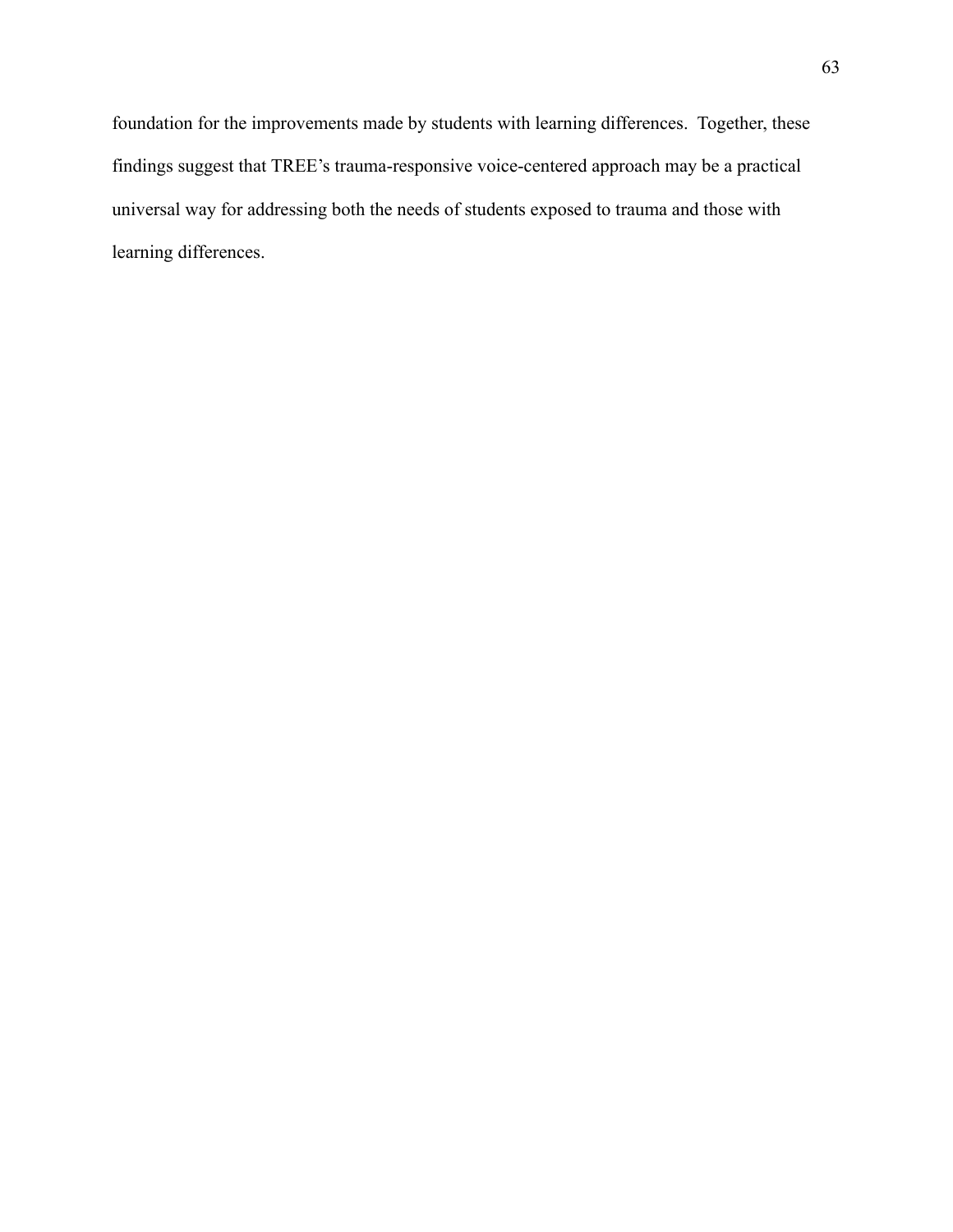# **References**

Allen, K. (2020). Trauma Informed Care and. ABA . Southborough; NECC.

Bartlett, J. D., & Sacks, V. (2019). Adverse childhood experiences are different than child trauma, and it's critical to understand why. Child Trends. Retrieved January 11, 2022, from

https://www.childtrends.org/blog/adverse-childhood-experiences-different-than-child-trau ma-critical-to-understand-why

- Braun, V., & Clarke, V. (2006). Using thematic analysis in psychology. *Qualitative Research in Psychology*, *3*(2), 77-101. https://doi.org/10.1191/1478088706qp063oa
- Brixey, E. (2020). *50-state comparison: Instructional time policies*. Education Commission of the States (ECS). Retrieved January 12, 2022, from https://www.ecs.org/50-state-comparison-instructional-time-policies/
- Brown, L. K. (2014). *The importance of trust*. Teach For All. Retrieved April 22, 2022, from https://teachforall.org/news/importance-trust
- Brown, L. M., & Flaumenhaft, J. (2019). Student-empowered curricular change. *Phi Delta Kappan*, *100*(6), 13–19. https://doi.org/10.1177/0031721719834023
- Brown, L. M., Biddle, C., & Tappan, M. (2022). *Trauma-Responsive Schooling: Centering* **Student Voice and Healing. Harvard Education Press.**
- Burke Harris, N. [Nadine Burke Harris]. (2015). How childhood trauma affects health across the lifetime [Video]. https://www.youtube.com/watch?v=95ovIJ3dsNk
- Burke Harris, N. (2019). *The deepest well: Healing the long-term effects of childhood adversity*. Marriner.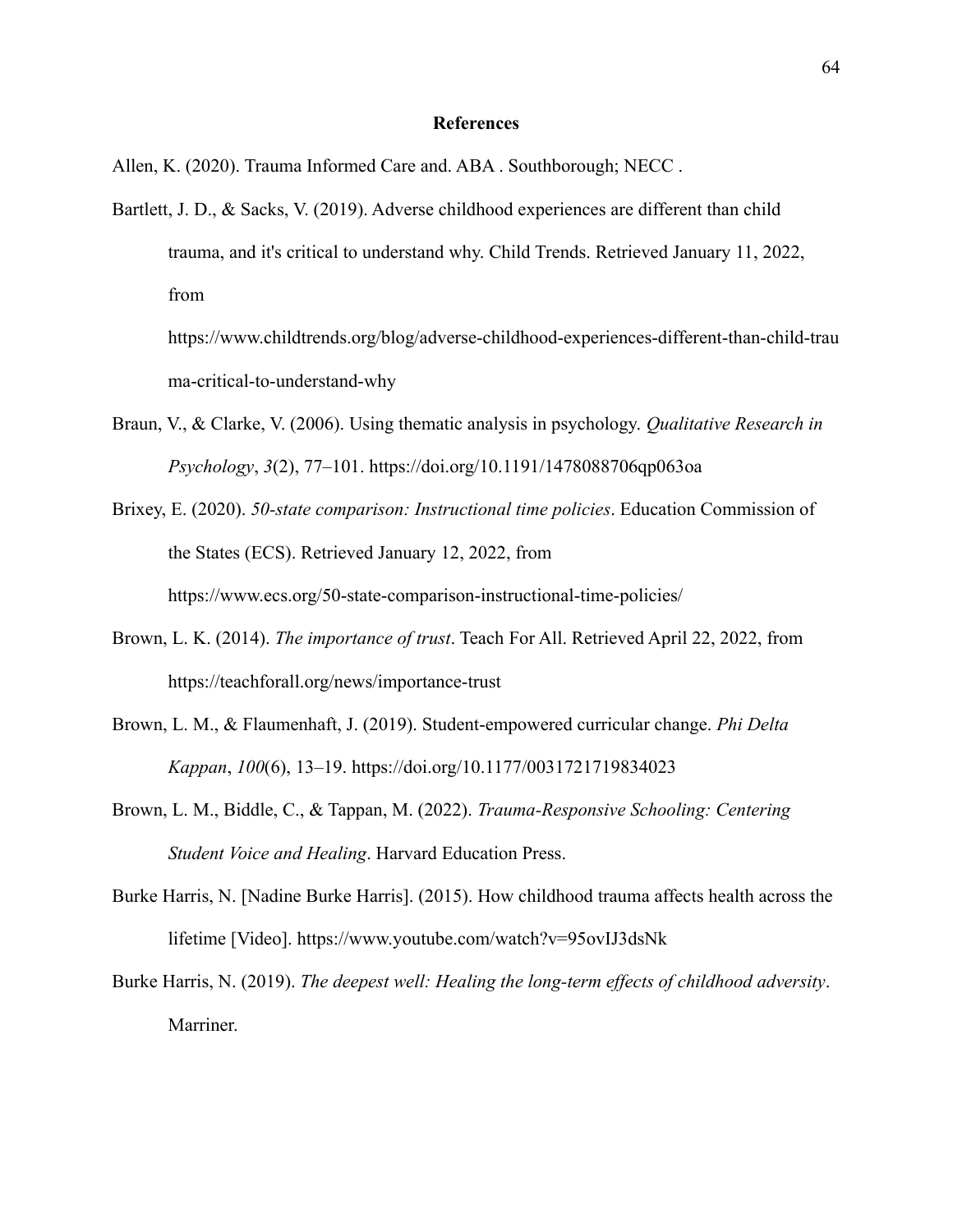- Burleson, S. E., & Thoron, A. C. (2014). Maslow's Hierarchy of Needs and Its Relation to Learning and Achievement. Gainesville; UF/IFAS Extension.
- Centers for Disease Control and Prevention. (2021). *Violence Prevention* . Centers for Disease Control and Prevention. Retrieved May 7, 2021, from https://www.cdc.gov/violenceprevention/aces/about.html?CDC AA refVal=https%3A% 2F%2Fwww.cdc.gov%2Fviolenceprevention%2Facestudy%2Fabout.html
- Cobscook Community Learning Center. (2019). Transforming Rural Experience in Education: 2019-2020 Prospectus. Trescott.
- Cook-Sather, A. (2002). Authorizing students' perspectives: Toward trust, dialogue, and change in Education. *Educational Researcher*, 31(4), 3-14. https://doi.org/10.3102/0013189x031004003
- Cook-Sather, A. (2003). Listening to students about learning differences. *TEACHING Exceptional Children, 35(4), 22–26. https://doi.org/10.1177/004005990303500404*
- Crompton, C., Duncan, B., & Simpson-Adkins, G. (2021). A systematic review of adverse childhood experiences (aces) with people with intellectual disabilities: An unsafe gap in the literature. Advances in Mental Health and Intellectual Disabilities, 15(5), 158–170. https://doi.org/10.1108/amhid-10-2020-0024
- Cronholm, P. F., Forke, C. M., Wade, R., Bair-Merritt, M. H., Davis, M., Harkins-Schwarz, M., Pachter, L. M., & Fein, J. A. (2015). Adverse childhood experiences. American Journal of Preventive Medicine, 49(3), 354–361. https://doi.org/10.1016/j.amepre.2015.02.001
- DeFur, S. H., & Korinek, L. (2010). Listening to Student Voices. The Clearing House, 83(1),  $15 - 19.$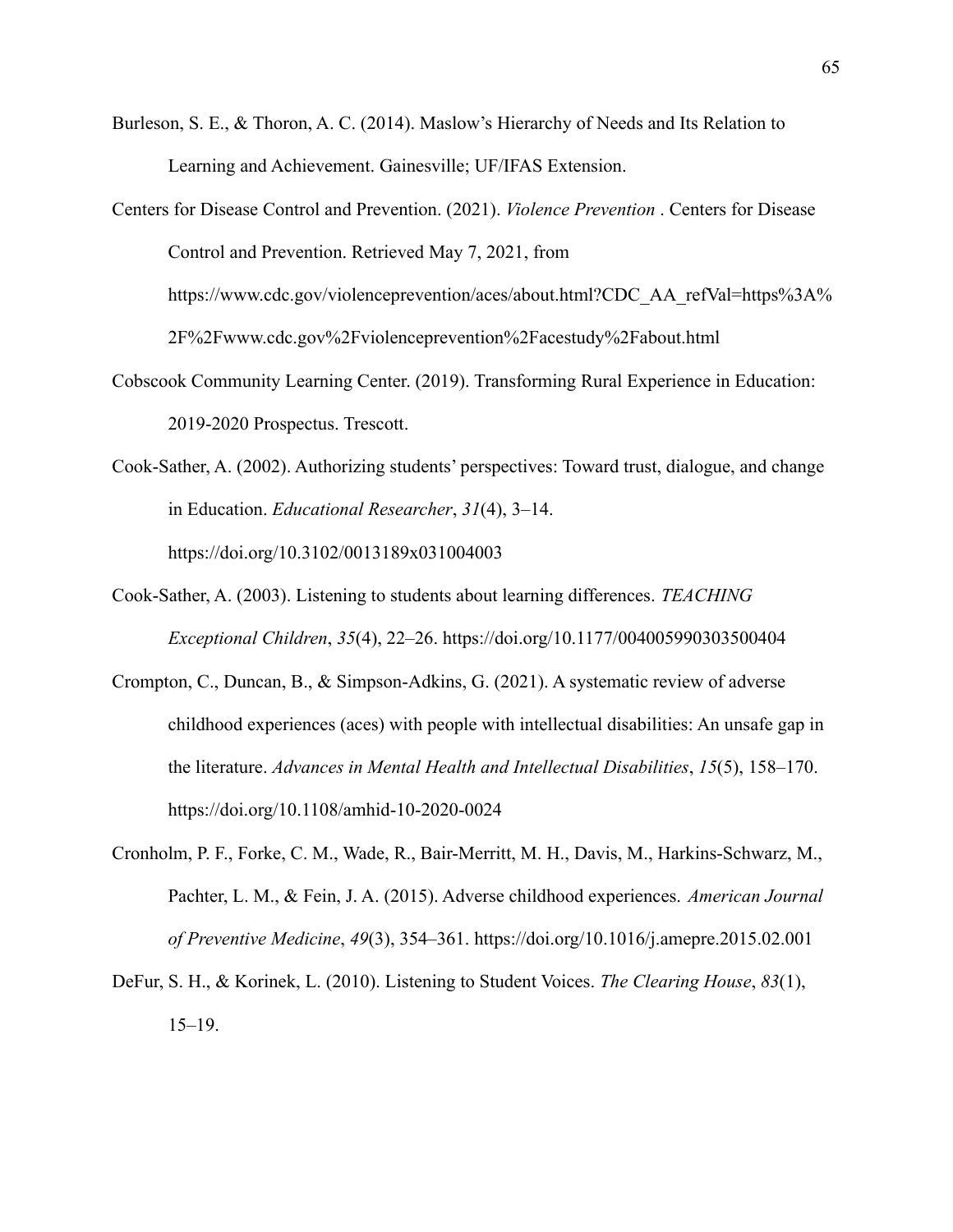- Dunlap, L. L. (2002). *What all children need: Theory and application*. University Press of America.
- Dweck, C. S. (2006). *Mindset: The New Psychology of Success*. Ballantine Books.
- Felitti, V. J., Anda, R. F., Nordenberg, D., Williamson, D. F., Spitz, A. M., Edwards, V., Koss, M. P., & Marks, J. S. (1998). Relationship of childhood abuse and household dysfunction to many of the leading causes of death in adults. *American Journal of Preventive Medicine*, *14*(4), 245–258. https://doi.org/10.1016/s0749-3797(98)00017-8
- Franke, H. A. (2014). Toxic stress: Effects, prevention and treatment. *Children*, *1*(3), 390–402. https://doi.org/10.3390/children1030390
- Gomes, J. (2019). *Role of school in child development*. Schools of Dehradun . Retrieved January 12, 2022, from https://www.schoolsofdehradun.com/schools/role-of-school-in-ch
- Good, K., & Shaw, A. (2021). Being versus appearing smart: Children's developing intuitions about how reputational motives guide behavior. *Child Development*, 93(2), 418–436. https://doi.org/10.1111/cdev.13711
- The Center on the Developing Child at Harvard University. (2020). *A guide to toxic stress*. Harvard University. Retrieved January 11, 2022, from https://developingchild.harvard.edu/guide/a-guide-to-toxic-stress/
- Herman, J. L. (1998). Recovery from psychological trauma. *Psychiatry and Clinical Neurosciences*, *52*(S1). https://doi.org/10.1046/j.1440-1819.1998.0520s5s145.x
- Hershkowitz, I., Lamb, M. E., & Horowitz, D. (2007). Victimization of Children with Disabilities. *American Journal of Orthopsychiatry*, 77(4), 629–635. https://doi.org/https://doi.org/10.1037/0002-9432.77.4.629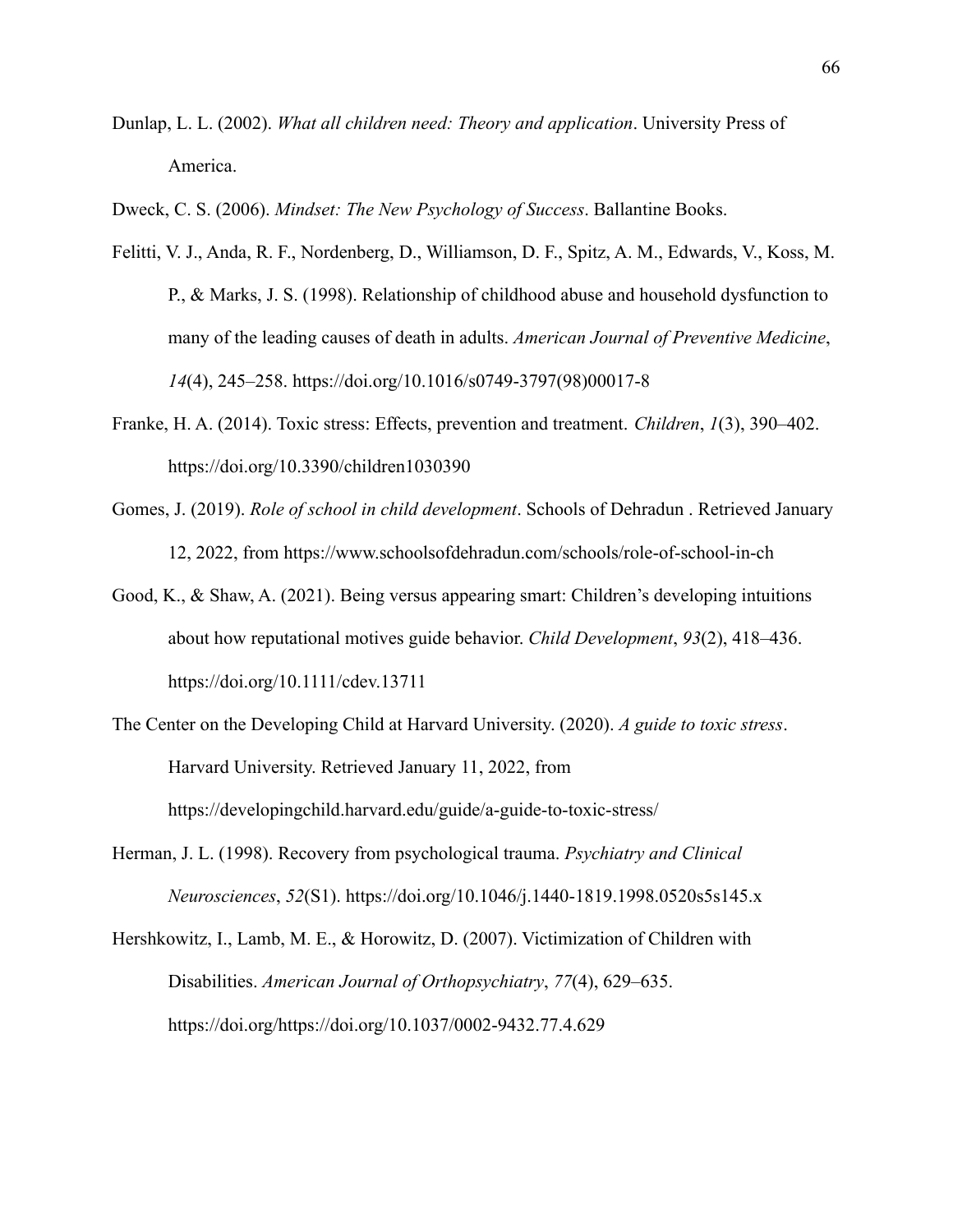- Hoover, D. W., & Kaufman, J. (2018). Adverse childhood experiences in children with autism spectrum disorder. Current Opinion in Psychiatry, 31(2), 128–132. https://doi.org/10.1097/yco.0000000000000390
- Horowitz, S. H., Rawe, J., & Whittaker, M. C. (2017). The State of Learning Disabilities: Understanding the 1 in 5. New York; National Center for Learning Disabilities.
- Institute of Medicine (US) Committee on Understanding and Eliminating Racial and Ethnic Disparities in Health Care, Smedley, B. D., Stith, A. Y., & Nelson, A. R. (Eds.). (2003). Unequal Treatment: Confronting Racial and Ethnic Disparities in Health Care. National Academies Press (US).
- Jamieson, K. (2019). The power of language: Aces and trauma. Center for Child Counseling. Retrieved January 25, 2022, from

https://www.centerforchildcounseling.org/the-power-of-language-aces-and-trauma/

- Jones, L. E. (2022). Issue Brief: Effective Teachers . Washington DC; National Center for Learning Disabilities.
- Little, L. (2004). Victimization of Children with Disabilities . In Health consequences of abuse in the family: A clinical guide for evidence-based practice (pp. 95-108). essay, American Psychological Association.
- Mitra, D. L. (2004). The significance of students: Can increasing "student voice" in schools lead to gains in youth development? Teachers College Record, 106(4), 651–688. https://doi.org/10.1111/j.1467-9620.2004.00354.x
- Mitra, D. L., & Serriere, S. C. (2012). Student voice in elementary-school reform: Examining youth development in fifth graders. American Educational Research Journal, 49(4), 743–774. https://doi.org/10.3102/0002831212443079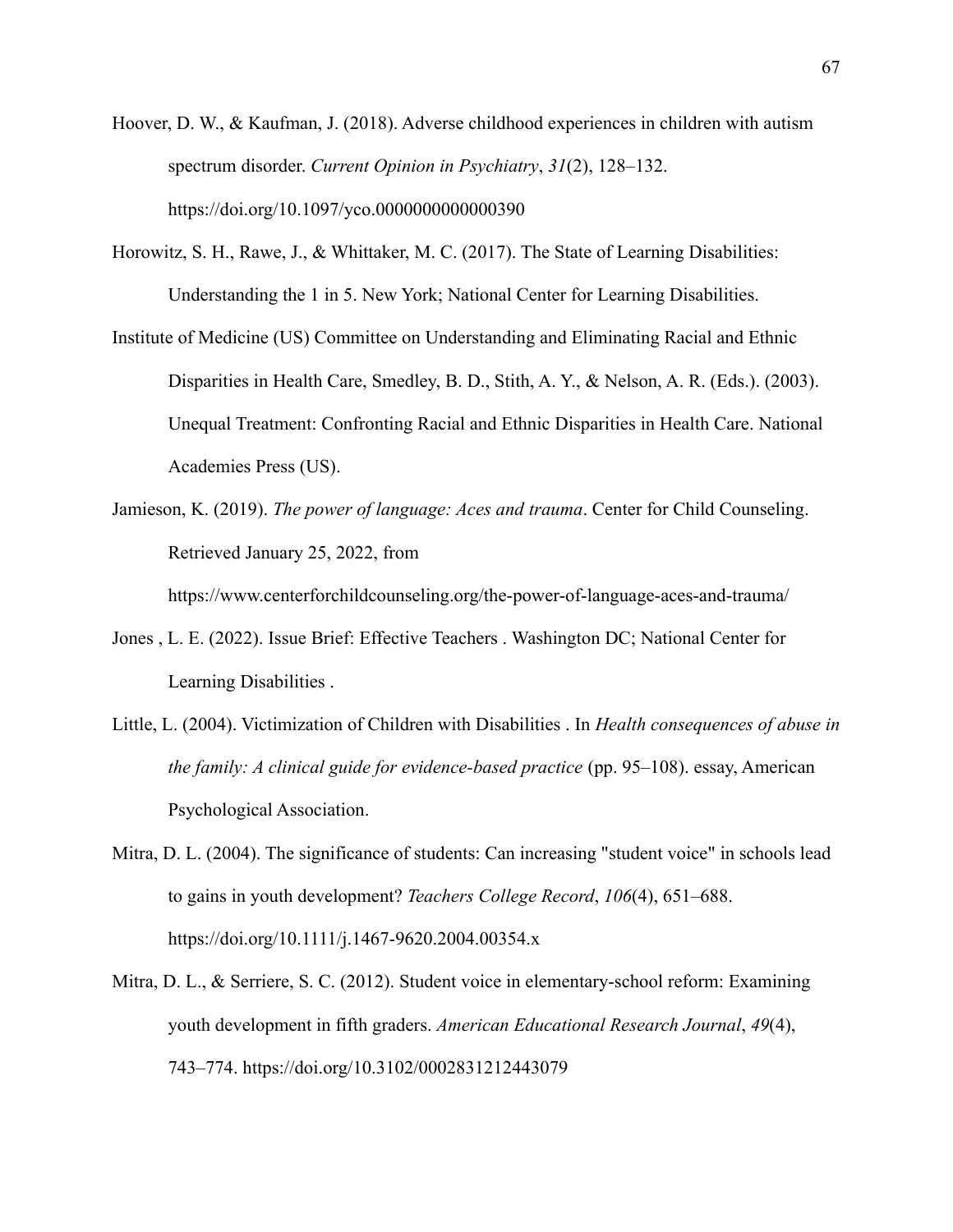Parrish, N. (2019). *Ensuring that instruction is inclusive for diverse learners*. Edutopia. Retrieved April 21, 2022, from

Pazey, B. L., & DeMatthews, D. (2019). Student Voice from a turnaround urban high school: An account of students with and without DIS/Abilities Leading Resistance Against Accountability Reform. *Urban Education*, 54(7), 919–956. https://doi.org/10.1177/0042085916666930

https://www.edutopia.org/article/ensuring-instruction-inclusive-diverse-learners

- Peters, S. J. (2010). The Heterodoxy of Student Voice: Challenges to identity in the sociology of disability and Education. *British Journal of Sociology of Education*, 31(5), 591–602. https://doi.org/10.1080/01425692.2010.500092
- Peterson, S. (2018). Effects. NCTSN. Retrieved January 11, 2022, from https://www.nctsn.org/what-is-child-trauma/trauma-types/early-childhood-trauma/effects
- Pino-James Nicolás. (2015). *Student engagement in Modern Foreign Languages: A pedagogical model* (thesis).
- Prevent Child Abuse America. (2021). Adverse childhood experiences study: Child abuse and public health. Prevent Child Abuse America. Retrieved January 4, 2022, from https://preventchildabuse.org/resources/adverse-childhood-experiences-robert-anda/
- Reeve, J., Jang, H., Carrell, D., Jeon, S., & Barch, J. (2004). Enhancing students' engagement by increasing teachers' autonomy support. *Motivation and Emotion*,  $28(2)$ , 147–169. https://doi.org/10.1023/b:moem.0000032312.95499.6f
- Rural Vitality Lab. (2019). Current Projects . Rural Vitality Lab. Retrieved May 8, 2021, from https://ruralvitalitylab.wordpress.com/current-projects/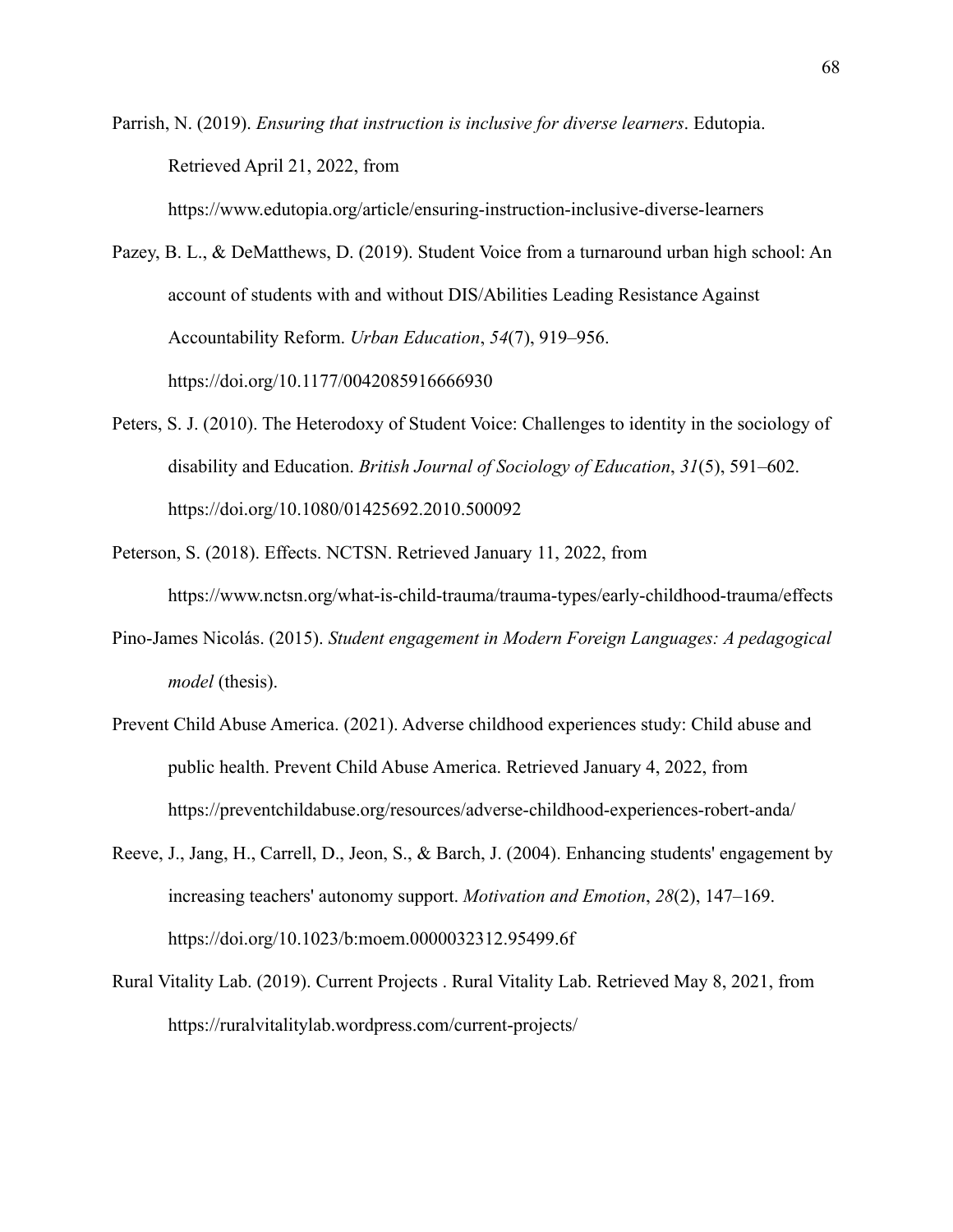- SAMHSA. (2014). SAMHSA's Concept of Trauma and Guidance for a Trauma-Informed Approach. Washington DC.
- SAMHSA. (2018). SAMHSA's Trauma-Informed Approach: Key Assumptions & Principles. Rockville.
- SAMSHA. (2020). Understanding Child Trauma. SAMHSA: Substance Abuse and Mental Health Services Administration . Retrieved May 5, 2021, from https://www.samhsa.gov/child-trauma/understanding-child-trauma

Schunk, D. H. (2012). *Learning Theories: An Educational Perspective* (6th ed.). Pearson.

Shenfield, T. (2021). *Understanding the social challenges faced by children with learning difficulties*. Child Psychology Resources by Dr. Tali Shenfield. Retrieved April 20, 2022, from https://www.psy-ed.com/wpblog/social-challenges-children-with-ld/

Tough, P. (2016). *Helping Children Succeed*. Houghton Mifflin Harcourt.

- *Types of Learning Disabilities*. Learning Disabilities Association of America. (n.d.). Retrieved April 20, 2022, from https://Idaamerica.org/types-of-learning-disabilities/
- Vervoort-Schel, J., Mercera, G., Wissink, I., Mink, E., van der Helm, P., Lindauer, R.,  $\&$ Moonen, X. (2018). Adverse childhood experiences in children with intellectual disabilities: An exploratory case-file study in Dutch Residential Care. *International Journal of Environmental Research and Public Health*, *15*(10), 2136. https://doi.org/10.3390/ijerph15102136

Walden University. (2022). *Seven Learning Disabilities Every Psychology Professional Should Study*. Walden University. Retrieved April 20, 2022, from https://www.waldenu.edu/online-masters-programs/ms-in-psychology/resource/seven-lea ming-disabilities-every-psychology-professional-should-study